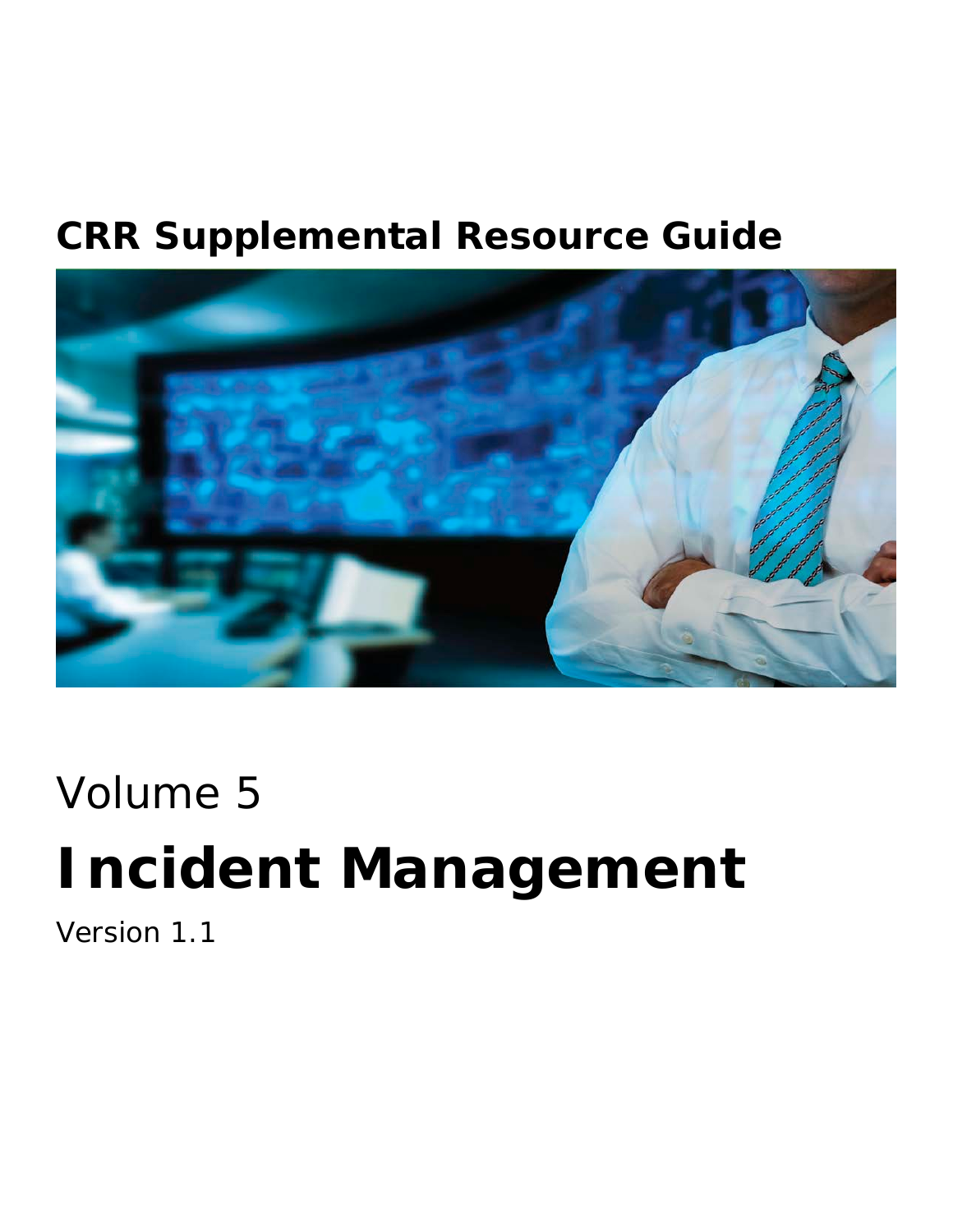Copyright 2016 Carnegie Mellon University

This material is based upon work funded and supported by Department of Homeland Security under Contract No. FA8721-05-C-0003 with Carnegie Mellon University for the operation of the Software Engineering Institute, a federally funded research and development center sponsored by the United States Department of Defense.

Any opinions, findings and conclusions or recommendations expressed in this material are those of the author(s) and do not necessarily reflect the views of Department of Homeland Security or the United States Department of Defense.

NO WARRANTY. THIS CARNEGIE MELLON UNIVERSITY AND SOFTWARE ENGINEERING INSTITUTE MATERIAL IS FURNISHED ON AN "AS-IS" BASIS. CARNEGIE MELLON UNIVERSITY MAKES NO WARRANTIES OF ANY KIND, EITHER EXPRESSED OR IMPLIED, AS TO ANY MATTER INCLUDING, BUT NOT LIMITED TO, WARRANTY OF FITNESS FOR PURPOSE OR MERCHANTABILITY, EXCLUSIVITY, OR RESULTS OBTAINED FROM USE OF THE MATERIAL. CARNEGIE MELLON UNIVERSITY DOES NOT MAKE ANY WARRANTY OF ANY KIND WITH RESPECT TO FREEDOM FROM PATENT, TRADEMARK, OR COPYRIGHT INFRINGEMENT.

[Distribution Statement A] This material has been approved for public release and unlimited distribution. Please see Copyright notice for non-US Government use and distribution.

CERT® and OCTAVE® are registered marks of Carnegie Mellon University.

DM-0003279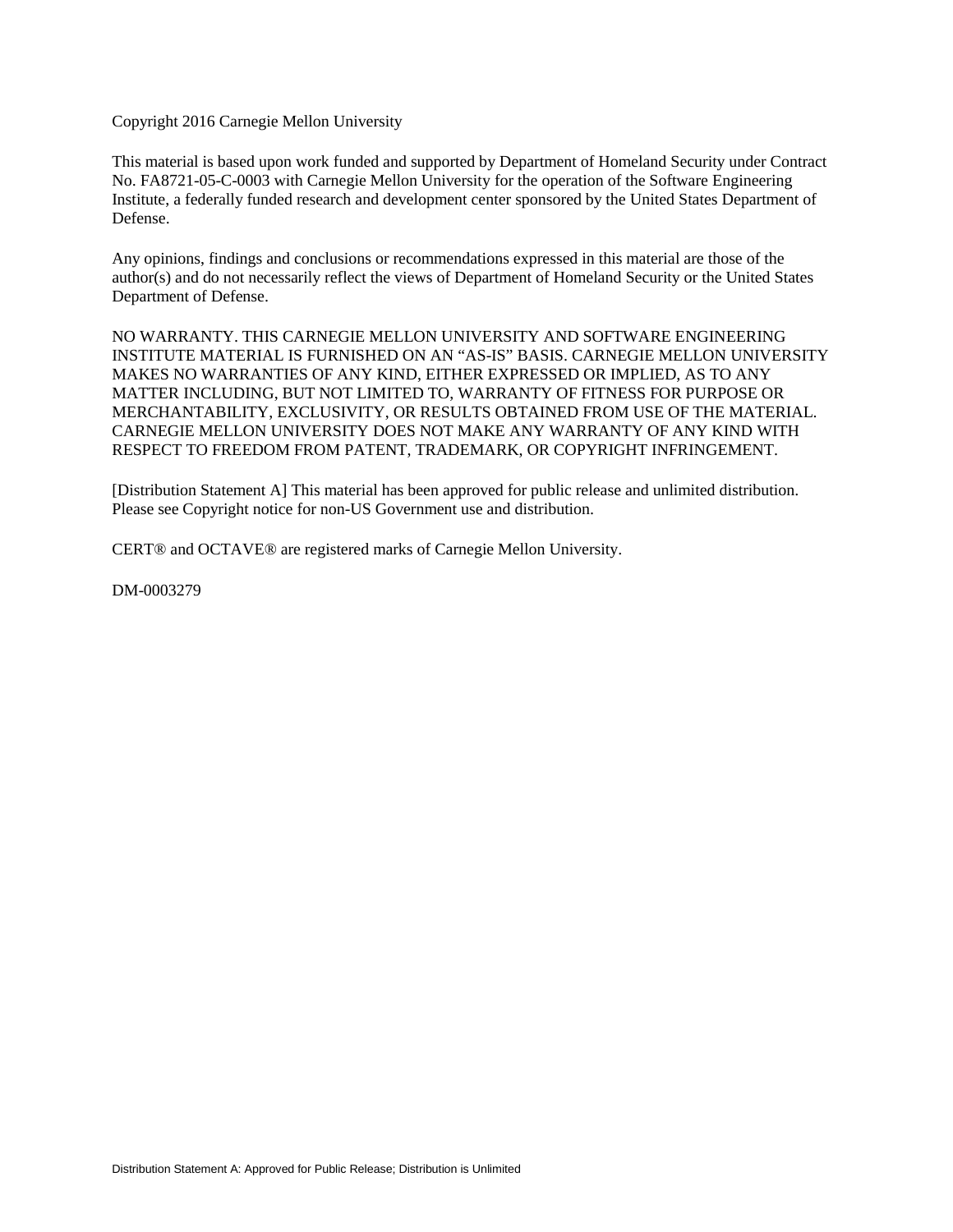## **Table of Contents**

| Step 1. Identify signs that the incident management plan needs to be revised, and make indicated |
|--------------------------------------------------------------------------------------------------|
|                                                                                                  |
|                                                                                                  |
|                                                                                                  |
|                                                                                                  |
|                                                                                                  |
|                                                                                                  |
|                                                                                                  |
|                                                                                                  |
|                                                                                                  |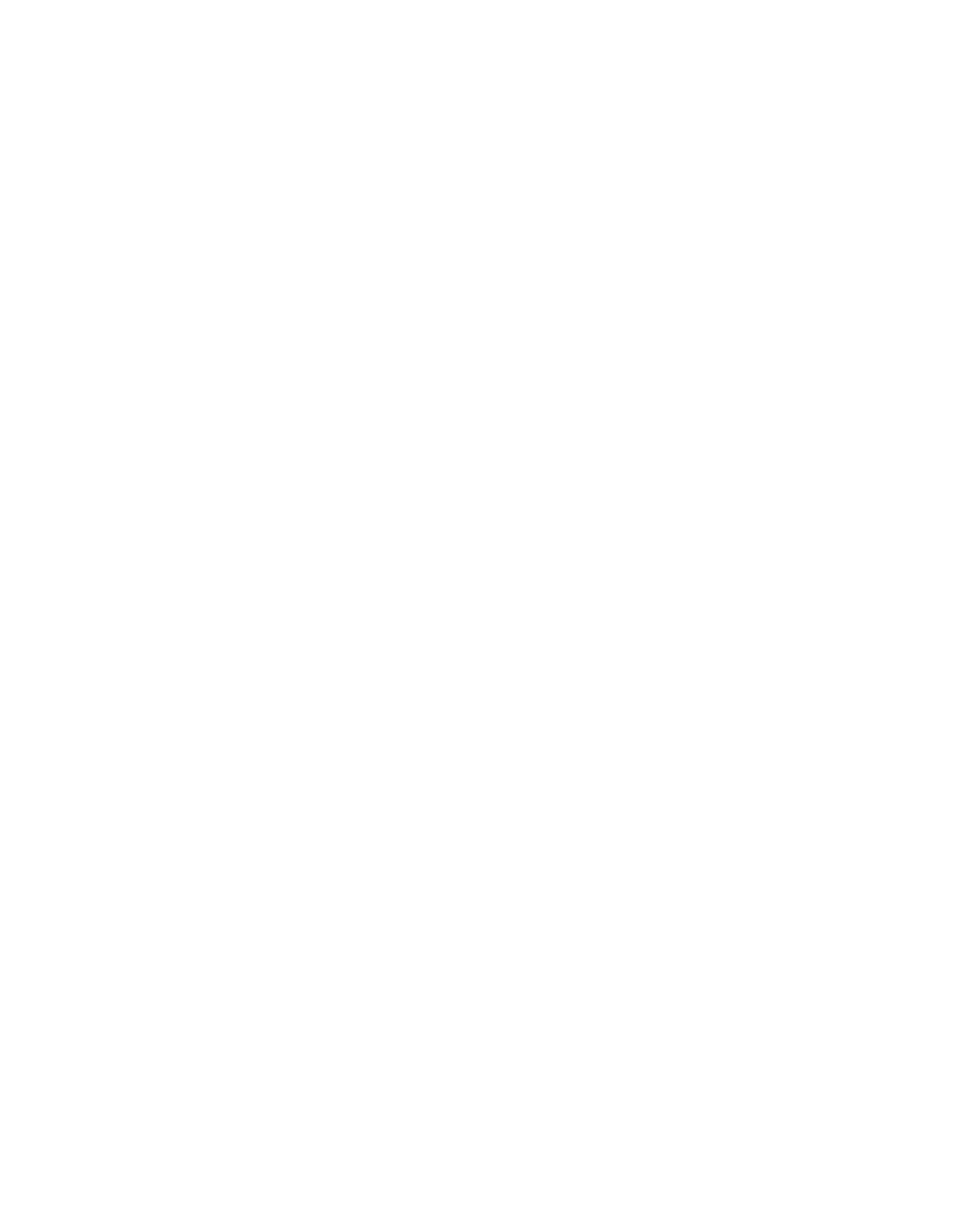

## <span id="page-4-0"></span>**I. Introduction**

## <span id="page-4-1"></span>**Series Welcome**

Welcome to the CRR Implementation Guide series. This document is 1 of 10 implementation guides developed by the Department of Homeland Security's (DHS) Cyber Security Evaluation Program (CSEP) to help organizations implement practices identified as considerations for improvement during a Cyber Resilience Review (CRR).<sup>[1](#page-50-1)</sup> The CRR is an interview-based assessment that captures an understanding and qualitative measurement of an organization's *cyber resilience*. Cyber resilience is the organization's ability to adapt to risk that affects its core capacities.<sup>[2](#page-50-2)</sup> It also highlights the organization's ability to manage operational risks to critical services and associated assets during normal operations and during times of operational stress and crisis. The guides were developed for organizations that have participated in a CRR, but any organization interested in implementing or maturing cyber resilience capabilities will find these guides useful.

The 10 domains covered by the CRR Implementation Guide series are

- 1. Asset Management
- 2. Controls Management
- 3. Configuration and Change Management
- 4. Vulnerability Management
- **5. Incident Management** *This guide*

6. Service Continuity Management

- 7. Risk Management
- 8. External Dependencies Management
- 9. Training and Awareness
- 10. Situational Awareness

Each implementation guide in this series has the same basic structure, but each can be used independently. Each guide focuses on the development of plans and artifacts that support the implementation and execution of operational resilience capabilities. Organizations using more than one implementation guide will be able to leverage complementary materials and suggestions to optimize their adoption approach. For example, this Incident Management guide suggests that a contact list be developed to support incident response. The information in that list can also be used as a starting point when developing the contact list recommended by the Service Continuity Management guide. Other examples of materials that can be leveraged between guides include the scoping of specific implementation activities and the identification of key stakeholders.

The objective of the CRR is to allow organizations to measure the performance of fundamental cybersecurity practices. DHS introduced the CRR in 2011. In 2014 DHS launched the Critical Infrastructure Cyber Community or C<sup>3</sup> (pronounced "C Cubed") Voluntary Program to assist the enhancement of critical infrastructure cybersecurity and to encourage the adoption of the National Institute of Standards and Technology's (NIST) Cybersecurity Framework (CSF). The NIST CSF provides a common taxonomy and mechanism for organizations to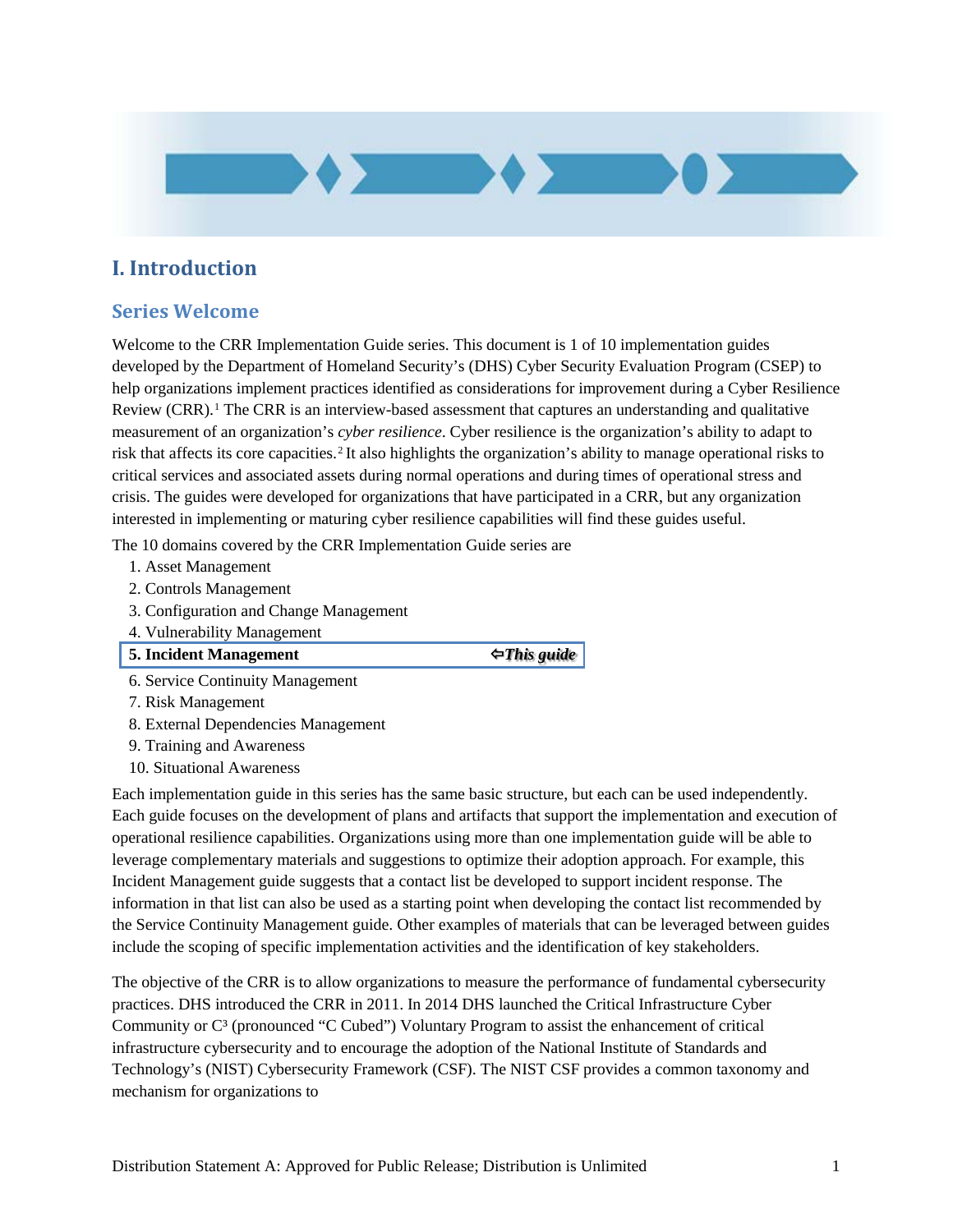- 1. describe their current cybersecurity posture
- 2. describe their target state for cybersecurity
- 3. identify and prioritize opportunities for improvement within the context of a continuous and repeatable process
- 4. assess progress toward the target state
- 5. communicate among internal and external stakeholders about cybersecurity risk

The CRR Self-Assessment Package includes a correlation of the practices measured in the CRR to criteria of the NIST CSF. An organization can use the output of the CRR to approximate its conformance with the NIST CSF. It is important to note that the CRR and NIST CSF are based on different catalogs of practice. As a result, an organization's fulfillment of CRR practices and capabilities may fall short of, or exceed, corresponding practices and capabilities in the NIST CSF.

Each guide derives its information from best practices described in a number of sources, but primarily from the CERT[®](#page-5-0) Resilience Management Model (CERT®-RMM). [3](#page-51-0) The CERT-RMM is a maturity model for managing and improving operational resilience, developed by the CERT Division of Carnegie Mellon University's Software Engineering Institute (SEI). This model is meant to

- guide the implementation and management of operational resilience activities
- converge key operational risk management activities
- define maturity through capability levels
- enable maturity measurement against the model
- improve an organization's confidence in its response to operational stress and crisis

The CERT-RMM provides the framework from which the CRR is derived—in other words, the CRR method bases its goals and practices on the CERT-RMM process areas.

This guide is intended for organizations seeking help in establishing an incident management process and for organizations seeking to improve their existing incident management process. More specifically this guide

- educates and informs readers about the incident management process
- promotes a common understanding of the need for an incident management process
- identifies and describes key practices for incident management
- provides examples and guidance to organizations wishing to implement these practices

The guide is structured as follows:

- I. Introduction—Introduces the *CRR Implementation Guide* series and describes the content and structure of these documents.
- II. Incident Management—Presents an overview of the incident management process and establishes some basic terminology.
- III. Create an Incident Management Plan—Outlines a plan creation process and identifies issues and considerations to help ensure that the plan addresses the organization's needs.
- IV. Test the Incident Management Plan—Outlines the process and considerations for testing an incident management plan.

<span id="page-5-0"></span><sup>1</sup> 

CERT<sup>®</sup> is a registered mark owned by Carnegie Mellon University.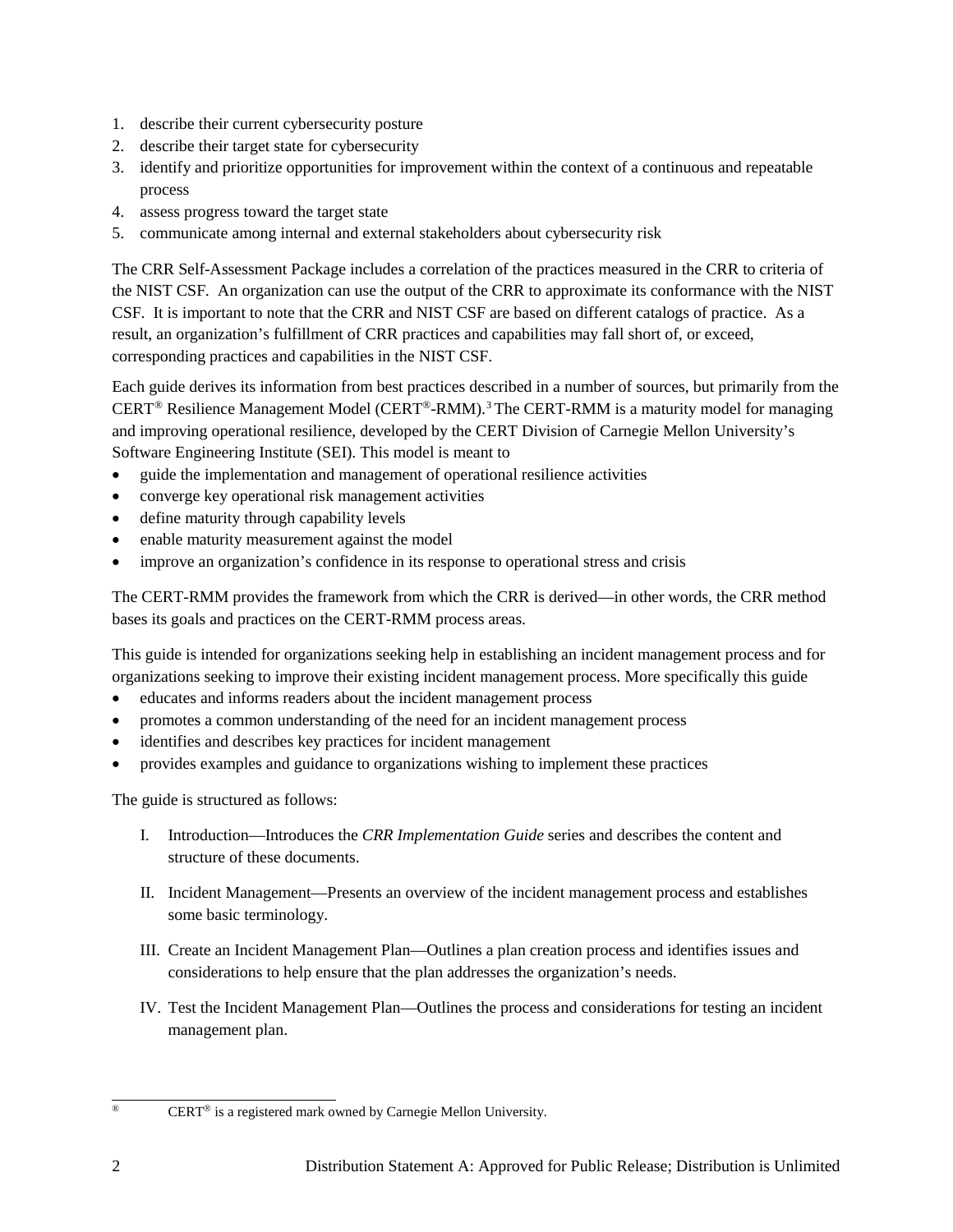- V. Improve the Incident Management Plan—Outlines the process and considerations for improving your incident management plan so that it continues to address your organization's needs.
- VI. Conclusion—Provides contacts and references for further information.

#### Appendices

- A. Example Incident Management Plan Template
- B. Example Cybersecurity Policy Template
- C. Example Incident Declaration Criteria
- D. Example Incident Reporting Template
- E. CRR/CERT-RMM Practice/NIST CSF Subcategory Reference

#### <span id="page-6-0"></span>**Audience**

The principal audience for this guide includes individuals responsible for managing or mitigating cybersecurity incidents, including executives who establish policies and priorities for incident management, managers and planners who are responsible for converting executive decisions into plans, and operations staff who implement the plans and participate in the response to cybersecurity incidents.



## <span id="page-6-2"></span><span id="page-6-1"></span>**II. Incident Management**

#### **Overview**



*Figure 1: Disruption*

<span id="page-6-3"></span>Disruptions to an organization's operations may occur regularly and can scale from so small that the impact is essentially negligible to so large that they could prevent an organization from achieving its mission (see [Figure](#page-6-3)  [1\)](#page-6-3). The required responses to these disruptive events must scale similarly. Some events may not require a formal response by the organization and can be effectively ignored or handled at the individual level following standard operating procedures. For example, a workstation may lock up, preventing the processing of new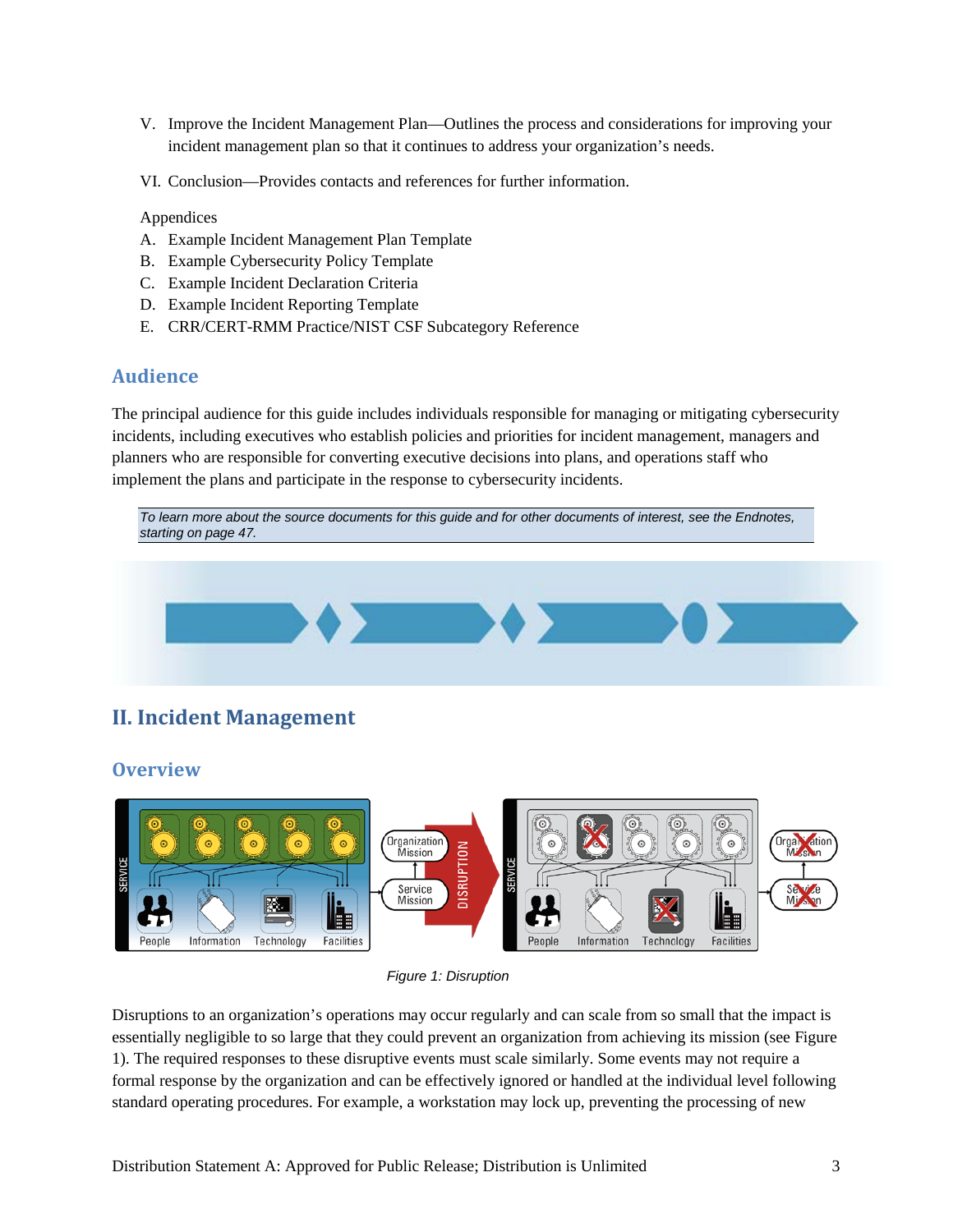orders. Addressing this interruption may only require the individual workstation owner to perform a simple reboot. Once the workstation reboots, orders can be processed again. The event required a response, but that response was carried out by a single individual. Other disruptive events require the entire organization to mobilize resources. Examples of events whose management may require significant resource investment include natural disasters, loss of a primary data center, a cyber attack that disrupts critical organizational infrastructure, or any event that affects the organization's ability to deliver critical services.

The process of detecting, analyzing, responding to, and improving from disruptive events is known as incident management. The goal of incident management is to mitigate the impact of a disruptive event. To accomplish this goal, an organization establishes processes that

- detect and identify events
- triage and analyze events to determine whether an incident is underway
- respond and recover from an incident
- improve the organization's capabilities for responding to a future incident

[Figure 2](#page-7-1) depicts the incident management process.



*Figure 2: The Incident Management Process*

<span id="page-7-1"></span>The following sections detail each of the steps in the incident management process.

#### <span id="page-7-0"></span>**Detect Events**

An *event* is one or more occurrences that affect an organization's assets and have the potential to disrupt its operations.[4](#page-51-1) An effective incident management process requires that an organization monitor and identify events as they occur. Many units in an organization can perform this activity, but it is often the responsibility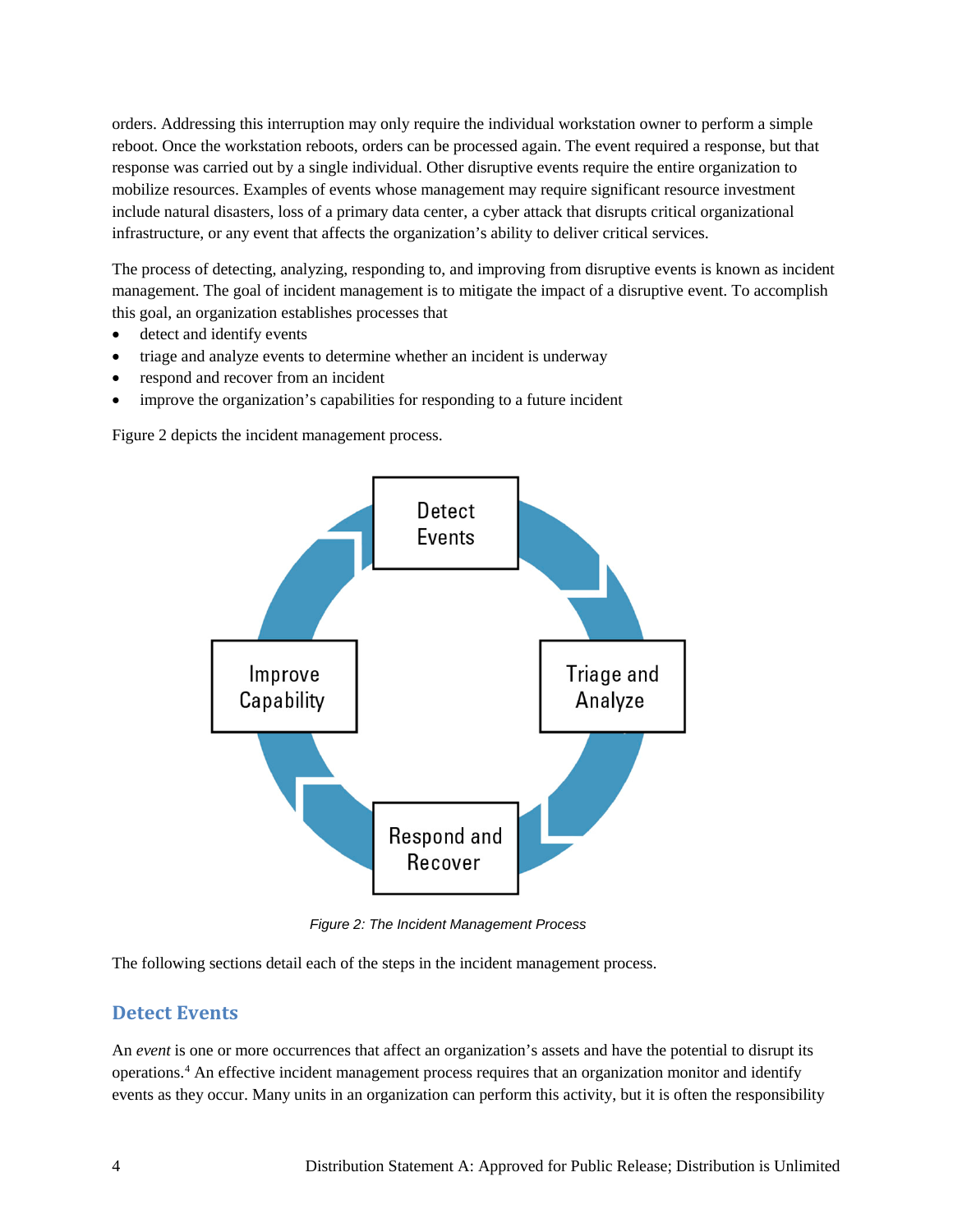of a help desk or network operations center. The optimal implementation of the event detection activities depends heavily on the organizational structure and the scope of the larger incident management process. For example, a smaller organization may not have a formal help desk or network operations center. Those organizations may assign event detection responsibilities to specific information technology staff or outsource event detection responsibilities to a third-party provider. No matter the specific implementation, all organizations should have capabilities to detect, report, log, track, collect, and store event evidence. The inability to identify events in a timely manner can significantly increase the organization's recovery costs and effort.

Important activities in event detection include

- event detection and reporting
- logging of event data in an incident database or similar mechanism
- event status tracking
- handling of event data in accordance with laws, rules, regulations, policies, etc.

#### <span id="page-8-0"></span>**Triage and Analyze**

An *incident* is a high-magnitude event or series of events that significantly affects organizational assets and requires the organization to respond in order to prevent or limit organizational impact.<sup>[5](#page-52-0)</sup> Triaging event artifacts is the first step in an analysis process through which an organization recognizes that an incident is underway.In the triage process, an organization determines how to categorize an event or series of events, how to evaluate it, and whether the event reaches the threshold of a declarable incident. The threshold for when an incident has occurred, is occurring, or is imminent and requires a response is unique to each organization and depends on factors such as organizational structure, mission requirements, and laws and regulations. For example, a technical disruption with a time-to-repair that exceeds the acceptable recovery time of a critical service may be a threshold for declaring an incident.

*Se[e Figure 4](#page-19-0) on page [16](#page-19-0) for examples of types of events that may be escalated and declared an incident.*

Once an organization recognizes an incident, it performs additional analysis to determine the appropriate response. Analysis helps the organization better understand the incident, identify appropriate actions to contain or prevent further impact from the incident, and recover and return to operations. Some organizations may have already planned specific responses to previously considered incidents. In other cases, organizations may need to collect input from all of the appropriate stakeholders to determine the best response. Stakeholders may include asset owners, senior leadership, technical staff, and dedicated incident response staff.

Important activities in the triage and analysis include

- event categorization
- events prioritization
- event data correlation and analysis
- incident declaration
- incident analysis and response determination

#### <span id="page-8-1"></span>**Respond and Recover**

Responding to and recovering from an incident requires an organization to take actions to prevent or contain the impact of an incident. This requires that organizational response be escalated to the stakeholders who are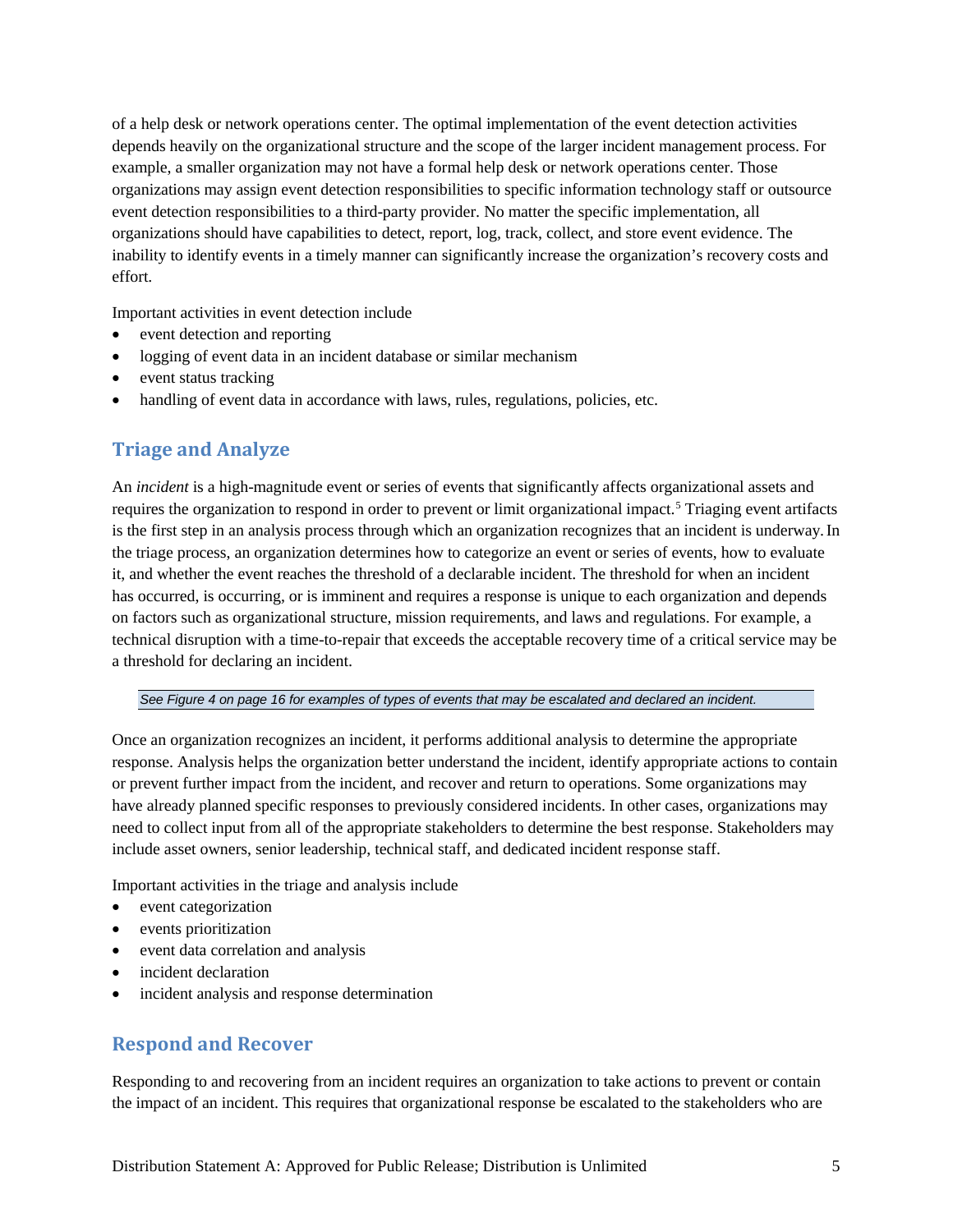best able to implement and manage the response and bring the incident to a close. The amount of resources and level of effort required for the organizational response will vary with the extent of the incident and should be informed by incident analysis. Appropriate responses can range from simply informing an asset owner of the occurrence of an incident to implementing service continuity plans that require relocating services and operations to a secondary location. Because there is a broad range of potential incidents, organizations must consider a broad range of potential responses. Each organization's unique operating environment determines the appropriate response and should be used by the organization to set incident response performance requirements. Examples of incident response performance requirements include response time frames for incident types, cost per incident, time from event detection to event closure, and time from incident declaration to stakeholder communication. Factors that influence an organization setting these requirements include organizational mission, critical success factors, risk appetite, and current competitive environment.

Important practices in the Respond and Recover step include

- incident escalation to stakeholders
- response development and implementation
- incident status communication
- incident tracking

#### <span id="page-9-0"></span>**Improve Capability**

Once an organization responds to an incident and its operations are no longer being disrupted, the organization should conduct a post-incident review to consider the performance of its response activities. Organizations can use this review to understand why an incident or series of incidents occurred and what the organization can do prevent them in the future. The review should include all those who participated in the response and recovery and the stakeholders whose assets were impacted by the incident. It should consider whether the response and recovery were as effective and efficient as they could have or should have been. From a risk management point of view, the organization can use the lessons learned from an incident to improve its protection and control strategies and to optimize them with its business continuity and disaster recovery plans. As with the other steps, the extent and effort required for the review depend on the impact of the incident and the organization's operating environment. Once the organization has completed its review, it is important that it close the incident. Closing the incident is an official declaration that no further action on the incident needs to be taken. Incident closure activities ensure that all of the stakeholders affected by the incident are notified that it has been addressed, and they should not see any further effects.

Important practices in improving the incident management capability include

- root cause analysis
- incident closure

## <span id="page-9-1"></span>**Develop a Plan**

Having a defined process for identifying, analyzing, responding to, and learning from incidents that interrupt an organization's operations provides consistent response to cybersecurity incidents and ensures that objectives are met when handling an incident. Without a defined process, an organization's incident response might omit actions that the organization considers important. An incident management plan describes how the organization will respond to cybersecurity incidents. The objective of the plan should be translated into specific actions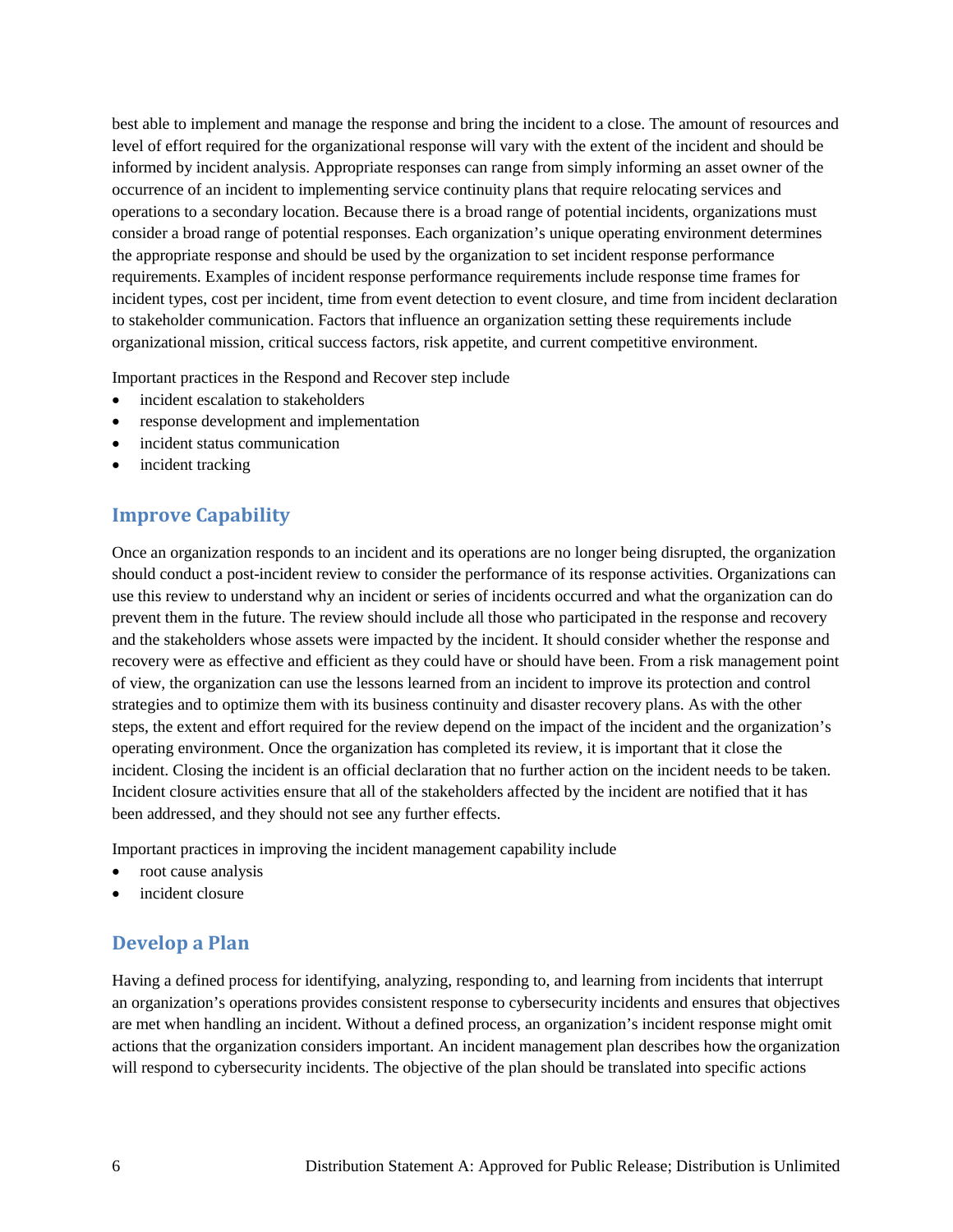assigned to individuals or groups to perform when an incident occurs. The incident management plan should address, at a minimum,

- the organization's approach to incident management
- the structure of the incident management process
- the requirements and objectives of the incident management process
- a description of how the organization will identify events, triage and analyze incidents, respond and recover from incidents, and improve its response capabilities over time
- the roles and responsibilities necessary to carry out the plan
- applicable training needs and requirements
- resources that will be required to meet plan objectives
- relevant costs and budgets associated with incident management activities<sup>6</sup>

The following sections of this guide lay out the discrete steps for developing a plan that implements the incident management process as described above:

#### **Create an Incident Management Plan**

- 1. Obtain support for incident management planning.
- 2. Establish an event detection process.
- 3. Establish a triage and analysis process.
- 4. Establish an incident declaration process.
- 5. Establish an incident response and recovery process.
- 6. Establish an incident communications process.
- 7. Establish a post-incident analysis and improvement process.
- 8. Assign roles and responsibilities for incident management.

#### **Test the Incident Management Plan**

- 1. Establish a testing process.
- 2. Conduct plan testing.
- 3. Record and report the results.

#### **Improve the Incident Management Plan**

- 1. Identify signs that the incident management plan needs to be revised, and make indicated improvements to the plan.
- 2. Conduct a post-mortem review of plan activities.

*Se[e Appendix A](#page-32-0) for an example incident management plan template.* 

Organizations that already have an incident management plan can use the guidance in this implementation guide to assess and make improvements to the existing plan.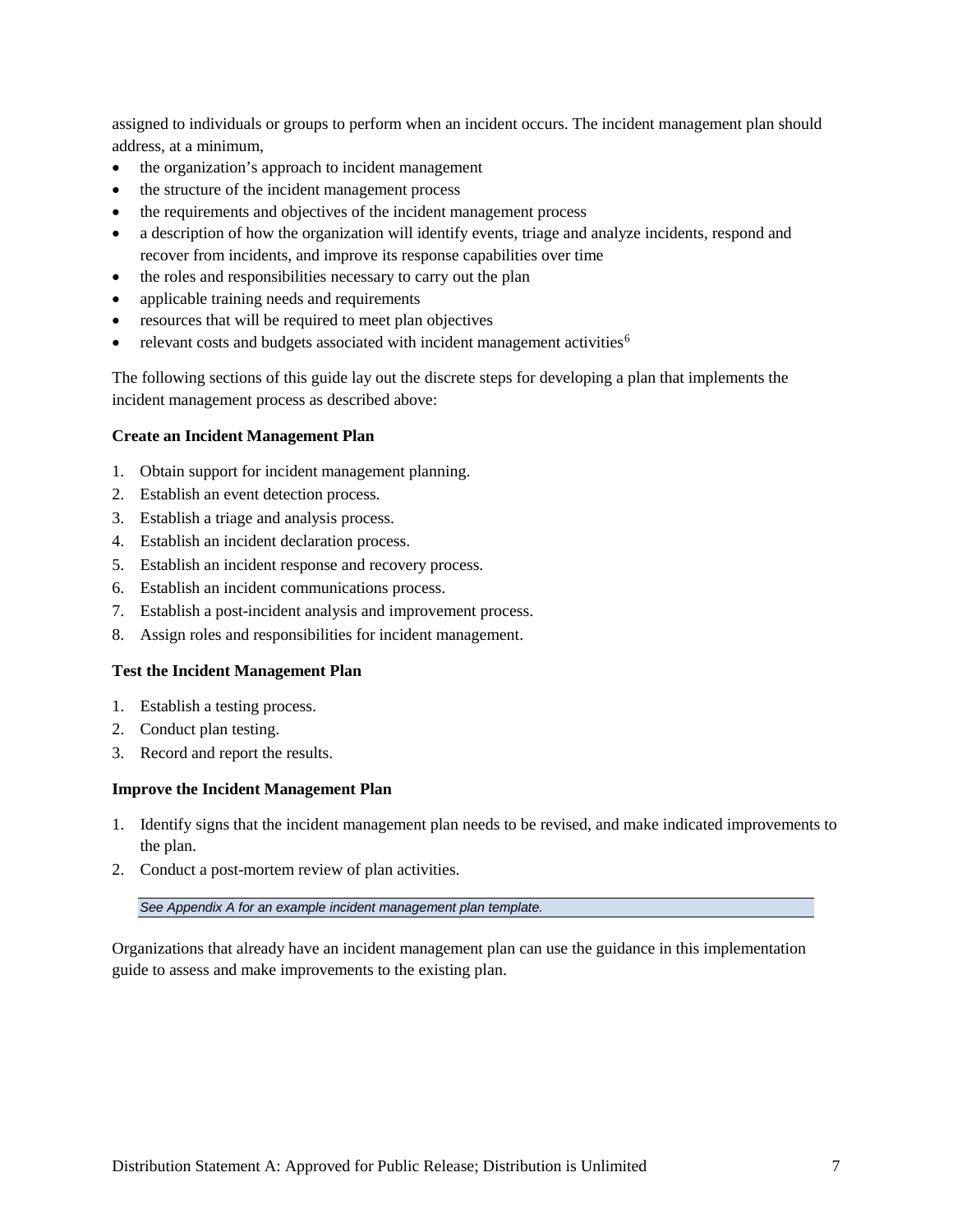

## **III. Create an Incident Management Plan**

## **Before You Begin**

The following checklist summarizes the tasks you will need to complete and the information you will need to gather before you can begin developing an incident management plan.

| <b>Input</b>                                                                                                  | <b>Guidance</b>                                                                                                                                                                                                                                                                                                                                                                                                                                                                                                                                                                                                                                                                                                                                                                    |  |  |
|---------------------------------------------------------------------------------------------------------------|------------------------------------------------------------------------------------------------------------------------------------------------------------------------------------------------------------------------------------------------------------------------------------------------------------------------------------------------------------------------------------------------------------------------------------------------------------------------------------------------------------------------------------------------------------------------------------------------------------------------------------------------------------------------------------------------------------------------------------------------------------------------------------|--|--|
| Scoping statement                                                                                             | This statement defines what needs to be addressed by the incident management plan.<br>The plan could be scoped to cover all organizational operations or just a single business<br>unit or organizational service. For organizations that are not sure where to start, focusing<br>on a critical service and the areas that directly affect its performance may allow an<br>organization to address the areas of greatest risk first and mitigate their impact while<br>practices are being more fully developed. If your organization has participated in a CRR, it<br>may be beneficial to begin with the critical service addressed during the CRR. See<br>Appendix E for a cross reference between the CRR and this guide.                                                     |  |  |
| Lists of stakeholders                                                                                         | The list of stakeholders should be aligned to the scoping statement and include all appropriate<br>internal and external entities. Potential candidates include<br>Internal<br>$\bullet$<br>executive and senior management<br>$\circ$<br>heads of business lines, especially critical services owners<br>$\circ$<br>information technology<br>$\circ$<br>legal<br>o<br>board of directors<br>$\circ$<br>External<br>customers and providers who may be impacted in the event of an incident<br>$\circ$<br>first responders, such as law enforcement, fire, and medical<br>$\circ$<br>technology support vendors and recovery partners (i.e., disaster recovery<br>$\circ$<br>services)<br>infrastructure providers, such as data and telephony and regulatory agencies<br>$\circ$ |  |  |
| Management support                                                                                            | An endorsement by senior management for conducting incident management<br>$\bullet$<br>planning activities and implementing processes                                                                                                                                                                                                                                                                                                                                                                                                                                                                                                                                                                                                                                              |  |  |
| An understanding and<br>acknowledgement of<br>an acceptable<br>approach to incident<br>management<br>planning | Acknowledgement of the intended approach to incident management, including<br>$\bullet$<br>stakeholder expectations about acceptable response objectives; this information may be<br>contained within contracts, participation agreements, or other service-level agreements.                                                                                                                                                                                                                                                                                                                                                                                                                                                                                                      |  |  |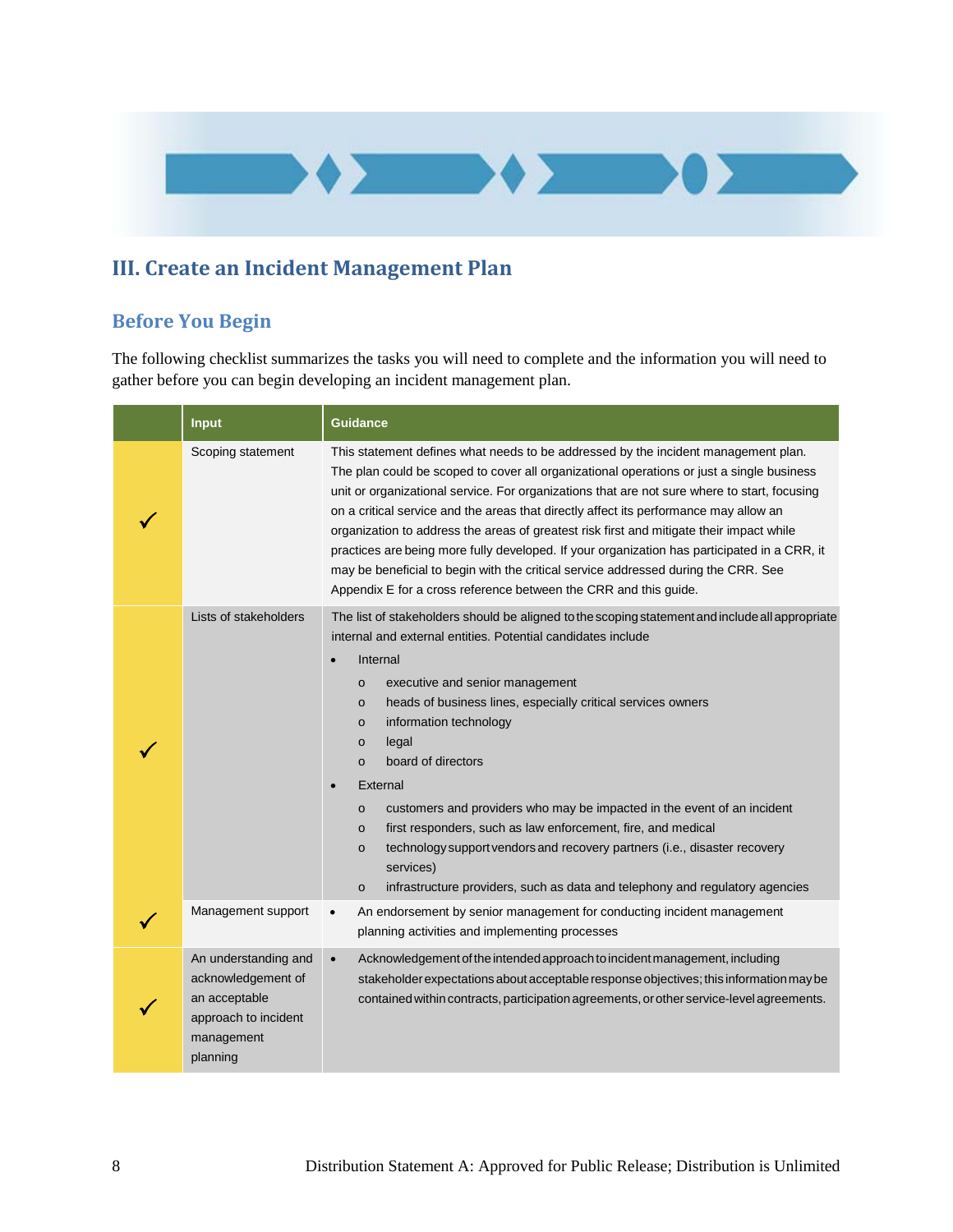| Externally imposed<br>requirements for<br>incident management | $\bullet$<br>$\bullet$         | Regulatory requirements defining mandatory incident reporting requirements, and other<br>needs<br>Service-level agreement requirements                                                                                                    |
|---------------------------------------------------------------|--------------------------------|-------------------------------------------------------------------------------------------------------------------------------------------------------------------------------------------------------------------------------------------|
| Assignment of<br>responsibility for<br>incident management    | $\bullet$                      | Job descriptions and performance reviews including responsibilities for incident<br>management, for example, executive decisions, incident management, communication,<br>event and incident response, testing, and emergency preparedness |
| <b>Budget for incident</b><br>management<br>planning          | $\bullet$<br>o<br>$\circ$<br>o | Identification of available funds to perform incident management planning and execution,<br>including<br>staffing resources<br>tools (applications and associated hardware)<br>third-party support                                        |

## <span id="page-12-0"></span>**Step 1. Obtain support for incident management planning.**

| <b>CRR Goal and Practice [CERT-RMM Reference]</b>                                                           | <b>NIST CSF Category/Subcategory</b>                                                                                                                              |
|-------------------------------------------------------------------------------------------------------------|-------------------------------------------------------------------------------------------------------------------------------------------------------------------|
| Goal 1: A process for identifying, analyzing, responding<br>to, and learning from incidents is established. |                                                                                                                                                                   |
| 1. Does the organization have a plan for managing<br>incidents? [IMC:SG1.SP1]                               | DE.DP-1: Roles and responsibilities for detection are well defined to<br>ensure accountability.                                                                   |
|                                                                                                             | PR.IP-9: Response plans (Incident Response and Business)<br>Continuity) and recovery plans (Incident Recovery and Disaster<br>Recovery) are in place and managed. |
| 2. Is the incident management plan reviewed and                                                             | DE.DP-5: Detection processes are continuously improved.                                                                                                           |
| updated? [IMC:SG1.SP1]                                                                                      | PR.IP-10: Response and recovery plans are tested.                                                                                                                 |

Management support and participation is an essential requirement for an incident management plan to be effective. If no incident management plan exists in your organization, and there is no mandate from senior management to establish such a plan, it will likely be necessary to obtain executive-level approval and support for the creation of the plan. What level of management support is required entirely depends on the scope of the incident management plan. Senior-executive-level support is probably necessary for a plan that covers an entire organization. For plans that are scoped to an individual service, the only necessary sponsorship may be from senior management responsible for the service.

*A common way for organizations to demonstrate support is to create policy that requires or defines incident management activities. See [Appendix B](#page-37-0) for an example cybersecurity policy template.*

#### <span id="page-12-1"></span>**Step 2. Establish an event detection process.**

| <b>CRR Goal and Practice [CERT-RMM Reference]</b>                                             | <b>NIST CSF Category/Subcategory</b>                                                        |
|-----------------------------------------------------------------------------------------------|---------------------------------------------------------------------------------------------|
| Goal 2: A process for detecting, reporting, triaging, and<br>analyzing events is established. |                                                                                             |
| 1. Are events detected and reported? [IMC:SG2.SP1]                                            | DE.CM-1: The network is monitored to detect potential<br>cybersecurity events.              |
|                                                                                               | DE.CM-2: The physical environment is monitored to detect potential<br>cybersecurity events. |
|                                                                                               | DE.CM-3: Personnel activity is monitored to detect potential<br>cybersecurity events.       |
|                                                                                               | DE.DP-4: Event detection information is communicated to<br>appropriate parties.             |
|                                                                                               | RS.CO-2: Events are reported consistent with established criteria.                          |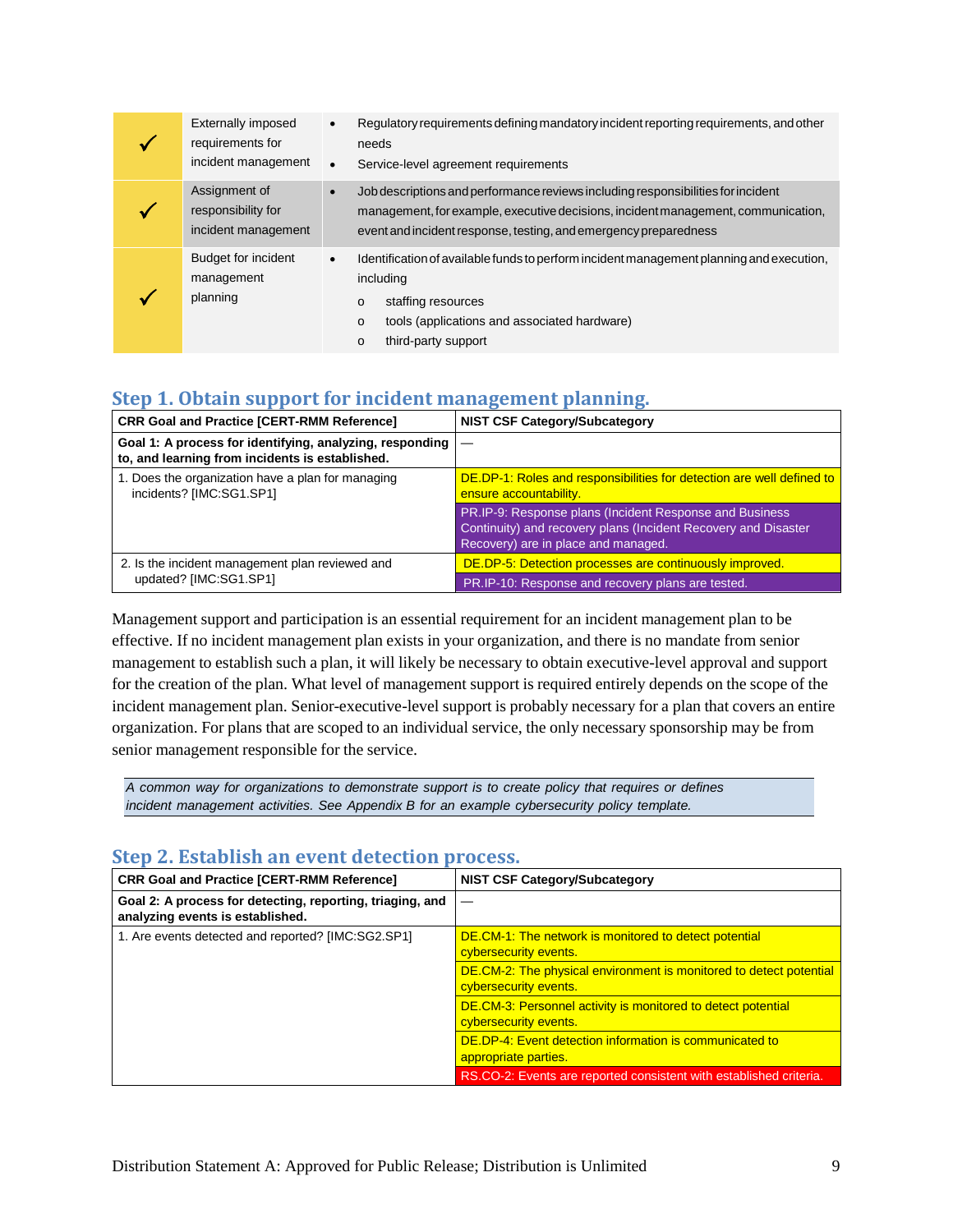Events must be captured and analyzed so that the organization can determine if the event will become (or has become) an incident that requires action. The extent to which an organization identifies events improves its ability to manage and control incidents and their potential effects.

#### **Establish an event detection and reporting process.**

- Define *event* for your organization and document the definition. For example, an event is "one or more occurrences that affect organizational assets and have the potential to disrupt operations."[7](#page-53-1) Further, an event may be any observable or measurable occurrence in the organizations' systems or networks. Events may include, but are not limited to, a user logging into an account, a web server receiving a request for a specific web page, a user accessing files on network share, and a firewall blocking a connection attempt.
- For each type of event, identify associated methods of event detection.<sup>[8](#page-53-2)</sup> Event detection methods may include
	- o monitoring of technical infrastructure, including network architecture and network traffic, via such tools as intrusion detection systems, packet inspection services, firewalls, and data integrity tools
	- $\circ$  reporting of problems or issues to the organization's service desk<sup>[9](#page-53-3)</sup>
	- o monitoring of users of IT services
	- o monitoring environmental and geographical events reported through the media
	- o receiving reports from legal or law enforcement staff
	- o observing the breakdown of processes or productivity of assets
	- o receiving external notification from other entities such as US-CERT

*For further information about US-CERT, including alerts, current activity, products in the National Cyber Awareness System, tips, and bulletins, go to [http://www.us-cert.gov.](http://www.us-cert.gov/)* 

o reviewing the results of audits or assessments

#### **Establish an event data logging process.**[10](#page-53-4)

- Define how event data will be captured in your organization. For each type of event data, determine how it will be logged and how those logs will be monitored. Typical activities can include
	- o enabling logging on firewalls, servers, and monitoring software
	- o enabling automatic alerts where possible
	- o defining a schedule for manual log monitoring where automatic alerts are not possible
	- o creating automatic logging notification and response rules in service or help desk and network monitoring software systems
- Establish an event knowledge base or similar mechanism to facilitate event triage and analysis activities.[11](#page-53-5) Data in knowledge base should include
	- o unique identifier
	- o brief description of the event
	- o event category (denial of service, virus intrusion, physical access violation, etc.)
	- o assets, services, and organizational units affected by the event
	- o brief description of how the event was identified and reported and by whom, as well as other relevant details (application system, network segment, operating system, etc.)
	- o individuals or teams to whom the event (or incident) was assigned
	- o relevant dates
	- $\circ$  response actions to the event<sup>[12](#page-53-6)</sup>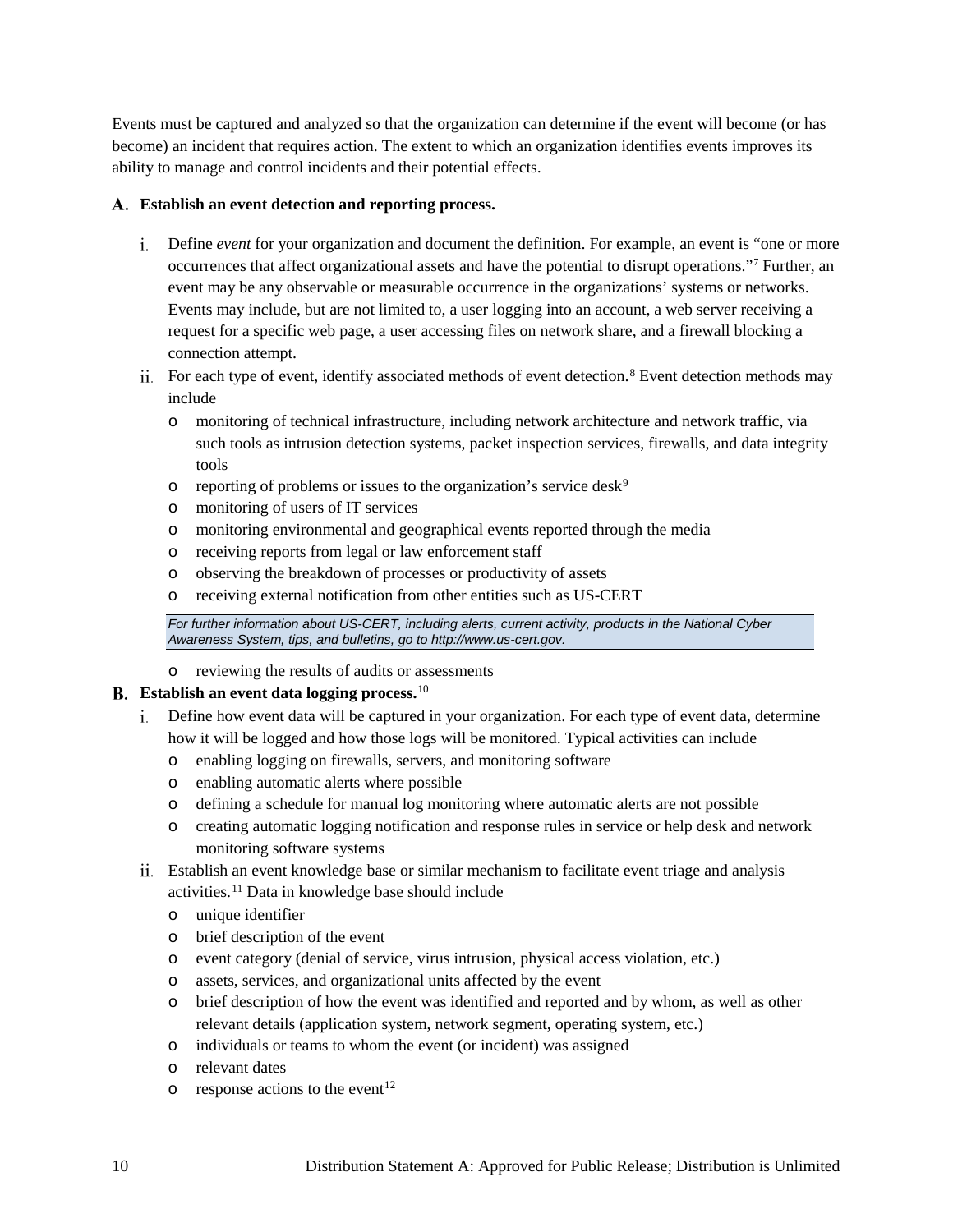## <span id="page-14-0"></span>**Step 3. Establish a triage and analysis process.**

| <b>CRR Goal and Practice [CERT-RMM Reference]</b>                                             | <b>NIST CSF Category/Subcategory</b>                                                    |
|-----------------------------------------------------------------------------------------------|-----------------------------------------------------------------------------------------|
| Goal 2: A process for detecting, reporting, triaging, and<br>analyzing events is established. |                                                                                         |
| 2. Is event data logged in an incident knowledge base or<br>similar mechanism? [IMC:SG2.SP2]  | DE.AE-3: Event data are aggregated and correlated from multiple<br>sources and sensors. |
| 3. Are events categorized? [IMC:SG2.SP4]                                                      | RS.AN-4: Incidents are categorized consistent with response plans.                      |
| 4. Are events analyzed to determine if they are related to<br>other events? [IMC:SG2.SP4]     | DE.AE-2: Detected events are analyzed to understand attack<br>targets and methods.      |

**Establish an event categorization process.** Categorizing means that the organization has defined categories for events, applies the categories to events, and records those categories in the event knowledge base described above.

*[Figure 4](#page-19-0) on pag[e 16](#page-19-0) provides examples of types of events that may become incidents depending on their categorization.*

- Define event categories for your organization. Events may be categorized by type (e.g., security, safety, unauthorized access, user issue, denial of service), severity (e.g., critical, high, medium, low), and other characteristics. Examples of common event categories include
	- o type of response required
	- o type of notification required
	- $\circ$  escalation indicated in incident management plan<sup>[13](#page-53-7)</sup>
	- o software or hardware component failure
	- $\circ$  intrusion or malware<sup>[14,](#page-53-8) [15](#page-53-9)</sup>
- **Define an event analysis process to identify related events.**[16](#page-53-10) Cybersecurity events should be analyzed to determine whether they are related to other events. Such a relationship may indicate that the events are symptomatic of a larger issue, problem, or incident. For example, significant unexplained increases in network traffic may indicate unauthorized activity on the source or destination devices. When an event is escalated to an incident, further analysis supports incident triage. Through triage, the organization determines the type and extent of an event, whether the event correlates to other events, and in what order events should be addressed or assigned for incident declaration, handling, and response.
	- Establish criteria for event comparison, for example, the output of logging software or system monitoring.
	- ii. Establish guidelines for correlating events.<sup>[17,](#page-53-11) 18</sup> For example:
		- o Is the event isolated?
		- o Is the event appearing in a number of systems or locations?
		- o Does this event appear to be a symptom or cause of other events?
		- o Does this event appear to be related to potential threats discovered through vulnerability analysis or situational awareness efforts?
- **Define an event prioritization process.**[19](#page-53-13), [20](#page-53-14) Prioritization will facilitate an optimal response, when a response is necessary. Prioritization may be informed by event knowledge base information, the results of categorization and correlation analysis, incident declaration criteria, and experience with past declared incidents. Most help desk tools can automatically prioritize events based on a rule set defined by your organization.
	- Event prioritization (e.g., high, medium, or low) should indicate the impact, time frame for response, type of response, and escalation required.
	- The highest event priority may also be extended to include criteria for incident declaration.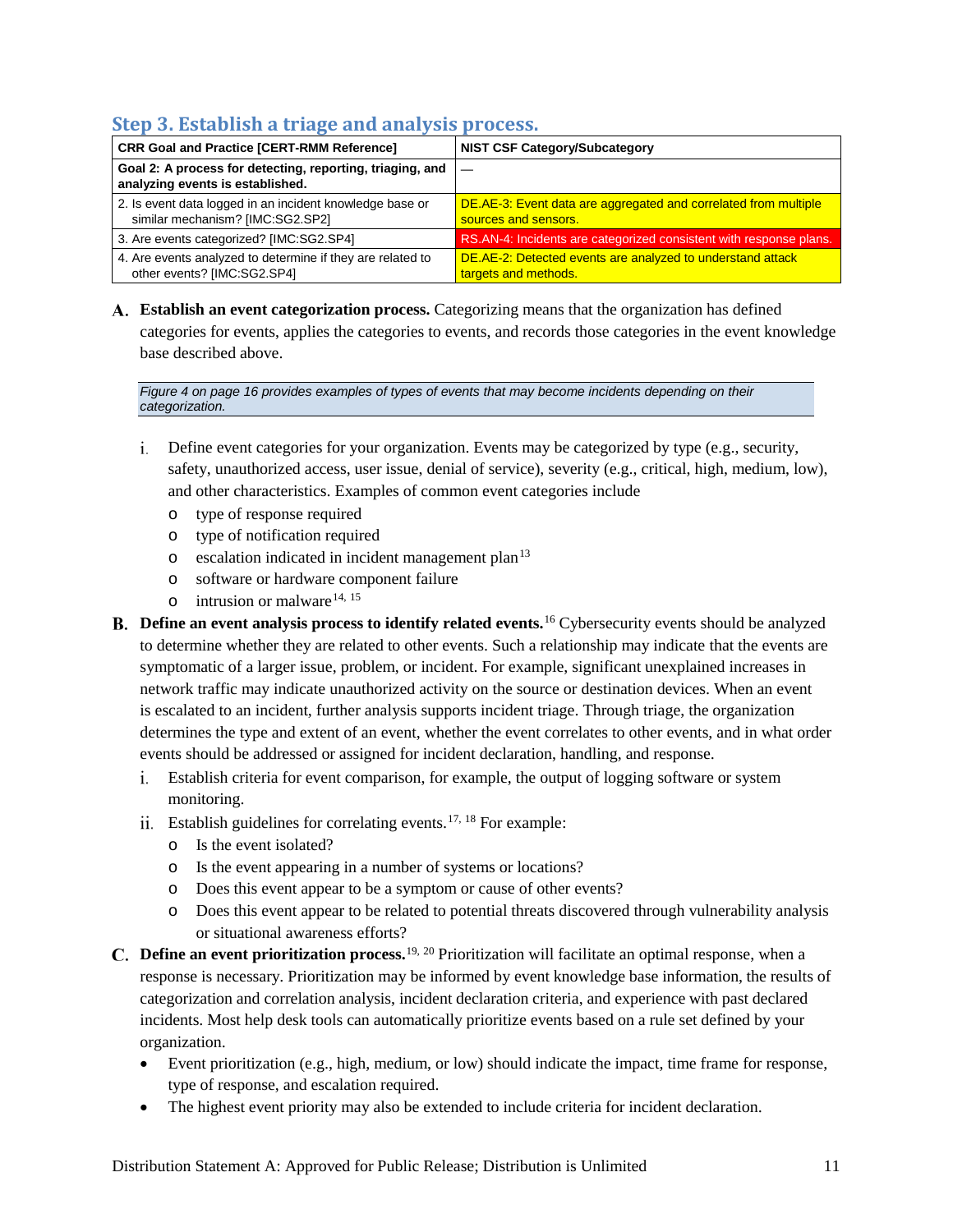- **D.** Define an event status tracking process.<sup>[21](#page-53-15)</sup> The process should establish a predefined frequency for tracking events.[22](#page-53-16) The frequency may be based on event prioritization. Examples of tracking and reporting status may include<sup>[23](#page-53-17)</sup>
	- event in progress with expected time to resolution
	- closed
	- referred for further analysis
	- referred to organizational unit or line of business for disposition
	- declared as incident and referred to incident handling and response process

#### **Define a process for identifying event evidence as required by law or other obligations.**[24](#page-53-18)

- Document requirements for identifying event evidence for forensic purposes.
- ii. Cite pertinent rules, laws, regulations, and internal policies.<sup>[25](#page-53-19), [26](#page-53-20)</sup>

#### **Define a process for handling forensic evidence.**[27](#page-53-21)

- Create a written process for collecting and preserving forensic evidence as required by pertinent rules, laws, regulations, and internal policies.<sup>[28](#page-53-22)</sup>
- ii. Establish training requirements in accordance with rules, laws, regulations, and internal policies.<sup>[29](#page-53-23)</sup>

#### <span id="page-15-0"></span>**Step 4. Establish an incident declaration process.**

| <b>CRR Goal and Practice [CERT-RMM Reference]</b>                                             | <b>NIST CSF Category/Subcategory</b>                                  |
|-----------------------------------------------------------------------------------------------|-----------------------------------------------------------------------|
| Goal 2: A process for detecting, reporting, triaging,<br>and analyzing events is established. |                                                                       |
| 3. Are events categorized? [IMC:SG2.SP4]                                                      | RS.AN-4: Incidents are categorized consistent with response<br>plans. |
| Goal 3: Incidents are declared and analyzed.                                                  |                                                                       |
| 1. Are incidents declared? [IMC:SG3.SP1]                                                      | RS.CO-2: Events are reported consistent with established<br>criteria. |

## **Establish and document predefined criteria for incident declaration for your organization.**[30,](#page-53-24) [31](#page-53-25), [32,](#page-53-26) [33](#page-53-27)

*Se[e Appendix C](#page-39-0) for example cybersecurity incident declaration criteria.*

- i. Identify and document executives and staff who have the authority to declare an incident and assign responsibility and authority for declaring incidents.
- Establish notification and communication requirements at incident declaration.
- Define a declaration process that includes predefined and documented criteria for incident declaration and conditions under which declaration requires escalation. Criteria may include
	- o risk to life or safety
	- o scope of the event (i.e., percentage of affected technology, geographic distribution)
	- o cybersecurity incident such as
		- − a violation of (company/agency) computer security policies and standards
		- − unauthorized computer access
		- − loss of information confidentiality
		- − loss of information availability
		- − compromise of information integrity
		- − a denial-of-service condition against data, network, or computers
		- − misuse of service, systems, or information
	- o physical or logical damage to systems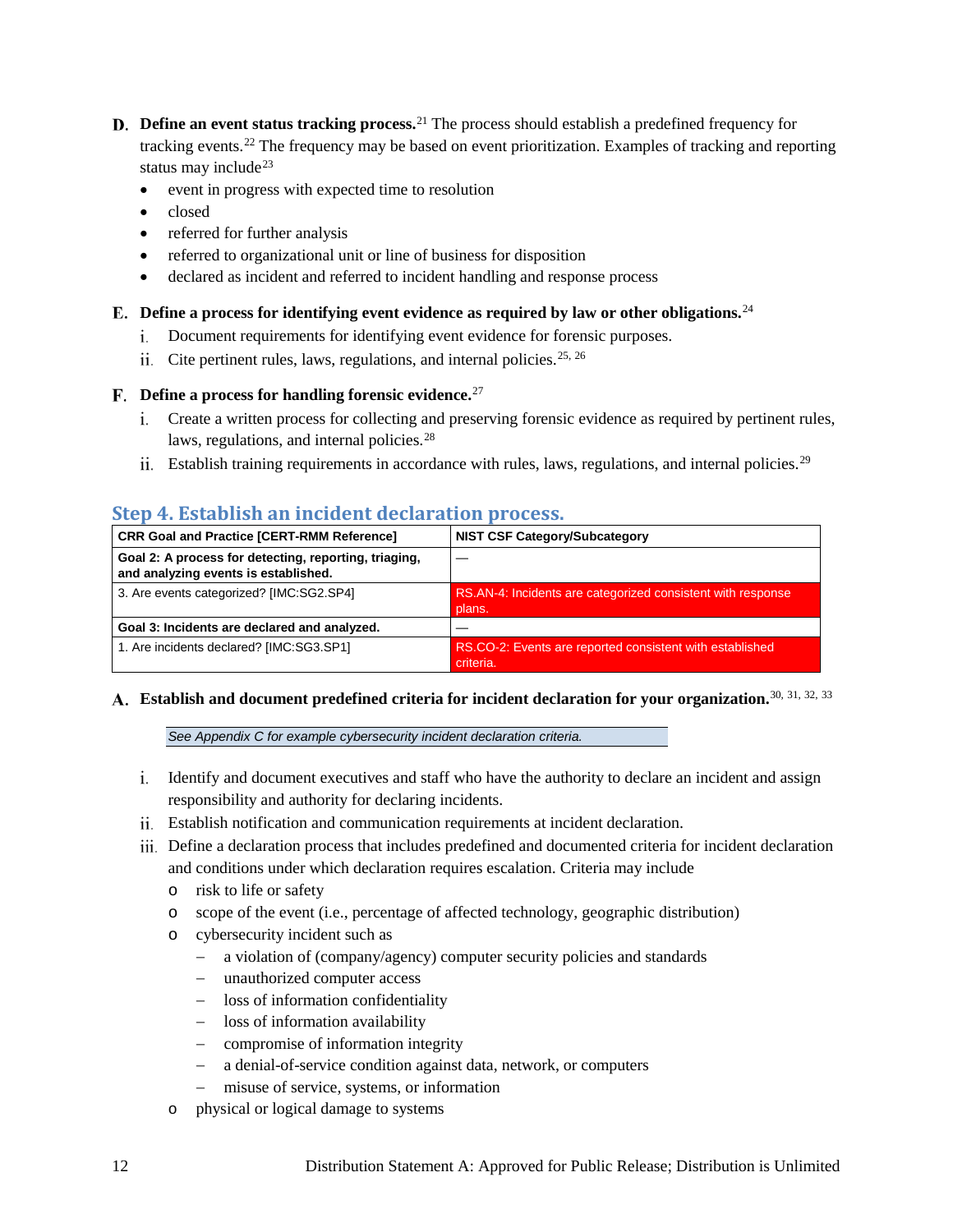- o potential financial impact
- o risk to delivery of the critical service
- o availability of key executives
- o incidents that are self-evident, in that they meet declaration criteria on detection

#### **Establish a process for incident analysis to determine the appropriate response.**[34](#page-53-28)

- Identify and document the method of and parties responsible for incident analysis. Steps for an incident analysis process should include the following:<sup>[35](#page-53-29)</sup>
	- o Establish and communicate a standardized and consistent incident analysis approach and structure.
	- o Identify relevant analysis tools, techniques, and activities that the organization will use to analyze incidents and develop appropriate responses. Provide incident management staff the appropriate levels of training on analysis tools and techniques.[36](#page-53-30)
	- o Analyze open event reports and previously declared incidents. Open event reports may correlate to the incident under analysis and provide additional information that is useful in developing an appropriate response. Reviewing documentation on previously declared incidents may inform the development of a response action plan, particularly if significant organizational (and external) coordination is required.
	- o Document analysis in an incident report.
	- o Ensure that the analysis documented in the incident report is also documented in the incident knowledge base and made available for use in evidence collection, response development, and post-incident review.
- Categorize incidents based on the type of response, notification, and escalation indicated in the incident management plan. Categories may include
	- o information security
	- o facilities
	- o physical security
	- o staff safety
	- o pandemic
	- o public relations

## <span id="page-16-0"></span>**Step 5. Establish an incident response and recovery process.[37](#page-53-14)**

| <b>CRR Goal and Practice [CERT-RMM Reference]</b>                                     | <b>NIST CSF Category/Subcategory</b>                                                                          |
|---------------------------------------------------------------------------------------|---------------------------------------------------------------------------------------------------------------|
| Goal 4: A process for responding to and recovering<br>from incidents is established.  |                                                                                                               |
| 1. Are incidents escalated to stakeholders for input and<br>resolution? [IMC:SG4.SP1] | RC.CO-3: Recovery activities are communicated to internal<br>stakeholders and executive and management teams. |
|                                                                                       | RS.CO-4: Coordination with stakeholders occurs consistent with<br>response plans.                             |
| 2. Are responses to declared incidents developed and                                  | RS.MI-1: Incidents are contained.                                                                             |
| implemented according to predefined procedures?<br>[IMC:SG4.SP2]                      | RS.RP-1: Response plan is executed during or after an event.                                                  |
| 3. Are incident status and response communicated to                                   | RC.CO-1: Public Relations are managed.                                                                        |
| affected parties? [IMC:SG4.SP3]                                                       | RC.CO-3: Recovery activities are communicated to internal<br>stakeholders and executive and management teams. |
|                                                                                       | RS.CO-3: Information is shared consistent with response plans.                                                |
| 4. Are incidents tracked to resolution? [IMC:SG4.SP4]                                 | RS.MI-1: Incidents are contained.                                                                             |
|                                                                                       | RS.MI-2: Incidents are mitigated.                                                                             |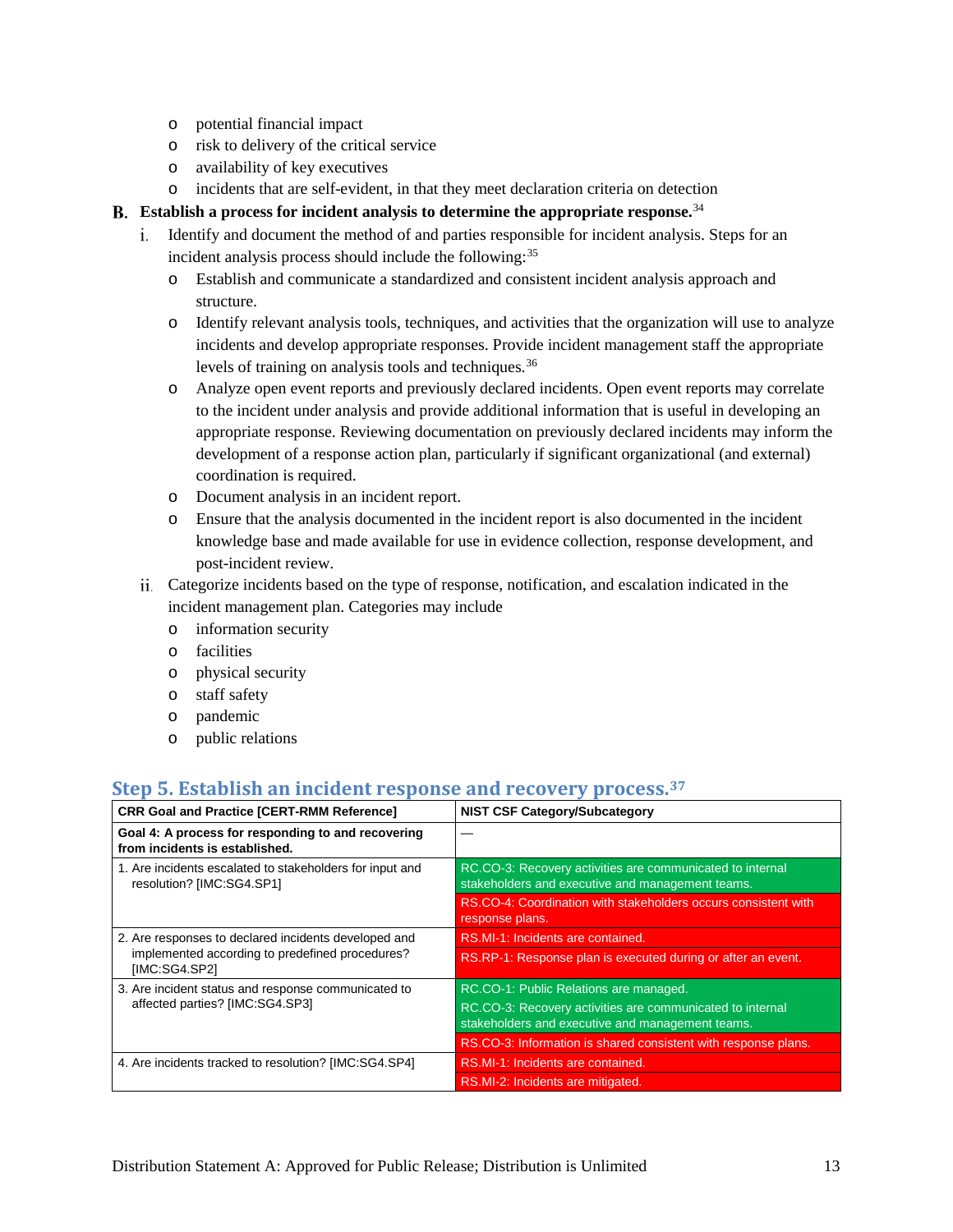Some organizations establish one or more permanent teams with the repeatable capability to respond to a broad range of incidents. In other cases, an organization may establish a virtual team of individuals who may be quickly called on to perform specific incident response duties.<sup>[38](#page-53-15)</sup> [Figure 3](#page-17-0) shows an example of standing and virtual response teams.



*Figure 3: Response Team Example*

- <span id="page-17-0"></span>**Escalate incidents to stakeholders.** Stakeholders should be predefined and include those staff required to assist in incident analysis, triage, and response; those potentially impacted by the incident; and staff responsible for coordination and status communication.
	- i. Identify stakeholders for each category of incident.<sup>[39](#page-53-31)</sup>
	- Establish a format for event status reporting.

*Se[e Appendix D](#page-41-0) for an example reporting template.[40](#page-53-32)* 

iii. Communicate incident status and response to affected parties.

#### **Develop and implement responses to declared incidents.**

- i. Develop predefined procedures for each category of incident. Predefined procedures should include<sup>[41](#page-53-33)</sup>
	- $\circ$  internal and external communications plans<sup>[42](#page-53-34)</sup>
	- o service continuity plans
		- − IT disaster recovery
		- − business continuity
	- o medical response and pandemic plans
	- o first responder plans, such as police and fire
- Develop an incident management report format to be used by the Incident Manager.

*Se[e Appendix D](#page-41-0) for an example incident reporting template.* 

Develop procedures for your incident management team to follow once the team is assembled. If your organization does not have an Emergency Operations Center (EOC) with prescribed procedures, you will need to establish procedures for the incident management team. The team is formed from the previously identified stakeholders, as defined in the incident management plan. Response procedures should include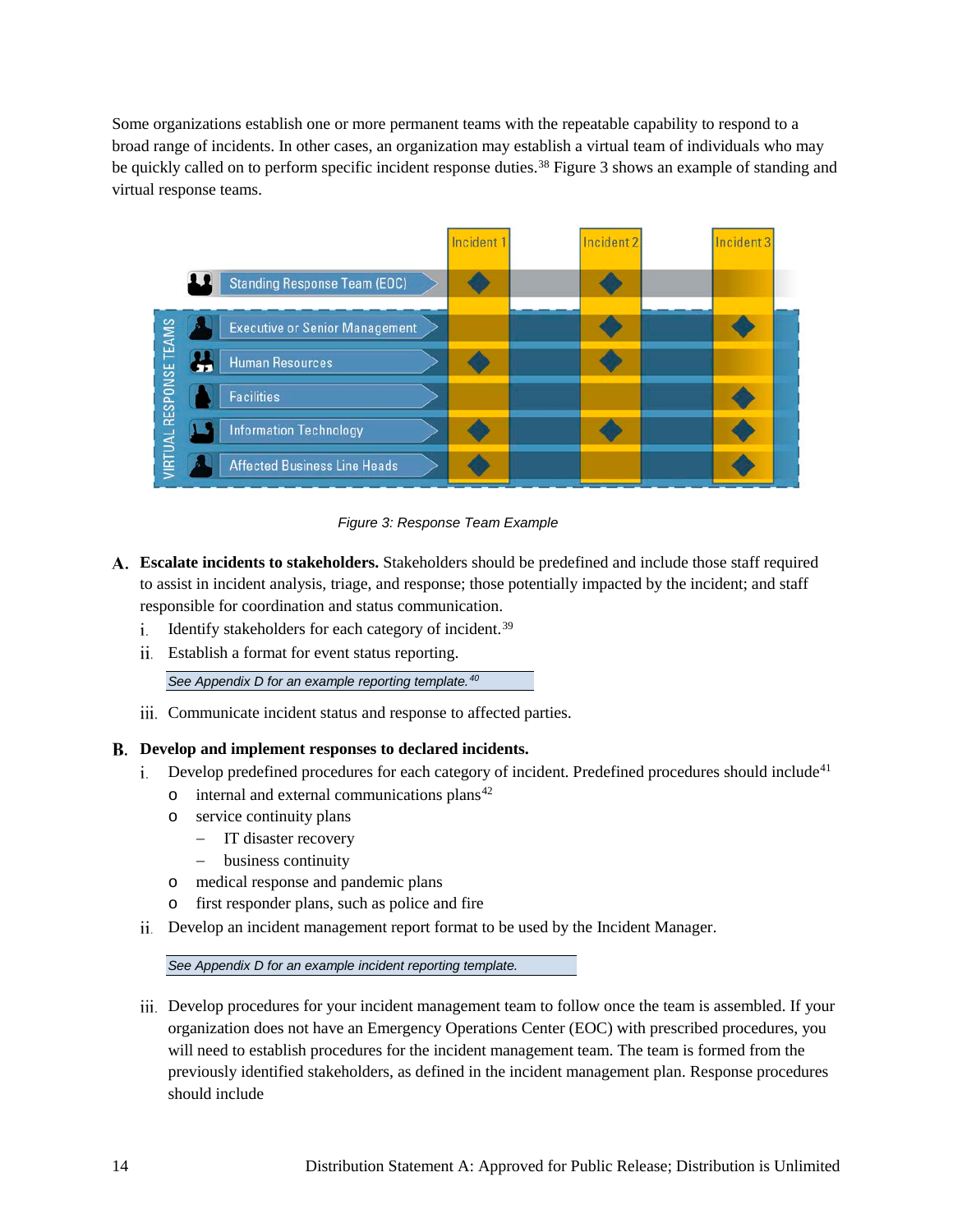- o essential activities that are required to contain or limit damage and ensure the continuity of the critical service
- o resources and skills required to perform the incident response plan
- o coordination activities with other internal staff and external organizations to implement the strategy
- o activities essential to restoring services to normal operation (recovery), the resources involved in these activities, and their estimated cost
- o legal and regulatory obligations that the strategy must meet

#### **Track incidents to resolution.**[43](#page-53-35)

- Establish a predefined frequency for tracking incident status. The frequency may be based on a predetermined schedule. Examples of tracking and reporting statuses may include
	- o incident in progress with expected time to resolution
	- o closed
	- $\circ$  incident knowledge base updated<sup>[44](#page-53-36)</sup>

#### <span id="page-18-0"></span>**Step 6. Establish an incident communications process.**

| <b>CRR Goal and Practice [CERT-RMM Reference]</b>                                     | <b>NIST CSF Category/Subcategory</b>                                                                          |
|---------------------------------------------------------------------------------------|---------------------------------------------------------------------------------------------------------------|
| Goal 4: A process for responding to and recovering<br>from incidents is established.  |                                                                                                               |
| 1. Are incidents escalated to stakeholders for input and<br>resolution? [IMC:SG4.SP1] | RC.CO-3: Recovery activities are communicated to internal<br>stakeholders and executive and management teams. |
|                                                                                       | RS.CO-4: Coordination with stakeholders occurs consistent with<br>response plans.                             |
| 3. Are incident status and response communicated to                                   | RC.CO-1: Public Relations are managed.                                                                        |
| affected parties? [IMC:SG4.SP3]                                                       | RC.CO-3: Recovery activities are communicated to internal<br>stakeholders and executive and management teams. |
|                                                                                       | RS.CO-3: Information is shared consistent with response plans.                                                |

Communication is an important function of incident management. Organizations must have a flexible and quickly activated incident communications capability throughout the incident management process, including event detection, incident escalation, triage, analysis, response, and recovery. Initial information may be inaccurate and incomplete, causing confusion. As the situation becomes clearer and events escalate to incidents, the focus tends to be on mitigating the impact of the incident rather than continued communications to stakeholders.[45](#page-53-37) Coordination and communication are essential throughout. [Figure 4](#page-19-0) provides an example of multiple event paths escalated through the incident management process, in which communication to affected stakeholders is required.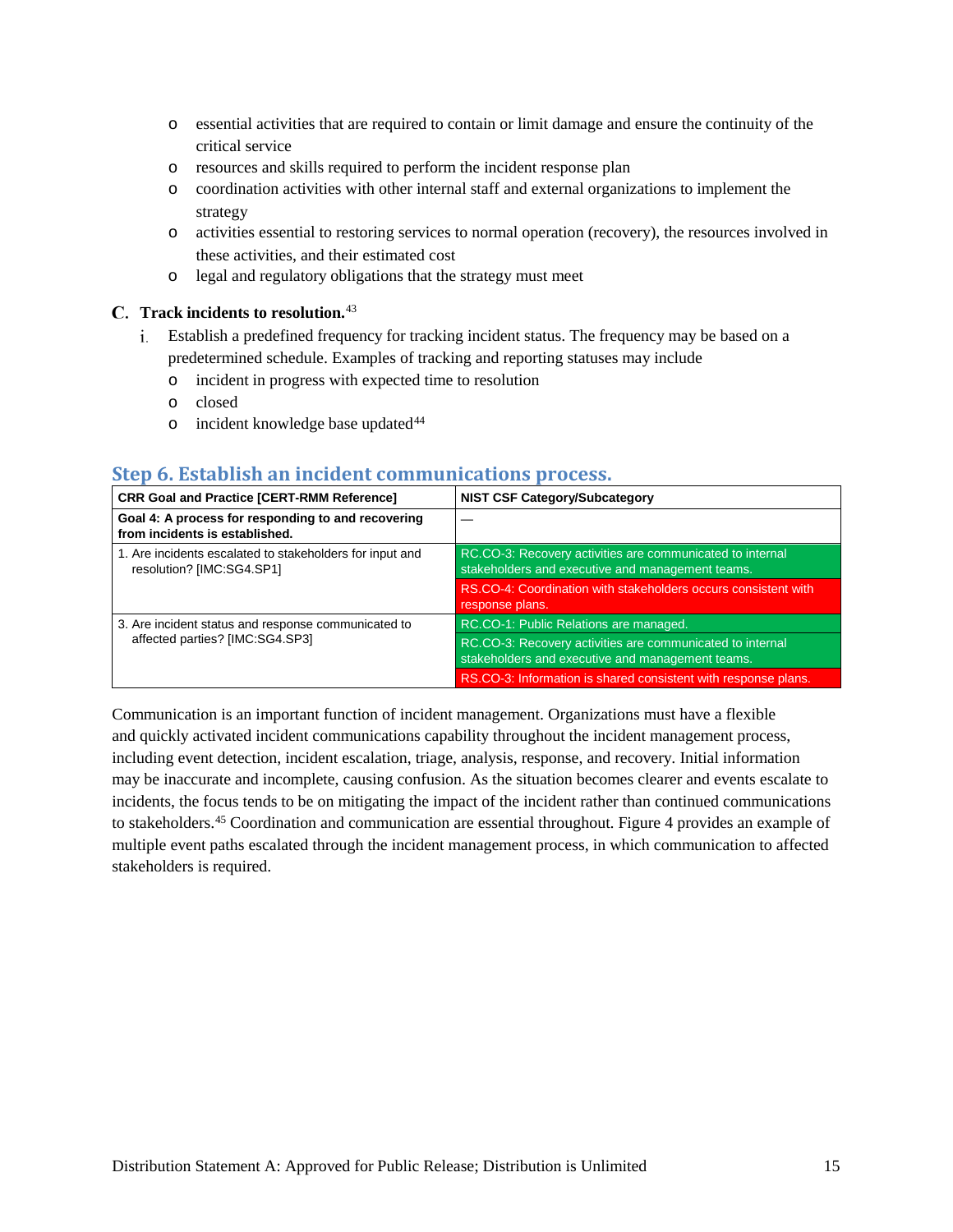

*Figure 4: Example Event and Incident Escalation Path*

#### <span id="page-19-0"></span>**Identify primary contacts.**

- Identify groups or teams, and the individuals they comprise, who must be contacted in each step of the incident management and control process.
- Create contact lists for each group or team. Contact lists should contain, at a minimum, staff names, roles, locations (office, home, or second home), and communication device such as office, pager, cellular phone, home, and email. [Figure 5](#page-20-0) provides a sample template for team contact information.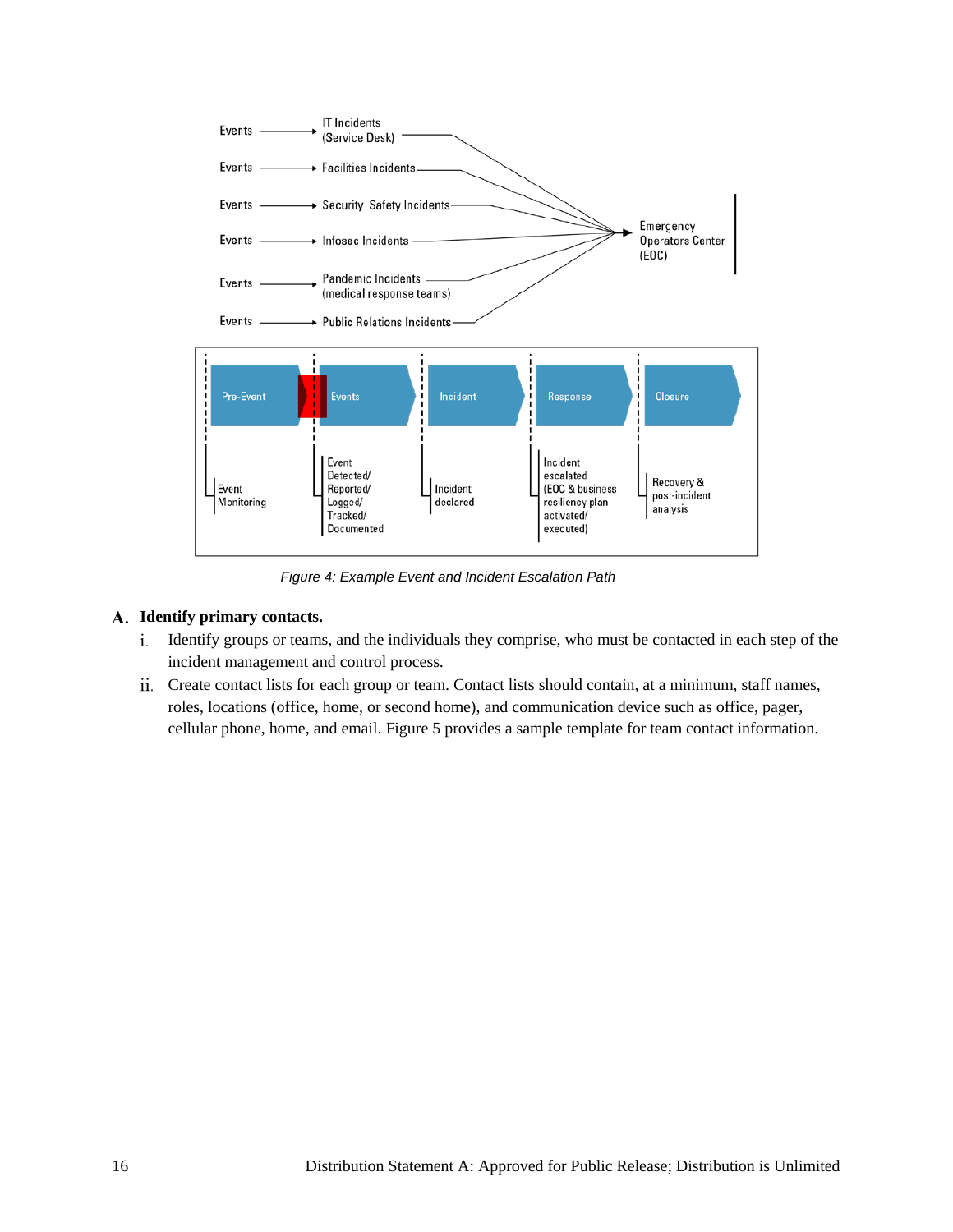| <b>Incident Management Team Contact Information</b> |               |       |      |      |       |
|-----------------------------------------------------|---------------|-------|------|------|-------|
| Name                                                | <b>Office</b> | Pager | Cell | Home | Email |
|                                                     |               |       |      |      |       |
|                                                     |               |       |      |      |       |
|                                                     |               |       |      |      |       |
|                                                     |               |       |      |      |       |
|                                                     |               |       |      |      |       |
| <b>Alternate Member Information</b>                 |               |       |      |      |       |
| Name                                                | Office        | Pager | Cell | Home | Email |
|                                                     |               |       |      |      |       |
|                                                     |               |       |      |      |       |
|                                                     |               |       |      |      |       |
|                                                     |               |       |      |      |       |
|                                                     |               |       |      |      |       |

*Figure 5: Example Team Contact Information Template*

#### <span id="page-20-0"></span>**Identify backup contacts.**

- i. Identify an alternate for every primary contact; record the alternate's contact information.
- Establish a protocol for contacting backups. For example, if primary contacts do not respond in 1 hour from initial incident notification, start sending incident notifications to backup contacts.
- **Establish a communications plan;** ensure that it addresses methods and infrastructure.
	- Leverage any existing communications plan, infrastructure, and staff. However, it may be necessary to add protocols, contact groups, and emergency-focused responsibilities. Additions and modifications should be made as part of the incident management plan, and capabilities should be integrated into plan execution.<sup>[46,](#page-53-38) 47</sup> If no communications plan exists, create an incident communications plan with roles and responsibilities for each aspect of communication, including
		- o external organization communication, including media
		- o organization-wide communication
		- o contact list initiation
	- Establish an EOC. Many organizations have an EOC as a physical command center from which to conduct emergency operations. If your organization does not have an EOC, it may be necessary to convene the incident management team virtually using a bridge line or conferencing capabilities.
	- Establish virtual meeting capability, including
		- o conference or bridge lines with sufficient capacity to accommodate individual or multiple teams as necessary
		- o a communication method, such as call lists or use of an automated speed dialing system
		- o secure access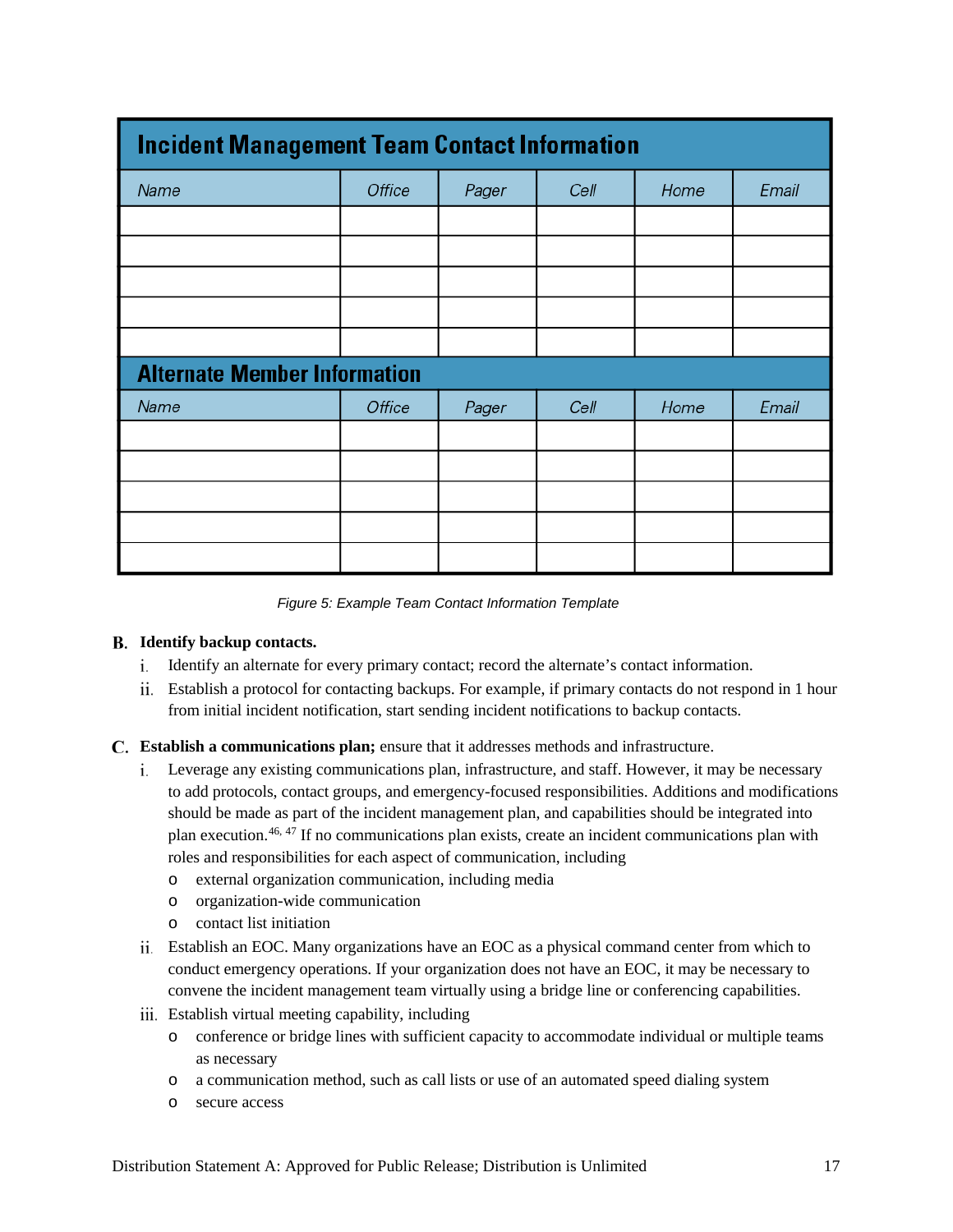- o protocols for meetings, such as meeting leadership and emergency management checklists
- o protocols for recording and reporting status
- iv. Establish alternate physical meeting locations and include protocols for use.<sup>[48](#page-53-7)</sup>

## <span id="page-21-0"></span>**Step 7. Establish a post-incident analysis and improvement process.[49](#page-53-40)**

| <b>CRR Goal and Practice [CERT-RMM Reference]</b>                                                                                       | <b>NIST CSF Category/Subcategory</b>                     |  |  |
|-----------------------------------------------------------------------------------------------------------------------------------------|----------------------------------------------------------|--|--|
| Goal 5: Post-incident lessons learned are translated into<br>improvement strategies.                                                    |                                                          |  |  |
| 1. Is analysis performed to determine the root causes of                                                                                | DE.DP-5: Detection processes are continuously improved.  |  |  |
| incidents? [IMC:SG5.SP1]                                                                                                                | PR.IP-7: Protection processes are continuously improved. |  |  |
| 2. Is there a link between the incident management process                                                                              | DE.DP-5: Detection processes are continuously improved.  |  |  |
| and other related processes (problem management, risk<br>management, change management, etc.)? [IMC:SG5.SP2]                            | PR.IP-7: Protection processes are continuously improved. |  |  |
| 3. Are lessons learned from incident management used to<br>improve asset protection and service continuity strategies?<br>[IMC:SG5.SP3] | DE.DP-5: Detection processes are continuously improved.  |  |  |
|                                                                                                                                         | PR.IP-7: Protection processes are continuously improved. |  |  |
|                                                                                                                                         | RS.IM-1: Response plans incorporate lessons learned.     |  |  |
|                                                                                                                                         | RS.IM-2: Response strategies are updated.                |  |  |

The post-incident and analysis process is essential in identifying areas that need improvement. The incident may have exposed flaws in the incident management process, which can be further investigated under controlled testing conditions. Convene a team of stakeholders involved in the incident. Stakeholders may change based upon the type of incident. [Figure 6 s](#page-21-1)hows how different event streams flow through the incident management process, from which stakeholders may be selected. Conduct a tabletop walkthrough of the incident process, reviewing actions taken and status reports. If possible, determine the root cause of the incident, which may include failure of internal processes. Identify what went well and areas for improvement.



*Figure 6: Incident Management and Control Process Example*

#### <span id="page-21-1"></span>**Analyze the incident to determine root causes.**

- Establish a team to perform post-incident analysis.
- ii. Document analysis procedures.<sup>[50](#page-53-41)</sup>
- iii. Establish a schedule for the post-incident analysis.
- **Identify links between the incident management process and other processes, and determine if links performed as required.** [51,](#page-53-42) [52](#page-53-43) Areas often related to incident management are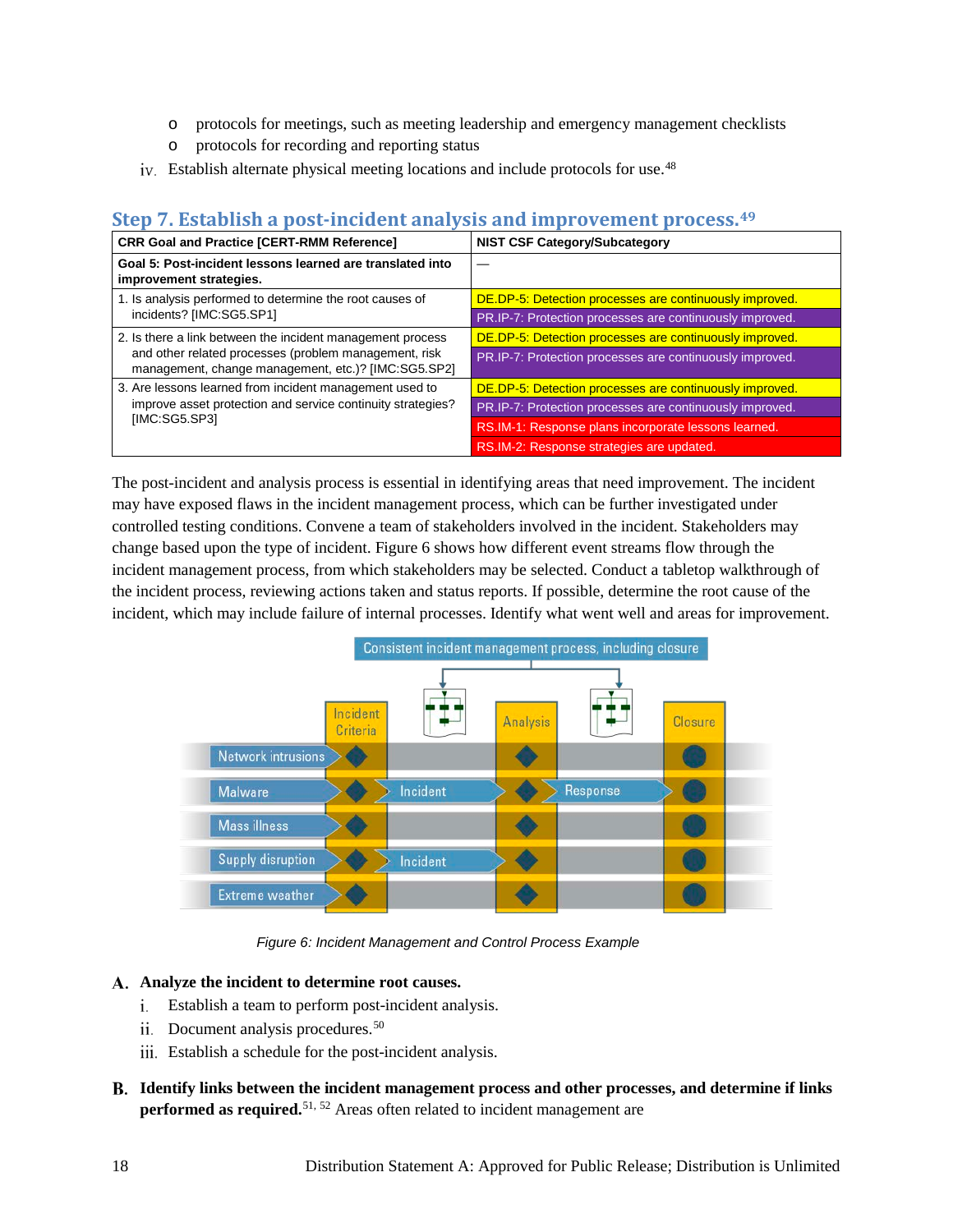- communications
- risk management
- monitoring
- service continuity
- **Use lessons learned from the incident to improve asset protection and service continuity strategies.**[53](#page-53-44) Areas that could benefit from lessons learned include
	- protection strategies and controls for assets involved in the incident
	- continuity plans and strategies for sustaining assets involved in the incident $54$
	- information security and other organizational policies that need to reflect new standards, procedures, and guidelines based on lessons learned<sup>[55](#page-53-45)</sup>
	- staff training on information security, business continuity, and IT operations

## <span id="page-22-0"></span>**Step 8. Assign roles and responsibilities for incident management.**

| <b>CRR Goal and Practice [CERT-RMM Reference]</b>                                                           | <b>NIST CSF Category/Subcategory</b>                                                                             |
|-------------------------------------------------------------------------------------------------------------|------------------------------------------------------------------------------------------------------------------|
| Goal 1: A process for identifying, analyzing, responding<br>to, and learning from incidents is established. |                                                                                                                  |
| 3. Are the roles and responsibilities in the plan included in<br>job descriptions? [IMC:SG1.SP2]            | DE.DP-1: Roles and responsibilities for detection are well defined to<br>ensure accountability.                  |
|                                                                                                             | PR.IP-11: Cybersecurity is included in human resources practices<br>(e.g., deprovisioning, personnel screening). |
| 4. Have staff been assigned to the roles and responsibilities<br>detailed in the incident management plan?  | DE.DP-1: Roles and responsibilities for detection are well defined to<br>ensure accountability.                  |
| [IMC:SG1.SP2]                                                                                               | RS.CO-1: Personnel know their roles and order of operations when<br>a response is needed.                        |

Identify roles that will be filled from within your organization and those that must be filled externally. [Table 1](#page-22-1) provides an example of incident management responsibilities assigned to specific organizational roles. Incident management roles may vary based on the structure and capabilities of your organization.<sup>[56,](#page-53-16) 57</sup> For example, you may be able to support functions such as communication, event detection, incident declaration, information technology and business recovery, and status reporting but have to identify external dependencies for physical security, fire, health and safety, and electrical power.<sup>[58](#page-53-18)</sup> Identify the area within your organization that will interface with each outside entity.

- **Identify the areas in your organization that are best suited to support each of the functional components of the plan, and identify roles that must be filled in each area to perform plan tasks.**[59](#page-53-46)
- **Assign staff by name to incident management plan functions and tasks.** Formalize roles and responsibilities. Add incident management duties to job descriptions, and include the performance of those duties in performance reviews.<sup>60</sup> An incident management plan will typically have the roles and responsibilities shown in [Table 1,](#page-22-1) though they may vary by organization.

<span id="page-22-1"></span>

| Role                        | <b>Responsibility</b>                                                                                                                                                                                                                                                          |
|-----------------------------|--------------------------------------------------------------------------------------------------------------------------------------------------------------------------------------------------------------------------------------------------------------------------------|
| <b>Executive Management</b> | A senior executive is usually designated as the sponsor for the incident management program and<br>serves as the immediate escalation point for critical decisions.                                                                                                            |
| Incident Management         | An Incident Manager (or managers, depending on the duration of the incident) usually directs<br>incident management activities, informs executive management, and escalates the incident as<br>necessary. The Incident Manager directs incident status meetings and reporting. |

*Table 1: Incident Management Roles and Responsibilities*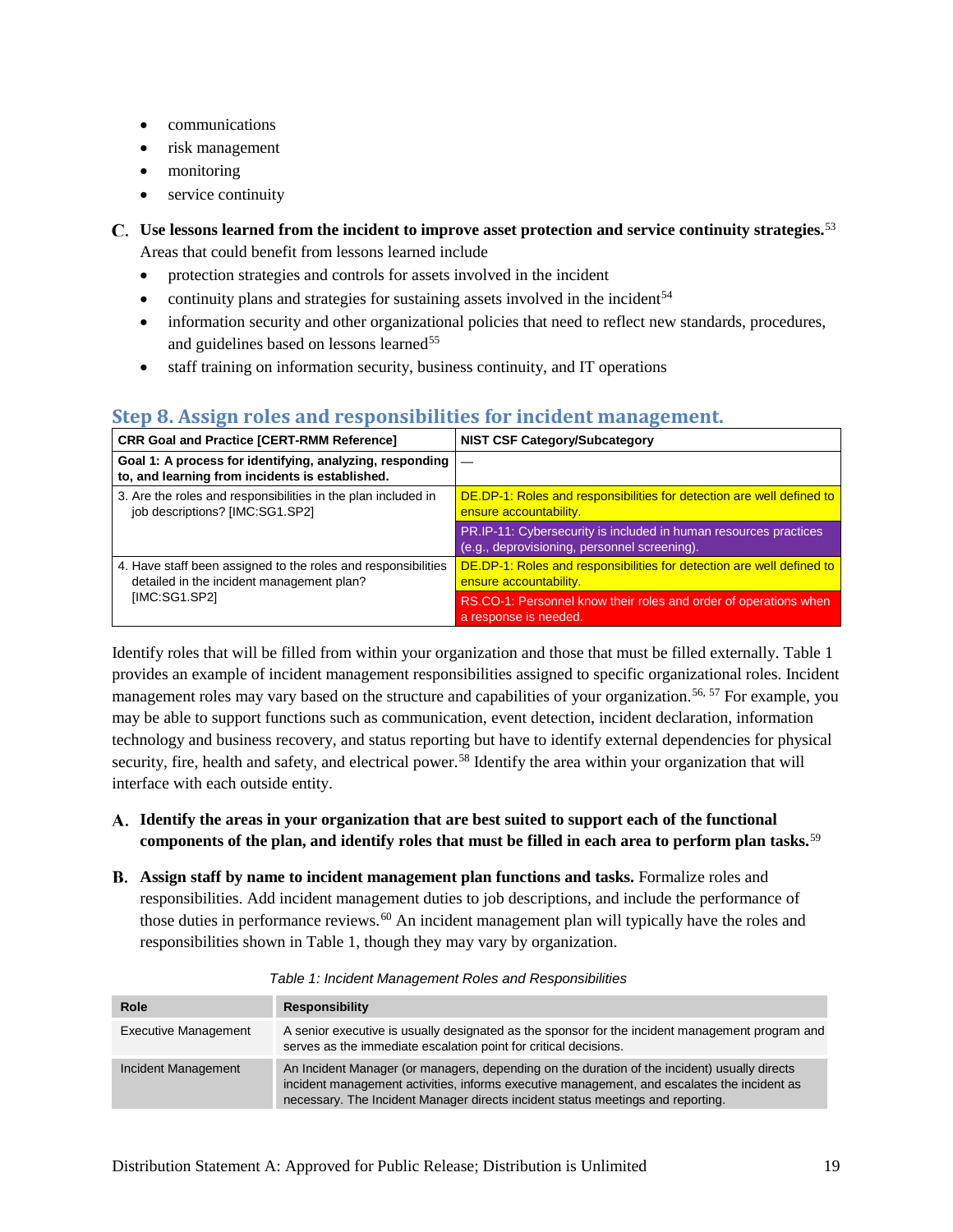| Role                           | <b>Responsibility</b>                                                                                                                                                                                                                                                                                                                                                                                                                                                                                                                                                                                                                                                                                                                                    |  |  |
|--------------------------------|----------------------------------------------------------------------------------------------------------------------------------------------------------------------------------------------------------------------------------------------------------------------------------------------------------------------------------------------------------------------------------------------------------------------------------------------------------------------------------------------------------------------------------------------------------------------------------------------------------------------------------------------------------------------------------------------------------------------------------------------------------|--|--|
| Communications                 | The importance of communications is typically underrated in incident management.<br>Communications may be a stand-alone function or may reside within another area such as<br>Technology. Responsibilities include establishing and executing a communications plan with<br>procedures and protocols for both internal and external communication as well as the supporting<br>equipment and infrastructure. Example duties include the following:<br>Coordinate all media communications.<br>$\bullet$<br>Review and approve all statements regarding the incident.<br>$\bullet$<br>Develop both internal and external communications.<br>$\bullet$<br>Coordinate recovery-related advertising with external vendors.<br>$\bullet$                      |  |  |
| <b>Human Resources</b>         | Human Resources is usually responsible for the well-being of employees. This includes providing<br>information about medical coverage, pandemic or personnel loss planning, succession planning,<br>family and casualty support, and sometimes personal safety. Example duties include the following:<br>Account for all personnel.<br>$\bullet$<br>Ensure the health and safety of employees.<br>$\bullet$<br>Coordinate employee communications with Communications.<br>$\bullet$<br>Coordinate additional or temporary staffing for recovery effort.<br>$\bullet$                                                                                                                                                                                     |  |  |
| Technology                     | Technology usually refers to information technology, but it may include manufacturing or other<br>types of equipment that are not the responsibility of Facilities. Technology is primarily responsible<br>for IT disaster recovery, as part of service continuity planning. Technology is usually responsible<br>for cybersecurity and maintaining related contacts with law enforcement. Example duties include<br>the following:<br>Conduct computer system and telecommunications damage assessment.<br>$\bullet$<br>Activate alternate operating locations (for system recovery).<br>$\bullet$<br>Recover computer systems and network environment(s).<br>$\bullet$<br>Ensure all system security devices and procedures are in place.<br>$\bullet$ |  |  |
| <b>Heads of Business Lines</b> | Critical services or business lines are usually represented by the senior manager responsible for<br>the service, as well as support staff.                                                                                                                                                                                                                                                                                                                                                                                                                                                                                                                                                                                                              |  |  |
| Legal                          | The senior attorney and, often, risk managers advise the response team on matters involving<br>liability, compliance, records management, and regulatory requirements. Example duties include<br>the following:<br>Manage all required regulatory notifications.<br>$\bullet$<br>Provide legal counsel for response and recovery operations.<br>$\bullet$<br>Review and approve new contracts acquired as a result of the event, before the contracts are<br>$\bullet$<br>implemented.                                                                                                                                                                                                                                                                   |  |  |
| Insurance                      | A representative responsible for insurance matters advises the team when matters of<br>indemnification are involved. Example duties include the following:<br>Coordinate with an insurance broker on the preparation and filing of all insurance claims.<br>$\bullet$<br>Document proof of losses.<br>$\bullet$<br>Submit claims and monitor payments.<br>$\bullet$                                                                                                                                                                                                                                                                                                                                                                                      |  |  |
| <b>Facilities</b>              | Facilities is usually responsible for safety, evacuation, hazards, and fire response. Example duties<br>include the following:<br>Conduct a detailed damage assessment.<br>$\bullet$<br>Ensure that response activities to address fire, spills, and/or medical emergencies are<br>٠<br>performed in accordance with policies and guidelines.<br>Enlist the assistance of vendors and agencies in support activities as appropriate.<br>$\bullet$<br>Conduct salvage and restoration activities.<br>$\bullet$                                                                                                                                                                                                                                            |  |  |
| <b>Physical Security</b>       | Security typically refers to physical security and is the primary contact for law enforcement and<br>emergency medical response. Example duties include the following:<br>Coordinate on-site security for affected facilities and all alternate operating locations.<br>$\bullet$<br>Control access to affected facilities.<br>$\bullet$<br>Monitor equipment and records being removed from facilities.<br>$\bullet$                                                                                                                                                                                                                                                                                                                                    |  |  |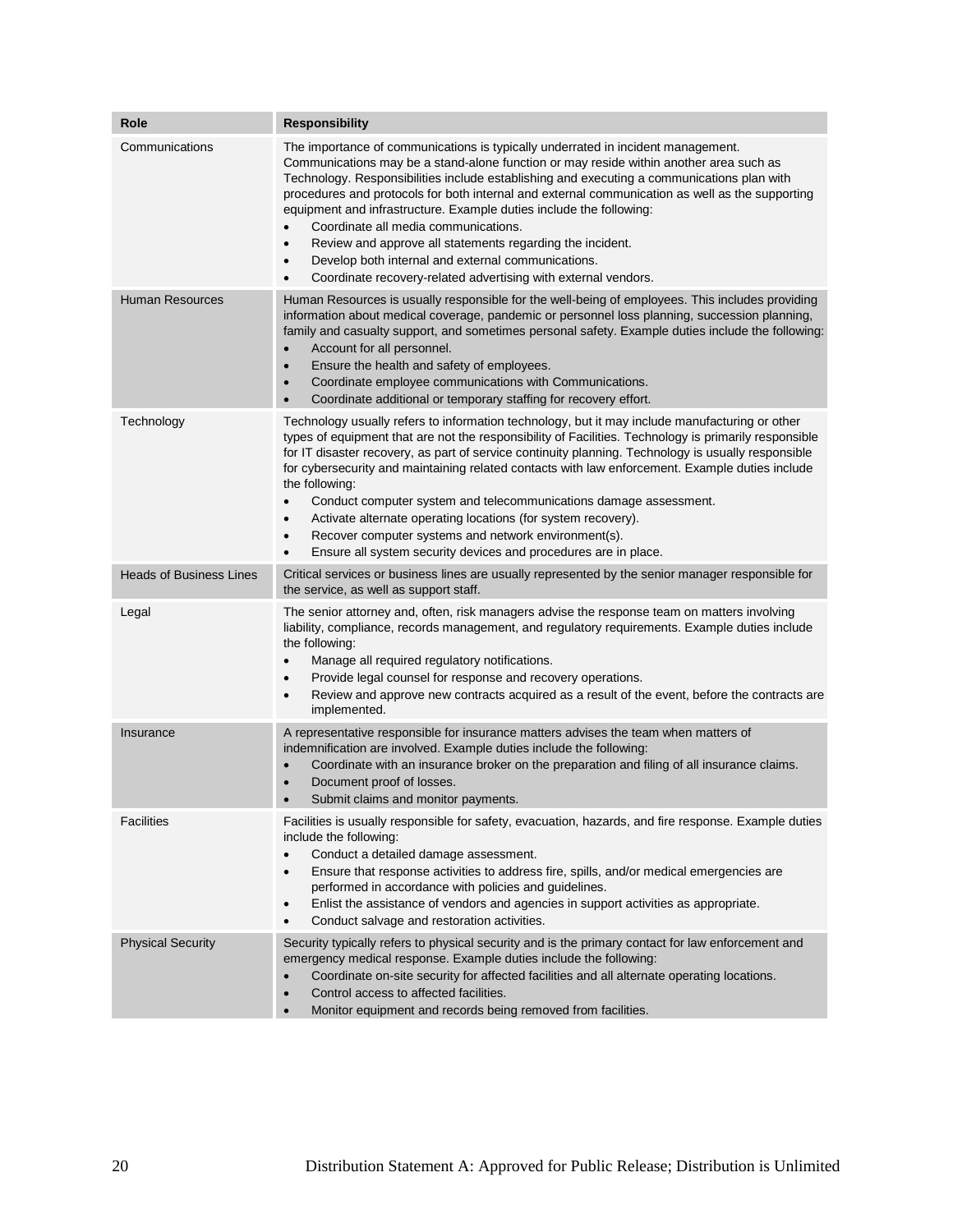| <b>Role</b> | <b>Responsibility</b>                                                                                                                                                                                                                                                                                                                                                                                                                    |
|-------------|------------------------------------------------------------------------------------------------------------------------------------------------------------------------------------------------------------------------------------------------------------------------------------------------------------------------------------------------------------------------------------------------------------------------------------------|
| Finance     | Finance is typically responsible for emergency funding for procurement, purchasing, travel,<br>lodging, and other response requirements. Example duties include the following:<br>Ensure funds are available for recovery.<br>$\bullet$<br>Set up a recovery cost center.<br>$\bullet$<br>Estimate the impact of the incident on the company's financial statement.<br>$\bullet$<br>Manage all incident-related purchasing.<br>$\bullet$ |
|             |                                                                                                                                                                                                                                                                                                                                                                                                                                          |

## <span id="page-24-0"></span>**Output of Section III**

| <b>Output</b>                                                                                          | <b>Guidance</b>                                                                                                                                                                                                                                                                                                     |  |  |
|--------------------------------------------------------------------------------------------------------|---------------------------------------------------------------------------------------------------------------------------------------------------------------------------------------------------------------------------------------------------------------------------------------------------------------------|--|--|
| Enterprise guidance for incident<br>management                                                         | Organization-wide standards for managing incidents                                                                                                                                                                                                                                                                  |  |  |
| Executive endorsement<br>and participation in incident<br>management planning and<br>incident response | Visible support from executive management for incident management activities;<br>executive leadership during an incident, as required                                                                                                                                                                               |  |  |
| Identified stakeholders for<br>incident management                                                     | All participants in the incident management process will be assigned and be aware of<br>their roles and responsibilities.                                                                                                                                                                                           |  |  |
| Identified laws, regulations, and<br>rules                                                             | List of requirements for the organization when operating during a disaster or disruption                                                                                                                                                                                                                            |  |  |
| Statement of incident<br>management strategy                                                           | A written description of how incident management operations should be conducted<br>throughout the organization, ensuring that all response efforts are consistent                                                                                                                                                   |  |  |
| Detailed processes for incident<br>management                                                          | Predefined processes for detecting, reporting, communicating, analyzing, and<br>responding to incidents, including providing<br>an incident communications process<br>an incident declaration and analysis process<br>an incident response and recovery process<br>a post-incident analysis and improvement process |  |  |

Once your organization has documented its incident management plan, standards, and guidelines, it should periodically review and update them, at least annually or as required by regulation or other guidelines, to ensure that they are achieving the desired results.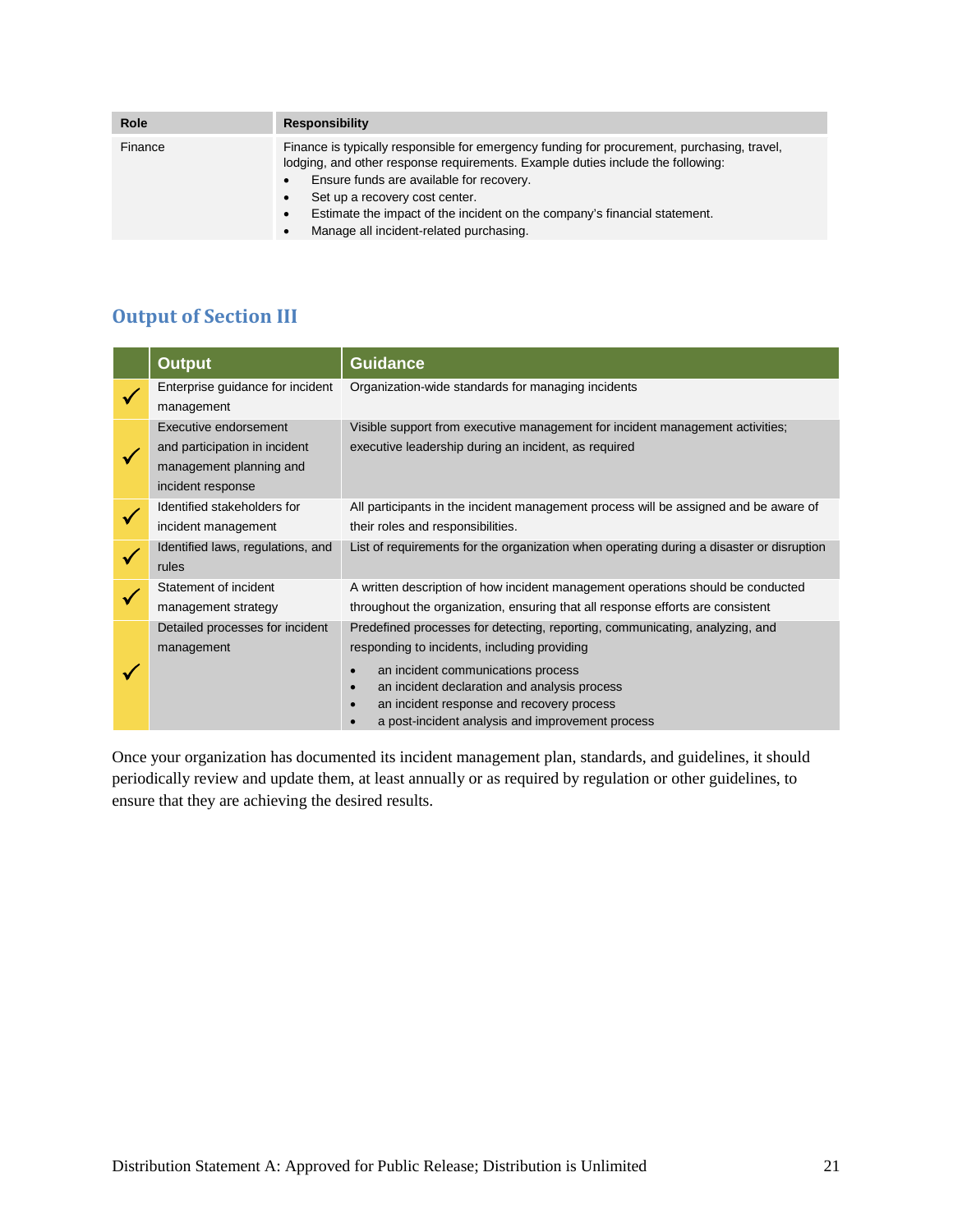

## <span id="page-25-0"></span>**IV. Test the Incident Management Plan**

By testing your incident management plan, you allow your organization and the personnel directly involved in managing incidents the opportunity to practice roles and responsibilities in a controlled environment. You also ensure that the plan produces the desired outcomes when tested. Incident management exercises are not meant to result in pass/fail "grades." Instead, they should be viewed as opportunities to measure plan performance and to expose any unexpected outcomes, conflicts, and needed improvements in a controlled environment.

## <span id="page-25-1"></span>**Before You Begin**

The following checklist summarizes the tasks you will need to complete and the information you will need to gather before you can begin testing incident management plans.

| Input                                        | <b>Guidance</b>                                                                                     |
|----------------------------------------------|-----------------------------------------------------------------------------------------------------|
| Obtain approval from<br>stakeholders to test | Establish the scope of testing to be conducted<br>Establish the schedule of testing to be conducted |

## <span id="page-25-2"></span>**Step 1. Establish a testing process.**

| <b>CRR Goal and Practice [CERT-RMM Reference]</b>                                                           | <b>NIST CSF Category/Subcategory</b>                                                                                                                              |
|-------------------------------------------------------------------------------------------------------------|-------------------------------------------------------------------------------------------------------------------------------------------------------------------|
| Goal 1: A process for identifying, analyzing, responding<br>to, and learning from incidents is established. |                                                                                                                                                                   |
| 1. Does the organization have a plan for managing<br>incidents? [IMC:SG1.SP1]                               | DE.DP-1: Roles and responsibilities for detection are well defined to<br>ensure accountability.                                                                   |
|                                                                                                             | PR.IP-9: Response plans (Incident Response and Business)<br>Continuity) and recovery plans (Incident Recovery and Disaster<br>Recovery) are in place and managed. |
| 2. Is the incident management plan reviewed and updated?                                                    | DE.DP-5: Detection processes are continuously improved.                                                                                                           |
| [IMC:SG1.SP1]                                                                                               | PR.IP-10: Response and recovery plans are tested.                                                                                                                 |

There are many approaches to testing, and the testing process may be progressive. Organizations typically begin with plan reviews, proceed to tabletop walkthroughs, and finally conduct partial to full plan tests. Contact lists can be exercised from the beginning, and such exercises should include alternate contacts and sometimes occur unannounced and during off hours.

- **If your organization has a process for testing service continuity plans, the testing criteria and schedule may be modified to accommodate the incident management plan.**
- **If no testing process exists, create a process, including testing criteria and a testing schedule for the incident management plan.** The process should address scope, types of tests, what to test, scenario creation, objectives, and testing frequency.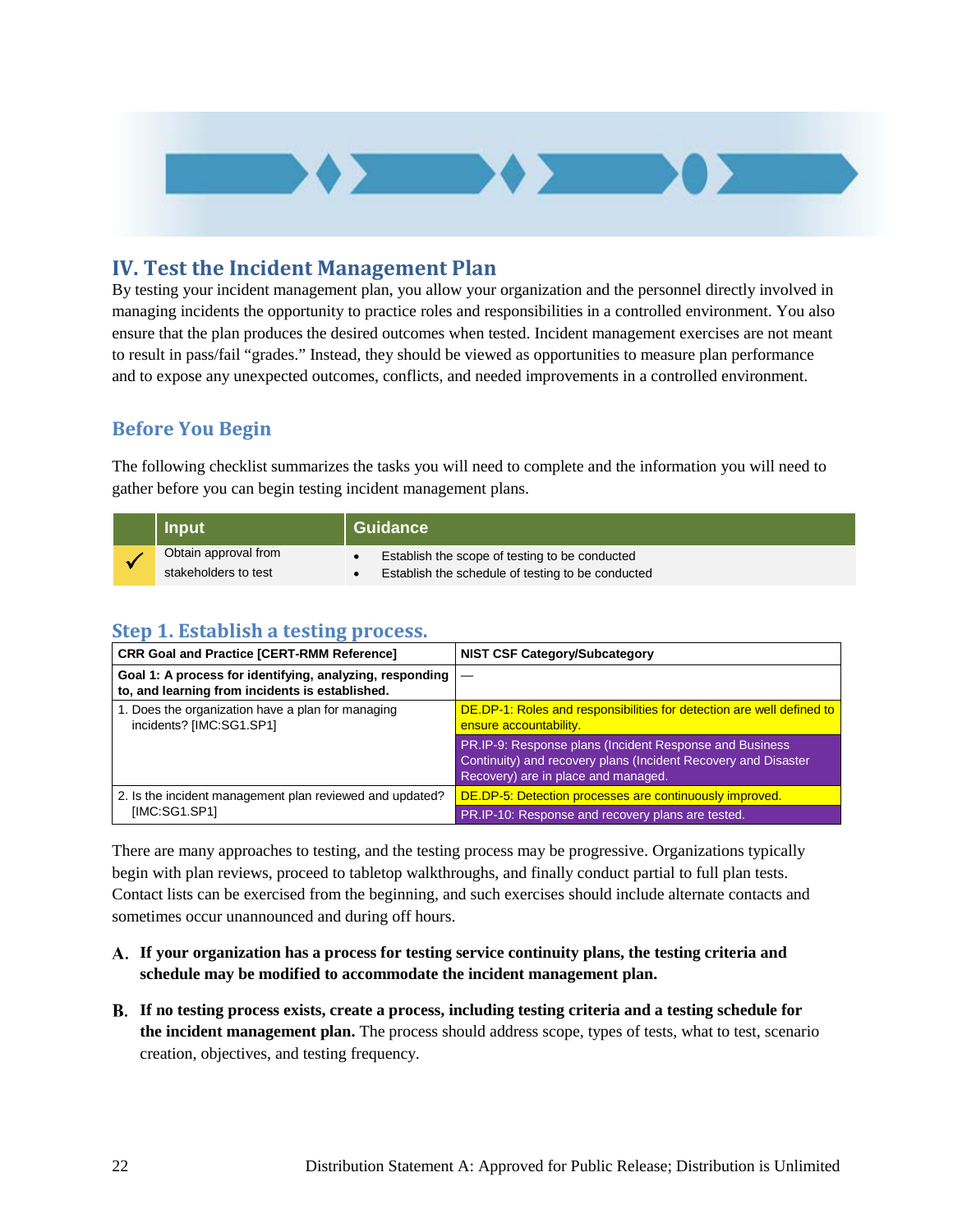## <span id="page-26-0"></span>**Step 2. Test the incident management plan.**

| <b>CRR Goal and Practice [CERT-RMM Reference]</b>                                    | <b>NIST CSF Category/Subcategory</b>                     |
|--------------------------------------------------------------------------------------|----------------------------------------------------------|
| Goal 5: Post-incident lessons learned are translated<br>into improvement strategies. |                                                          |
| 3. Are lessons learned from incident management used to                              | DE.DP-5: Detection processes are continuously improved.  |
| improve asset protection and service continuity                                      | PR.IP-7: Protection processes are continuously improved. |
| strategies? [IMC:SG5.SP3]                                                            | RS.IM-1: Response plans incorporate lessons learned.     |
|                                                                                      | RS.IM-2: Response strategies are updated.                |

It is usually best to begin by testing components of the plan rather than the plan as a whole. A component to test first—and often—is the notification and convening of the incident management team.

#### **Select an incident management plan component to test.**[61](#page-53-21)

- Examples include emergency communications and escalation, incident streams, and partial to full plan scenarios. Incident streams may include information technology, facilities, security and safety, information security, pandemic, and public relations impacts.
- Testing should progress in stages, such as
	- a. plan review
	- b. tabletop test or walkthrough<sup>[62](#page-53-47)</sup>
	- c. component testing, such as incident declaration and team notification
	- d. limited scenario testing, using an isolated incident or a single-category incident as in an IT failure
	- e. large-scale incident testing, using a regional disaster or pandemic and testing cross-plan dependencies
- **Create a scenario for the type of test selected.** The scenario should be scripted and include a reasonable scope and objectives, participants, and time frame.
- **Schedule and execute the test.** Participants should be available for the duration of the test. Some component testing, such as response team notification, should be tested outside of normal working hours.

## <span id="page-26-1"></span>**Step 3. Record and report the results.**

| <b>CRR Goal and Practice [CERT-RMM Reference]</b>                                             | <b>NIST CSF Category/Subcategory</b>                                                    |
|-----------------------------------------------------------------------------------------------|-----------------------------------------------------------------------------------------|
| Goal 2: A process for detecting, reporting, triaging, and<br>analyzing events is established. |                                                                                         |
| 2. Is event data logged in an incident knowledge base or<br>similar mechanism? [IMC:SG2.SP2]  | DE.AE-3: Event data are aggregated and correlated from multiple<br>sources and sensors. |
| Goal 5: Post-incident lessons learned are translated<br>into improvement strategies.          |                                                                                         |
| 3. Are lessons learned from incident management used to                                       | DE.DP-5: Detection processes are continuously improved.                                 |
| improve asset protection and service continuity                                               | PR.IP-7: Protection processes are continuously improved.                                |
| strategies? [IMC:SG5.SP3]                                                                     | RS.IM-1: Response plans incorporate lessons learned.                                    |
|                                                                                               | RS.IM-2: Response strategies are updated.                                               |

By documenting your organization's plan and standards for testing, you ensure that plan exercises can produce verifiable evidence of your capability to respond to incidents.

#### **Retain test records to gauge performance against objectives over time and identify corrective action.**

#### **Establish a reporting schedule to keep management informed of progress.**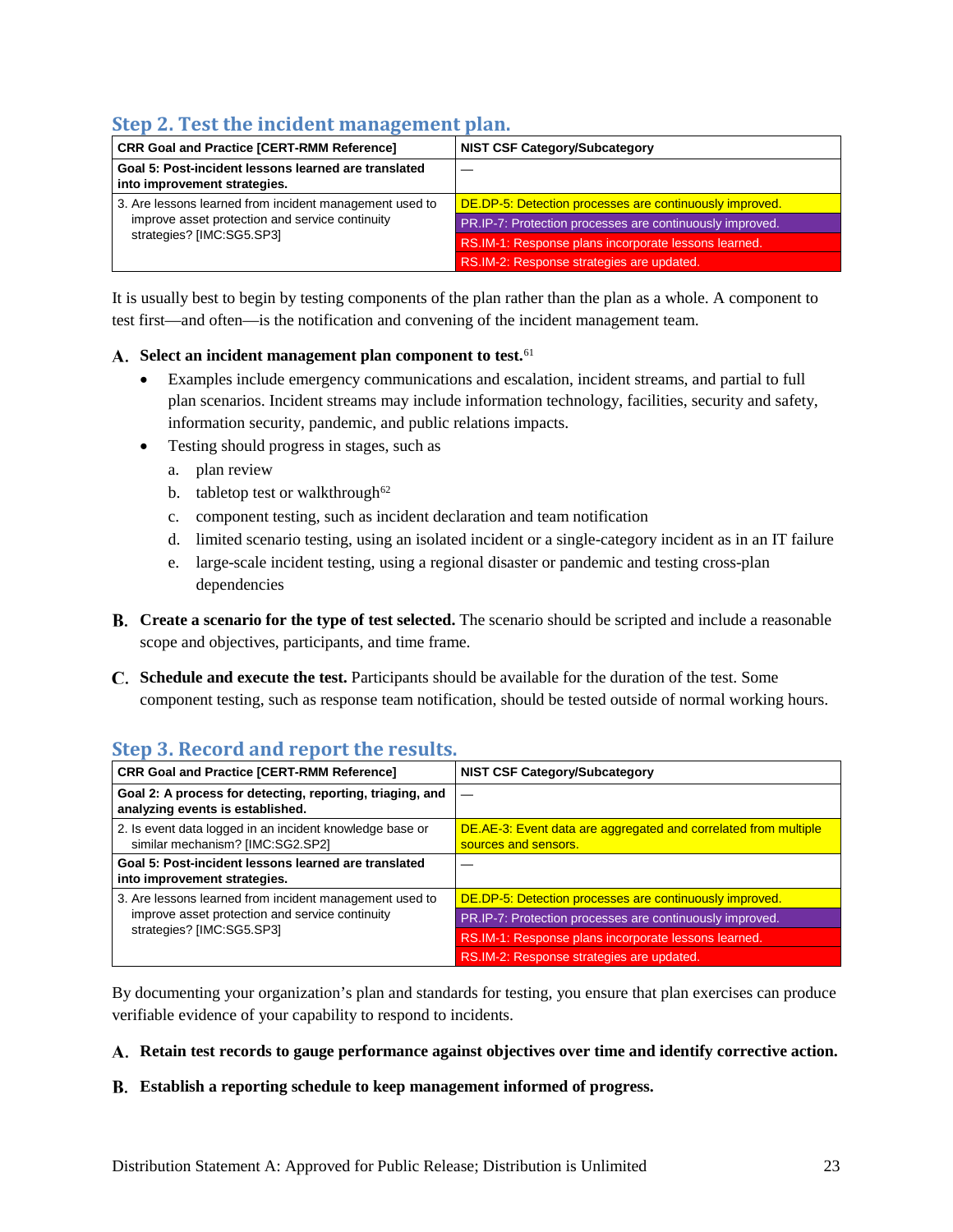## <span id="page-27-0"></span>**Output of Section IV**

| <b>Output</b>                                                            | <b>Guidance</b>                                                                                                                                                                                                                                                                                                                                                                                                        |  |
|--------------------------------------------------------------------------|------------------------------------------------------------------------------------------------------------------------------------------------------------------------------------------------------------------------------------------------------------------------------------------------------------------------------------------------------------------------------------------------------------------------|--|
| Guidelines and standards for<br>incident management plan<br>exercises    | Identification and responsibilities of plan owners<br>$\bullet$<br>Identification and involvement of stakeholders<br>$\bullet$<br>Exercise management<br>$\bullet$<br>Plan exercise schedule<br>$\bullet$<br>Requirements for what information must be documented during and after a plan<br>$\bullet$<br>exercise<br>Measures for how the organization evaluates incident management plan<br>$\bullet$<br>performance |  |
| Exercise plans                                                           | • A plan developed using pre-established exercise criteria                                                                                                                                                                                                                                                                                                                                                             |  |
| Plan exercise results                                                    | • Acceptable response times and process adherence in accordance with the plan                                                                                                                                                                                                                                                                                                                                          |  |
| Strategy for testing and<br>maintaining the incident<br>management plans | Guidelines for plan testing; using lessons learned to improve the incident management<br>plan                                                                                                                                                                                                                                                                                                                          |  |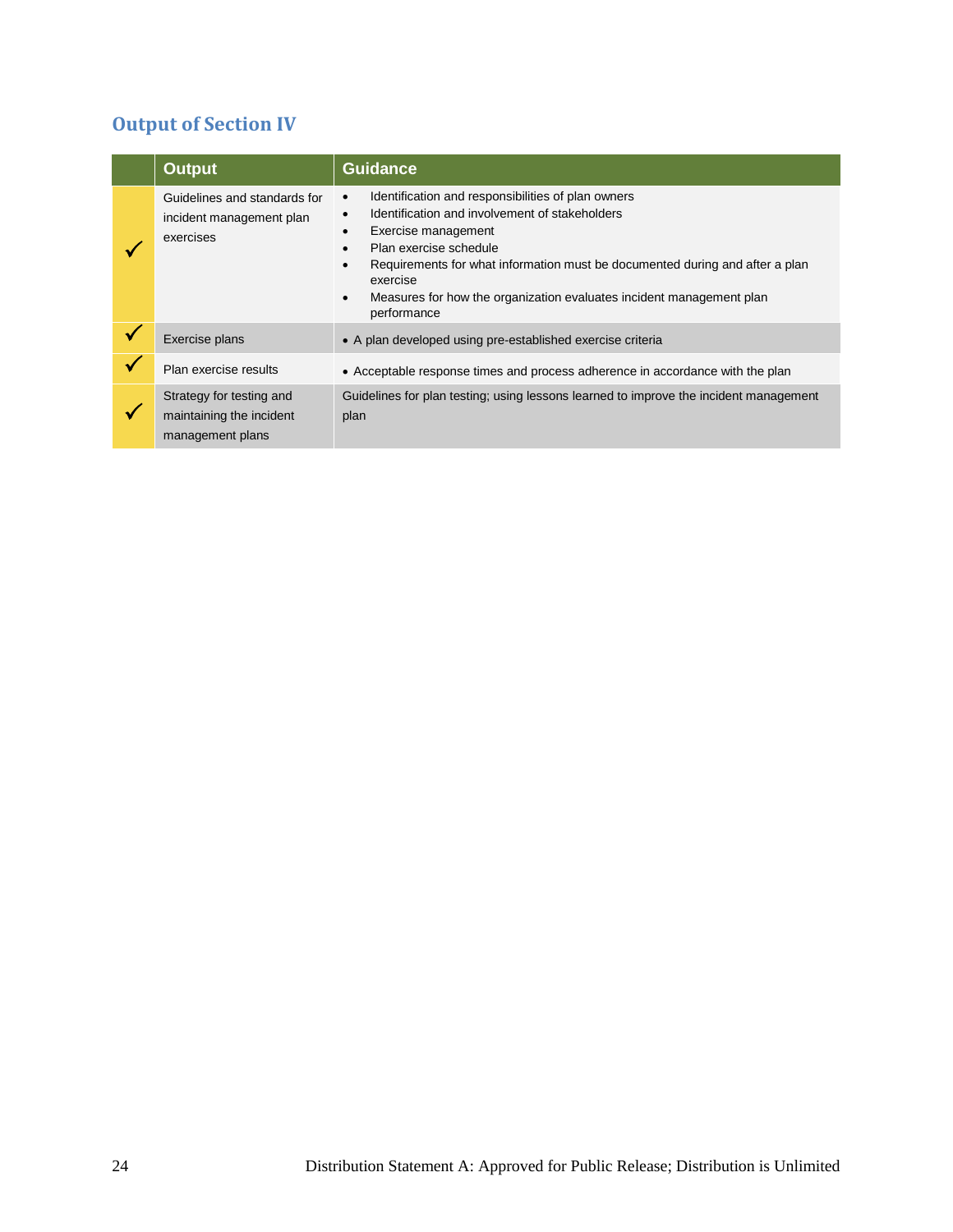

## <span id="page-28-0"></span>**V. Improve the Incident Management Plan**

Changes in the operating environment, including staff changes, evolving relationships with business associates, and newly identified risks, may require your organization to modify its incident management plan. Testing or executing your organization's continuity plans might also reveal needed updates. Because operating environments may change frequently, your organization should establish criteria for changes and manage changes to the plans through regular reviews, updates, and version control.

## <span id="page-28-1"></span>**Before You Begin**

The following checklist summarizes the tasks you will need to complete and the information you will need to gather before you can begin improving incident management plans.

| <b>Input</b>                            | <b>Guidance</b> |                                                                                                                                                                                                              |
|-----------------------------------------|-----------------|--------------------------------------------------------------------------------------------------------------------------------------------------------------------------------------------------------------|
| Change criteria for continuity<br>plans | $\bullet$       | The incident management plan must be reviewed during any major change to the<br>organization and after the plan has been tested.<br>Post-incident analysis results indicate needed improvements to the plan. |

## <span id="page-28-2"></span>**Step 1. Identify signs that the incident management plan needs to be revised, and make indicated improvements to the plan.**

| <b>CRR Goal and Practice [CERT-RMM Reference]</b>                                                              | <b>NIST CSF Category/Subcategory</b>                     |
|----------------------------------------------------------------------------------------------------------------|----------------------------------------------------------|
| Goal 1: A process for identifying, analyzing,<br>responding to, and learning from incidents is<br>established. |                                                          |
| 2. Is the incident management plan reviewed and                                                                | DE.DP-5: Detection processes are continuously improved.  |
| updated? [IMC:SG1.SP1]                                                                                         | PR.IP-10: Response and recovery plans are tested.        |
| Goal 5: Post-incident lessons learned are translated<br>into improvement strategies.                           |                                                          |
| 3. Are lessons learned from incident management used to                                                        | DE.DP-5: Detection processes are continuously improved.  |
| improve asset protection and service continuity                                                                | PR.IP-7: Protection processes are continuously improved. |
| strategies? [IMC:SG5.SP3]                                                                                      | RS.IM-1: Response plans incorporate lessons learned.     |
|                                                                                                                | RS.IM-2: Response strategies are updated.                |

To maintain the viability of your organization's incident management plan, identify and understand the organizational and operational triggers that may indicate a need to the plan. Once the change criteria have been met, the following steps will aid in making improvements.

#### **Review the post-incident analysis or test results with stakeholders.**

- **Assess performance against objectives.**
- **Determine areas for improvement**. [63](#page-53-23)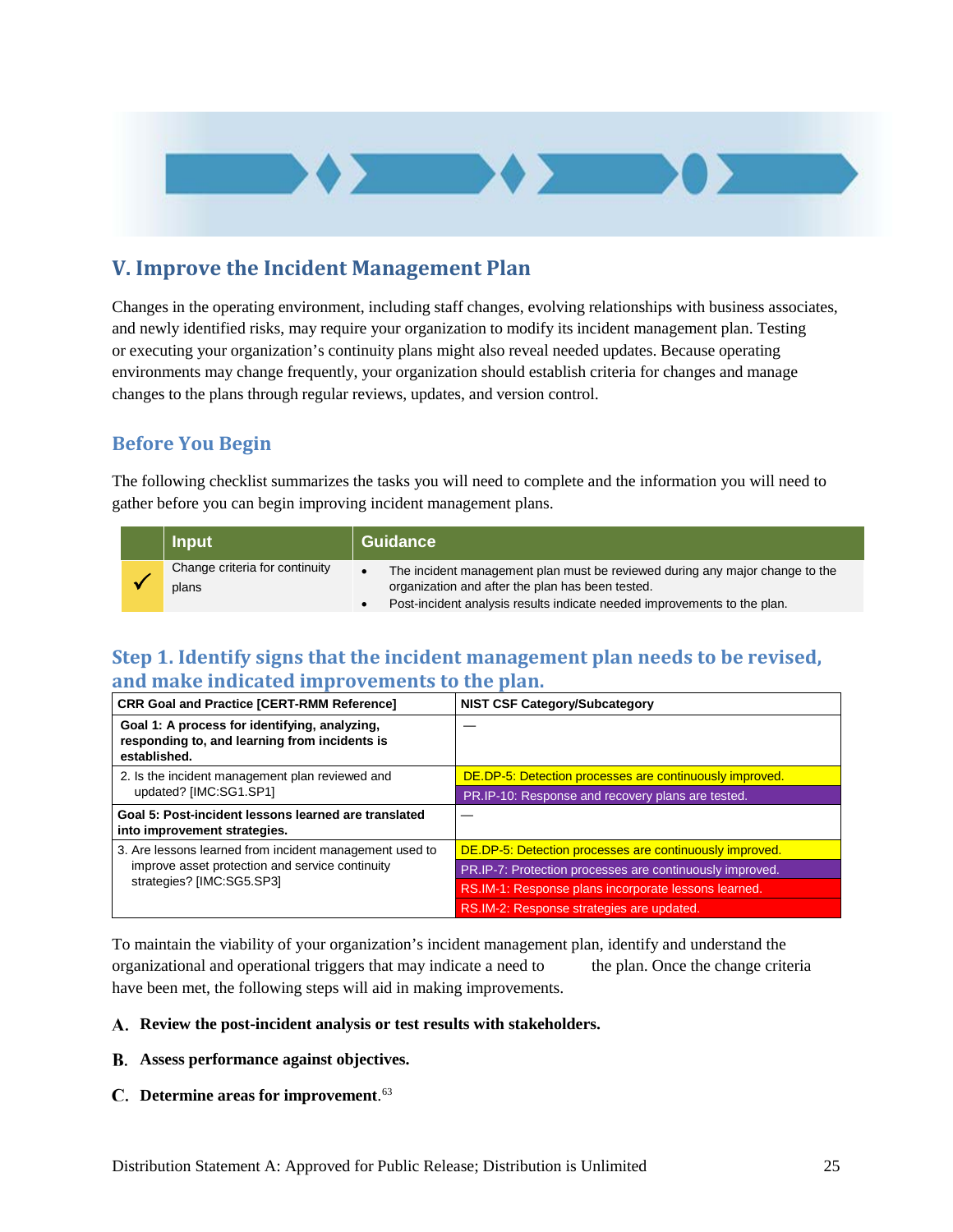- **Establish objectives for improvement.**
- **Schedule and implement plan improvements.**
- **Amend the incident management plan as indicated.**[64](#page-53-48)
- <span id="page-29-0"></span>**Track open items to closure.**

#### **Step 2. Conduct an after-action review of plan activities.**

| <b>CRR Goal and Practice [CERT-RMM Reference]</b>                                         | <b>NIST CSF Category/Subcategory</b>                     |
|-------------------------------------------------------------------------------------------|----------------------------------------------------------|
| Goal 5: Post-incident lessons learned are translated into $ -$<br>improvement strategies. |                                                          |
| 3. Are lessons learned from incident management used to                                   | DE.DP-5: Detection processes are continuously improved.  |
| improve asset protection and service continuity                                           | PR.IP-7: Protection processes are continuously improved. |
| strategies? [IMC:SG5.SP3]                                                                 | RS.IM-1: Response plans incorporate lessons learned.     |
|                                                                                           | RS.IM-2: Response strategies are updated.                |

Once an incident has been closed, a review of the incident and actions taken compared to the incident management plan will reveal strengths and areas for improvement. Review the root-cause analysis at the closure of the incident. Compare actions taken to predefined procedures and identify where procedures were effective and how well they were followed.

The following are examples of activities in a typical after-action review.

#### **List all participants in the review and their role in incident management.**

#### **Identify lessons learned.**

- Describe the incident.
- Discuss response and recovery, for example:
	- o incident management team response
		- − time to convene the team
		- − initial assessment
		- − leadership decisions and immediate actions taken
	- o safety of employees
		- − evacuation procedures and relocation
		- − injuries and response
	- o HR support
	- o communication, both internal and external
	- o IT response and recovery, including the ability to meet recovery time objectives (RTOs)
	- o business operations response and recovery, including the ability to meet RTOs
	- o facilities response
	- o performance of external dependencies
- **Identify what went well.** Review the areas where performance met planned expectations and identify strengths.
- **Identify areas for improvement.** Identify areas where performance did not meet expectations and identify the cause.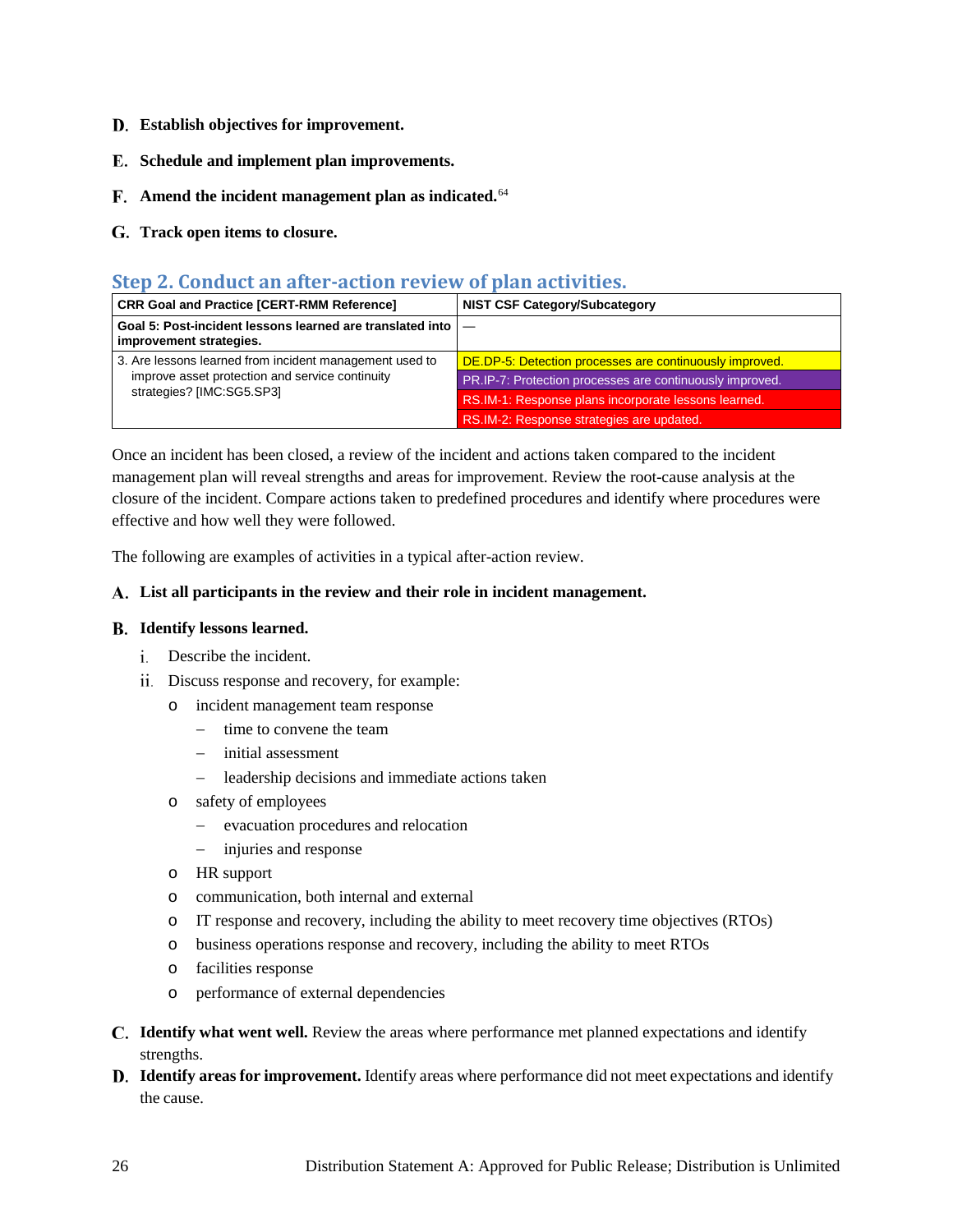- **Identify corrective actions.** Assign responsibility for making improvements, including a time frame and next steps.
- <span id="page-30-0"></span>**Track open items to closure.**

## **Output of Section V**

| Output                                                                 | Guidance                                                                                                                                                                                                                       |
|------------------------------------------------------------------------|--------------------------------------------------------------------------------------------------------------------------------------------------------------------------------------------------------------------------------|
| Lessons learned and<br>improvements to the incident<br>management plan | Lessons learned<br>$\bullet$<br>Strengths and weaknesses identified<br>$\bullet$<br>Improvements to be made<br>$\bullet$<br>Plan exercise schedule<br>$\bullet$<br>Responsibility and time frame for improvements<br>$\bullet$ |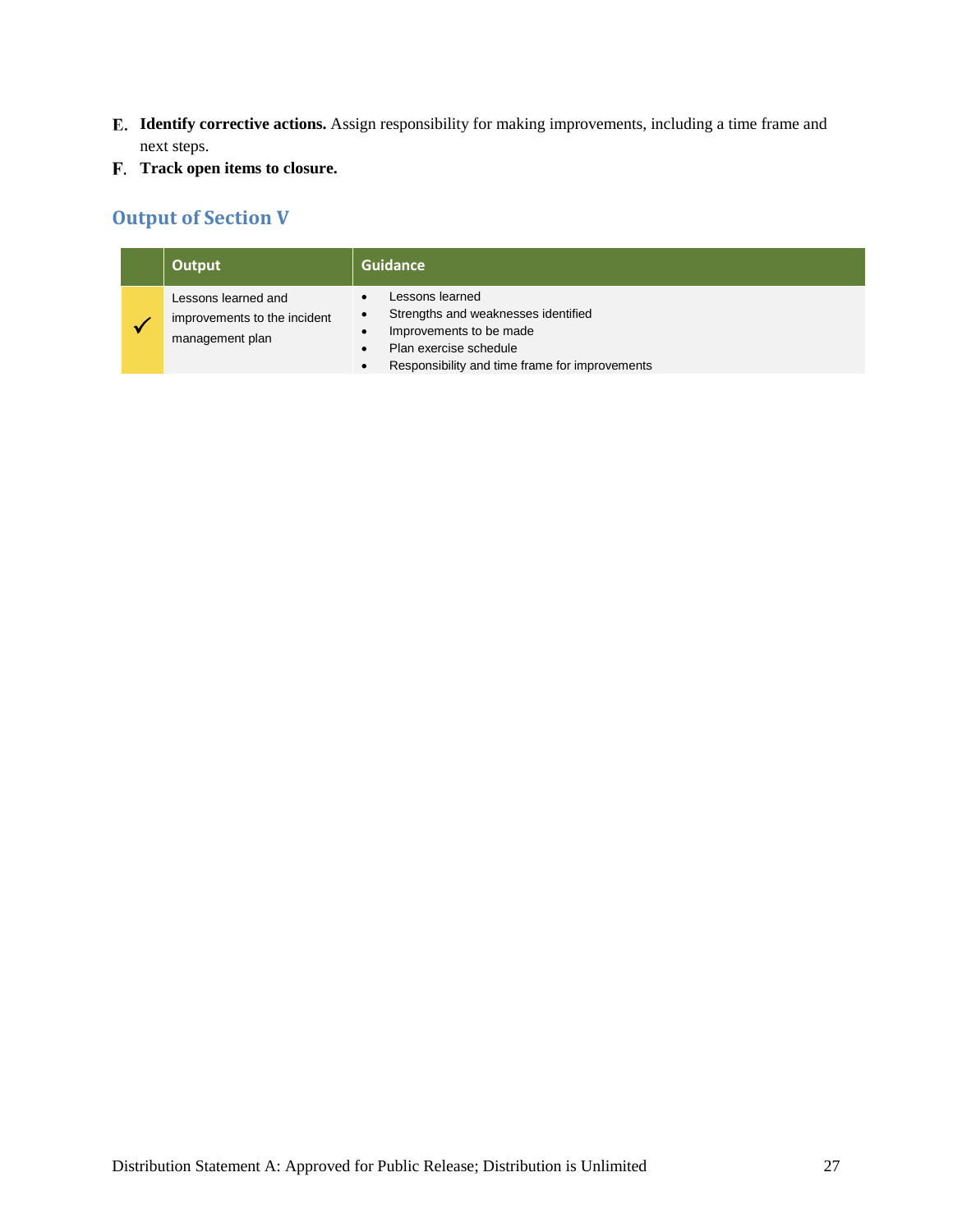

## <span id="page-31-0"></span>**VI. Conclusion**

Establishing and supporting an ongoing incident management program enables your organization to evaluate the impact of significant events that may adversely affect employees, assets, or customers. The incident management program helps to ensure that your organization can recover its mission-critical functions and meet its responsibility to its stakeholders and its contribution to national critical infrastructure.

The following documents provide broad program guidance:

- *NIST Special Publication SP 800-61* [\(http://csrc.nist.gov/publications/nistpubs/800-61rev2/SP800-61rev2.](http://csrc.nist.gov/publications/nistpubs/800-61rev2/SP800-61rev2.pdf)  [pdf\)](http://csrc.nist.gov/publications/nistpubs/800-61rev2/SP800-61rev2.pdf) provides guidelines for handling incidents and developing a computer security response capability.
- The National Incident Management System (NIMS) [\(http://www.fema.gov/national-incident-management](http://www.fema.gov/national-incident-management-system)[system\)](http://www.fema.gov/national-incident-management-system) identifies concepts and principles that address emergency management.
- The *CERT Resilience Management Model (CERT-RMM)* [Caralli 2010] is the basis for the CRR and contains more in-depth guidance for establishing practices.
- *Jane's Crisis Communication Handbook* [Fernandez and Merzer 2004] is an overall guide for establishing an incident communication program.

For more information about the Cyber Resilience Review, please send email to the Cyber Security Evaluation Program at [CSE@hq.dhs.gov](mailto:CSE@hq.dhs.gov) or visit the website of the Office of Cybersecurity and Communications at [http://www.dhs.gov/office-cybersecurity-and-communications.](http://www.dhs.gov/office-cybersecurity-and-communications)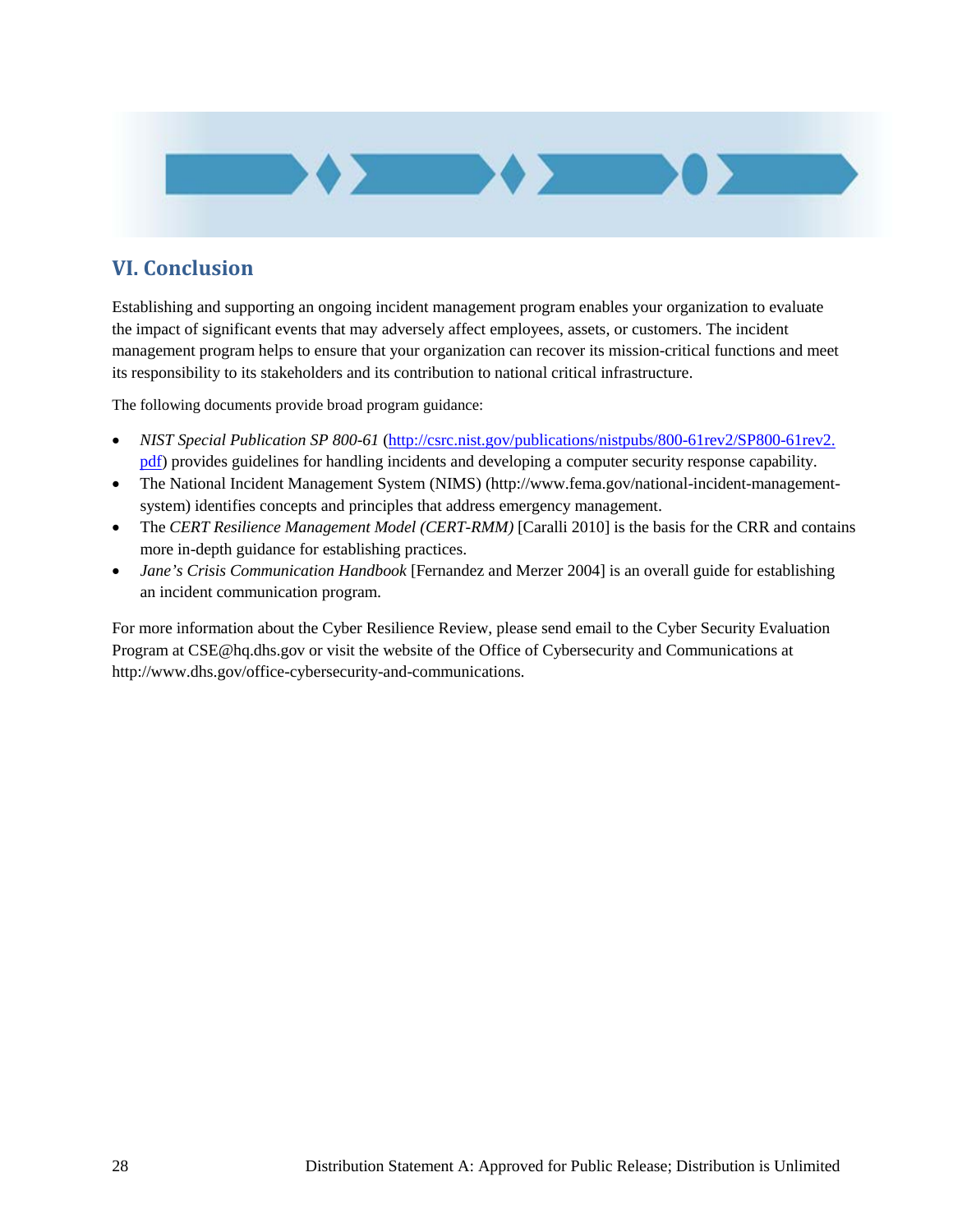## <span id="page-32-0"></span>**Appendix A. Example Incident Management Plan Template**

## **<Organization Name> Incident Management Plan**

Date: Name of person completing this form:

#### **Executive Support**

*List the executives who had input to this document and endorse its development and applicability.*

| Name of executive       | <b>Date</b> | <b>Signature</b> |
|-------------------------|-------------|------------------|
| Sponsor                 |             |                  |
| <b>Incident Manager</b> |             |                  |
|                         |             |                  |
|                         |             |                  |

#### **Process Description**

*Explain the incident management process in a manner that provides a high-level understanding to personnel who must implement this plan.* 

#### **Critical Services**

*Indicate the priority of critical services.* 

| <b>Priority level</b> | Service restoration time objective |  |
|-----------------------|------------------------------------|--|
|                       |                                    |  |

#### **Plan Activation Criteria**

*Describe conditions that must be met before the incident management plan can be executed.*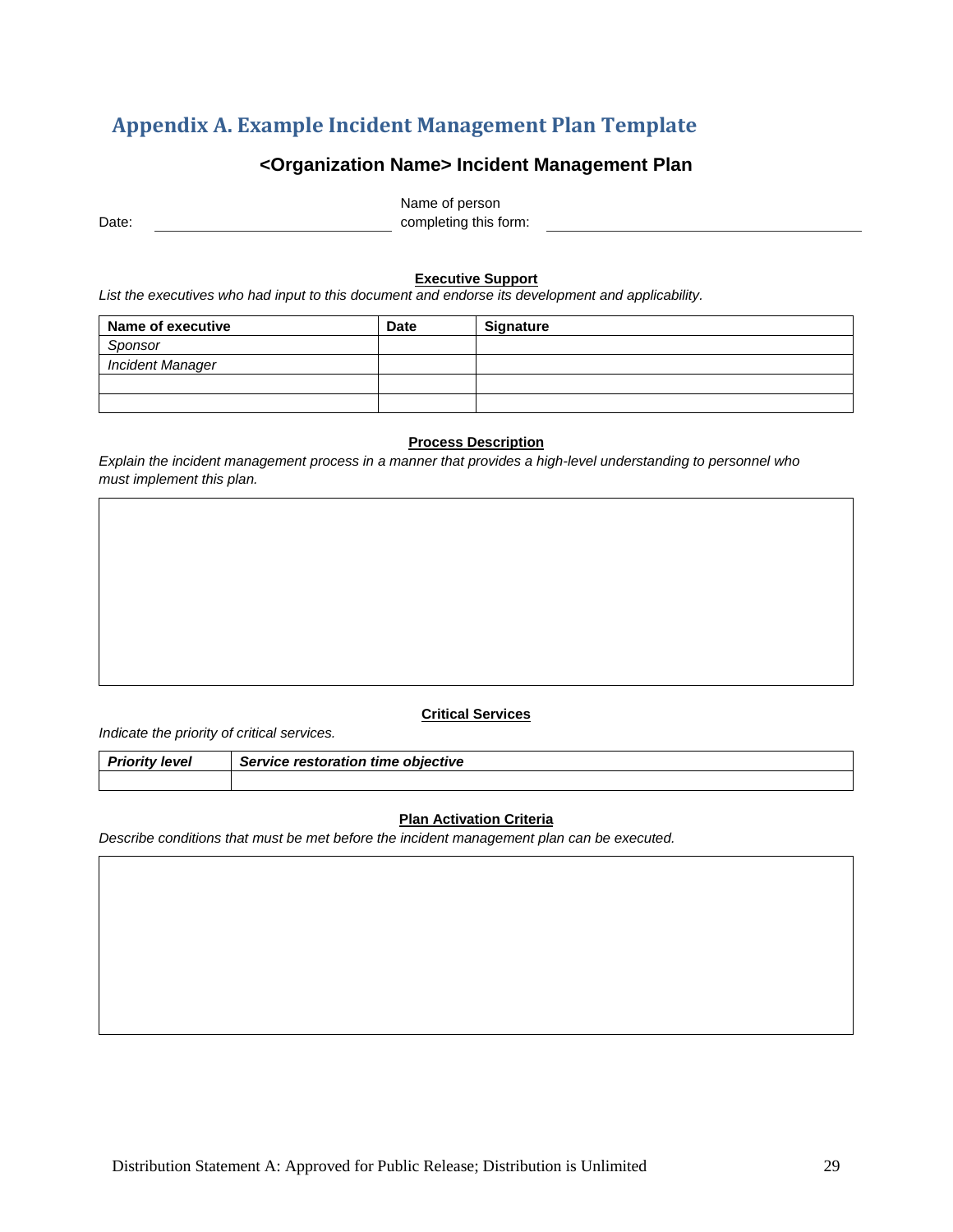#### **Assignment of Responsibility**

*List employees at your organization who are responsible for developing and maintaining this plan.*

| Name of<br>employee | <b>Date</b> | Signature | <b>Responsibility</b> |
|---------------------|-------------|-----------|-----------------------|
|                     |             |           |                       |
|                     |             |           |                       |
|                     |             |           |                       |
|                     |             |           |                       |

#### **Communication Channels**

*Identify communication channels to be used to notify stakeholders if this plan is to be executed.*

#### *Key Contacts*

*List the key contact information essential to the service and this plan. Include the service owner as well as internal and external technical support (examples embedded).* 

| <b>Name</b> | Role                                  | <b>Company name</b> | Phone 1 | Phone 2 |
|-------------|---------------------------------------|---------------------|---------|---------|
|             | Service owner                         |                     |         |         |
|             | Internal technical support for        |                     |         |         |
|             | information assets                    |                     |         |         |
|             | Internal technical support for        |                     |         |         |
|             | technology assets                     |                     |         |         |
|             | External support for information      |                     |         |         |
|             | assets                                |                     |         |         |
|             | External technical support for        |                     |         |         |
|             | technology assets                     |                     |         |         |
|             | Hardware vendor                       |                     |         |         |
|             | Primary software vendor               |                     |         |         |
|             | Fire company                          |                     |         |         |
|             | Police                                |                     |         |         |
|             | Alternate processing site contact     |                     |         |         |
|             | Electric utility POC                  |                     |         |         |
|             | Telecommunications POC                |                     |         |         |
|             | Water utility POC                     |                     |         |         |
|             | Executive management                  |                     |         |         |
|             | Legal counsel                         |                     |         |         |
|             | Internal resource for continuity plan |                     |         |         |
|             | execution                             |                     |         |         |
|             | Internal resource for continuity plan |                     |         |         |
|             | execution                             |                     |         |         |
|             | Internal resource for continuity plan |                     |         |         |
|             | execution                             |                     |         |         |
|             | Stakeholder who requires notification |                     |         |         |
|             | of plan activation                    |                     |         |         |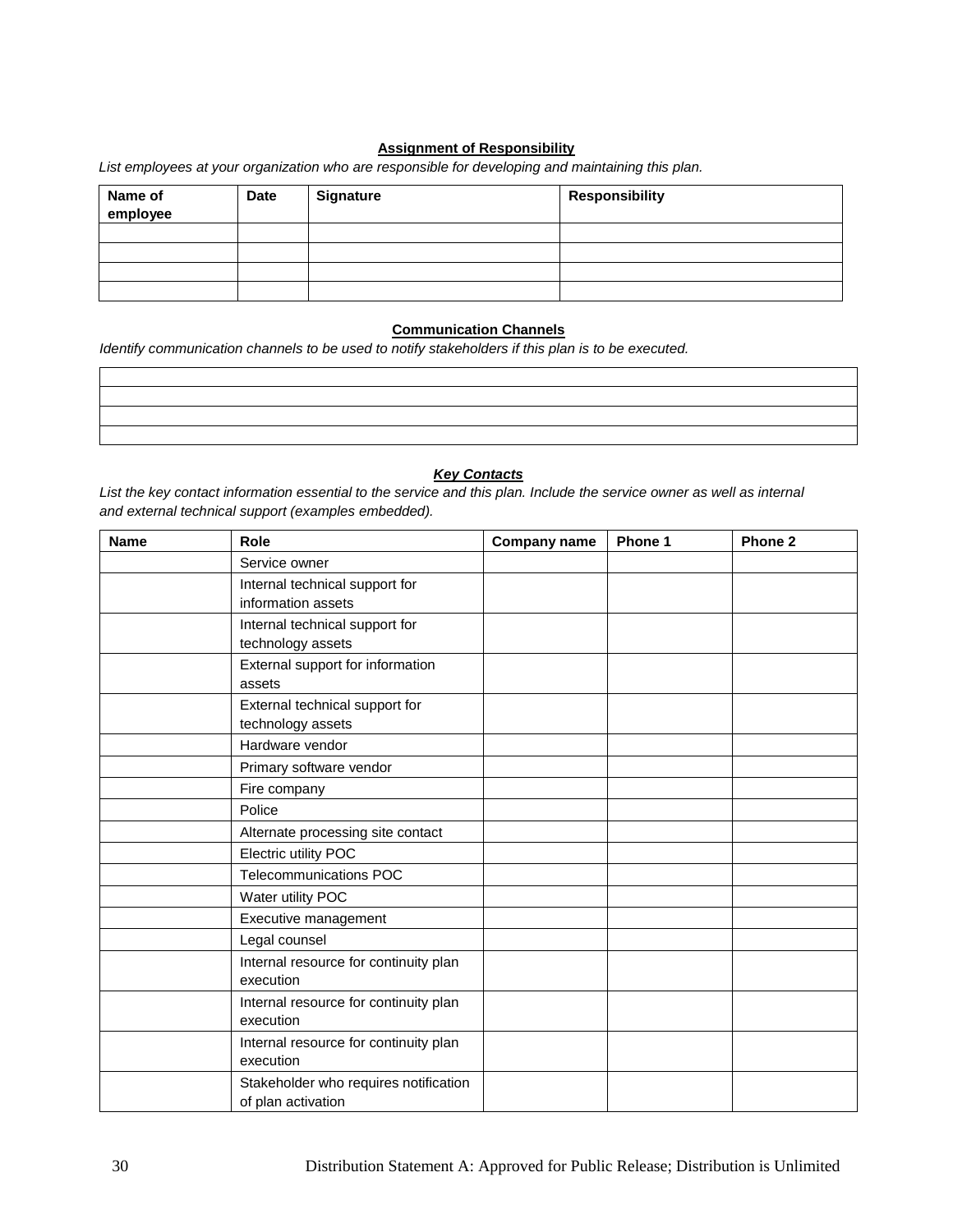| Stakeholder who requires notification<br>of plan activation                     |  |  |
|---------------------------------------------------------------------------------|--|--|
| Stakeholder who requires notification<br>of plan activation                     |  |  |
| Regulatory organizations that require<br>notification if this plan is activated |  |  |
| Health-care providers who should be<br>notified if this plan is activated       |  |  |
| Other organizations that should be<br>notified if this plan is activated        |  |  |

#### **Service Owner(s)**

*List the business owner(s) responsible for critical services.* 

| Name of<br>employee | Date | <b>Signature</b> | Role |
|---------------------|------|------------------|------|
|                     |      |                  |      |
|                     |      |                  |      |
|                     |      |                  |      |
|                     |      |                  |      |

#### **Essential Roles and Alternates**

*Identify roles essential for incident management, as well as primary and backup/alternate personnel to perform those roles.*

| Role | <b>Primary personnel</b> | Alternate personnel |
|------|--------------------------|---------------------|
|      |                          |                     |
|      |                          |                     |
|      |                          |                     |
|      |                          |                     |
|      |                          |                     |
|      |                          |                     |
|      |                          |                     |

#### **Essential Information Assets**

*List the information assets essential to incident management.* 

| <b>Information asset</b><br>name | <b>Description</b> | <b>Logical location</b> | <b>Physical location</b> | <b>Backup strategy</b><br>and schedule |
|----------------------------------|--------------------|-------------------------|--------------------------|----------------------------------------|
|                                  |                    |                         |                          |                                        |
|                                  |                    |                         |                          |                                        |
|                                  |                    |                         |                          |                                        |
|                                  |                    |                         |                          |                                        |
|                                  |                    |                         |                          |                                        |
|                                  |                    |                         |                          |                                        |
|                                  |                    |                         |                          |                                        |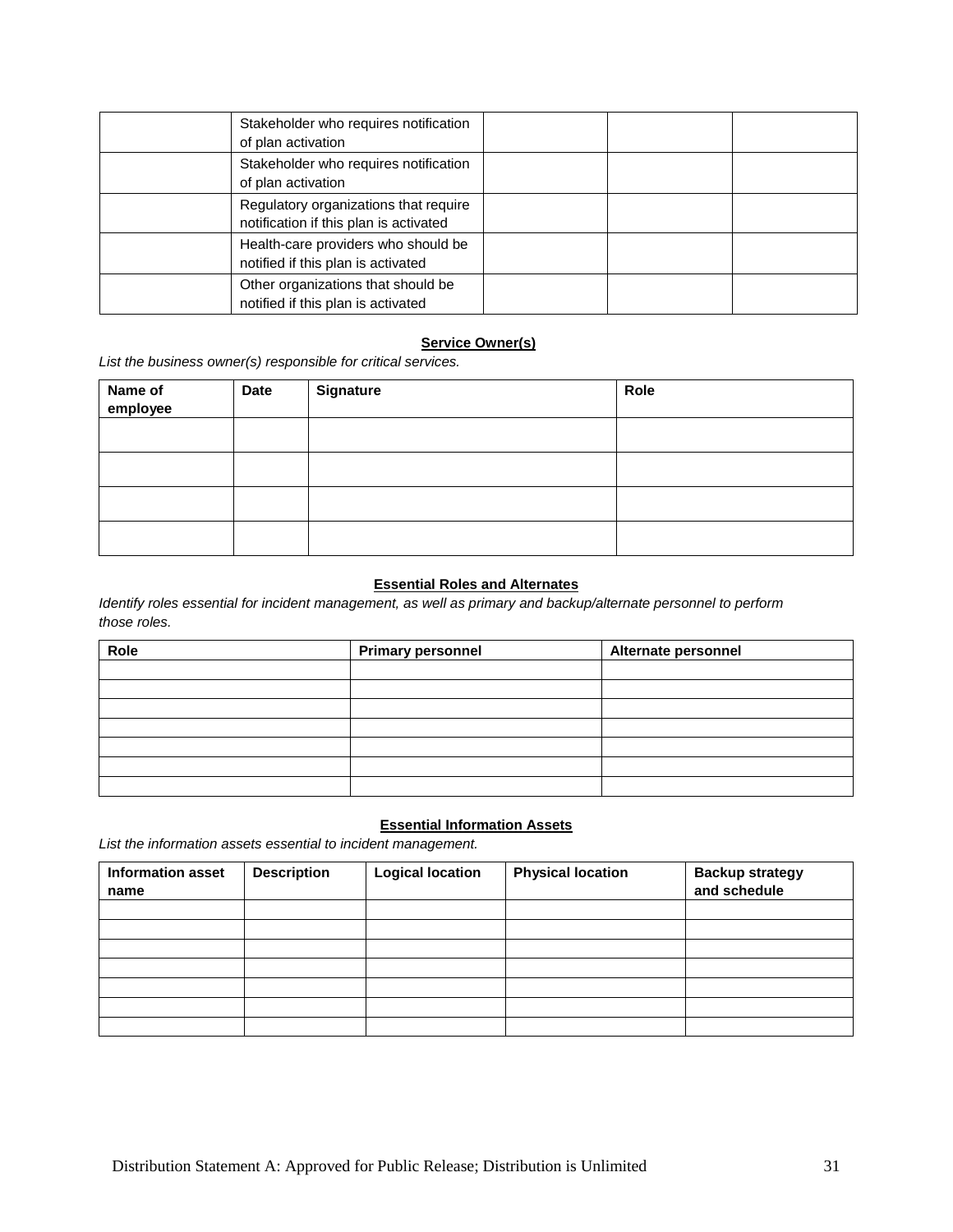#### **Special Considerations for Information Assets**

*Identify any special considerations for handling information assets in the event of plan activation.*

#### **Essential Technology Assets**

*List the technology assets essential to incident management.* 

| Asset name | <b>Description</b> | <b>Physical location</b> | <b>Backup strategy/location</b> |
|------------|--------------------|--------------------------|---------------------------------|
|            |                    |                          |                                 |
|            |                    |                          |                                 |
|            |                    |                          |                                 |
|            |                    |                          |                                 |
|            |                    |                          |                                 |
|            |                    |                          |                                 |
|            |                    |                          |                                 |

#### **Primary and Alternate Site(s)**

*Identify the location(s) for command, control, and communication.* 

| Site name | <b>Physical location</b> |
|-----------|--------------------------|
|           |                          |
|           |                          |
|           |                          |
|           |                          |

#### **Incident Management Checklist**

*List the steps to follow when obtaining an incident status (examples embedded).* 

| <b>Issue</b>           | <b>Responsible party</b> | <b>Guidance</b> | <b>Status</b> |
|------------------------|--------------------------|-----------------|---------------|
| Safety                 | Security, HR, Facilities |                 |               |
| Physical damage        |                          |                 |               |
| <b>Business impact</b> |                          |                 |               |
| Immediate actions      |                          |                 |               |
| Media attention        |                          |                 |               |
|                        |                          |                 |               |
|                        |                          |                 |               |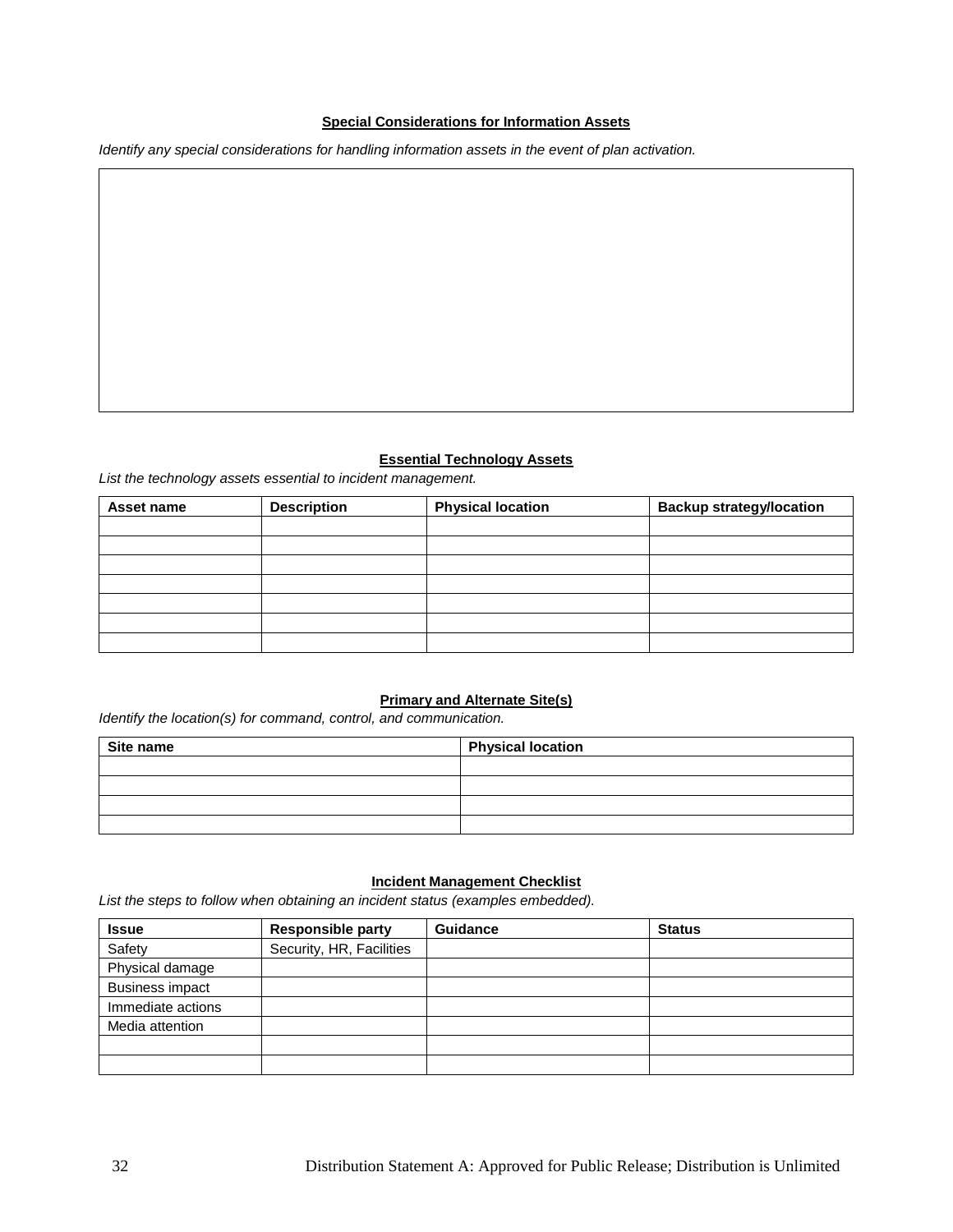#### **Plans of Action**

*List the predetermined plans and procedures to be relied on during an incident (examples embedded).*

| <b>Fire and evacuation</b>   | Instruct personnel to evacuate the immediate area. Locate available fire |
|------------------------------|--------------------------------------------------------------------------|
|                              |                                                                          |
|                              | extinguishers if possible and contact fire department.                   |
| Communications/media         |                                                                          |
| <b>Health and safety</b>     |                                                                          |
| <b>Disaster recovery</b>     |                                                                          |
| <b>Service continuity</b>    |                                                                          |
| <b>Cybersecurity</b>         |                                                                          |
| <b>Physical security</b>     |                                                                          |
| <b>Pandemic</b>              |                                                                          |
| <b>Emergency procurement</b> |                                                                          |
| and transportation           |                                                                          |
|                              |                                                                          |
|                              |                                                                          |
|                              |                                                                          |

#### **Schedule for testing this plan This plan will be tested <at a defined frequency> Date of last test <YYYY/MM/DD>**

*Identify any support plans that are related to this plan.*

| Plan name | Relationship |
|-----------|--------------|
|           |              |
|           |              |
|           |              |
|           |              |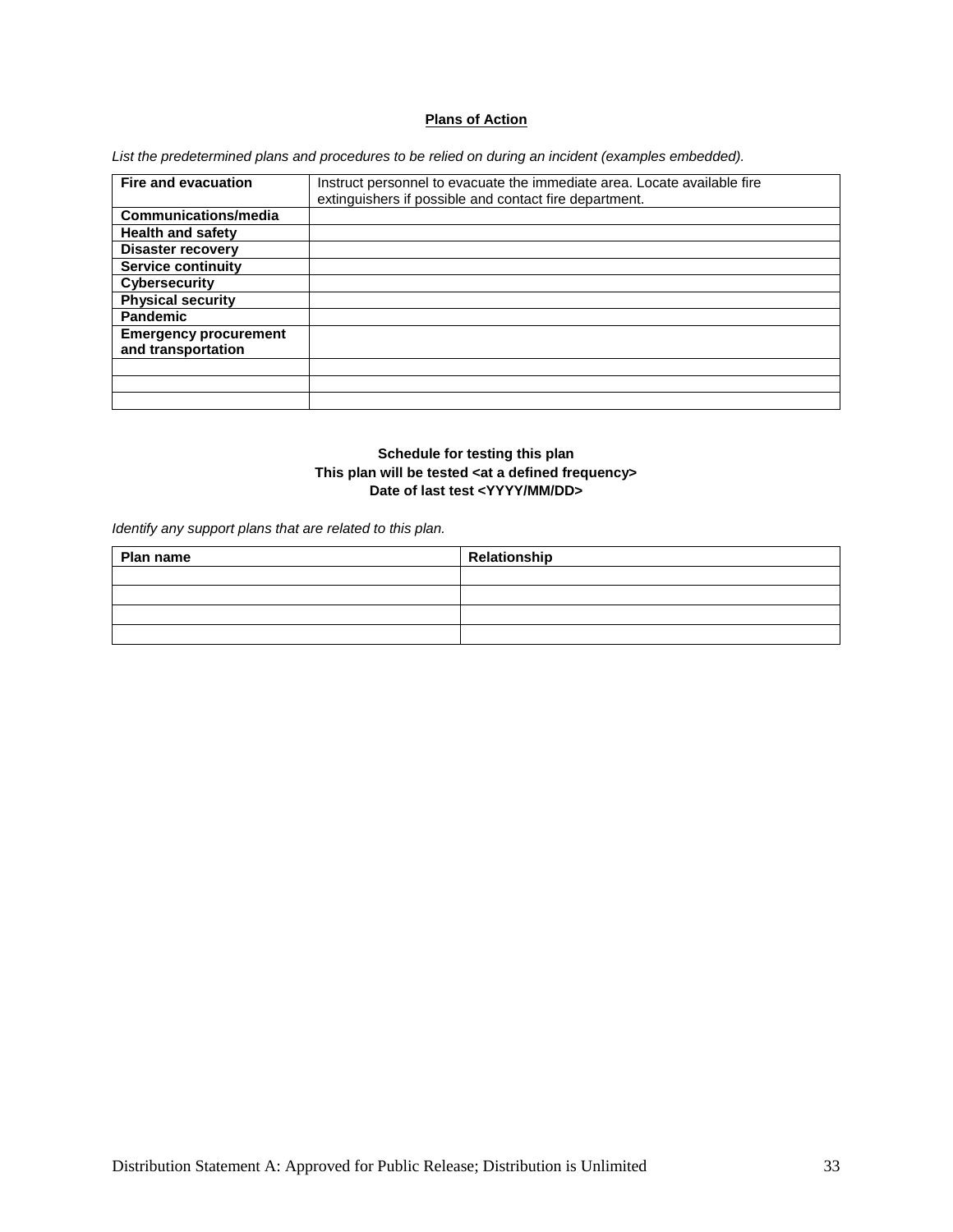## <span id="page-37-0"></span>**Appendix B. Example Cybersecurity Policy Template**

## *[Organization Name]* **Information Technology Policy Template POLICY** *[XX-X]***: CYBERSECURITY INCIDENT RESPONSE**

An incident, as defined in National Institute of Standards and Technology (NIST) Special Publication 800-61, is a violation or imminent threat of violation of computer security policies, acceptable use policies, or standard computer security practices. An incident response capability is necessary for rapidly detecting incidents, minimizing loss and destruction, mitigating the weaknesses that were exploited, and restoring computing services.

#### **OBJECTIVE:**

Ensure that *[Organization Name]* is prepared to respond to cybersecurity incidents, to protect State systems and data, and prevent disruption of government services by providing the required controls for incident handling, reporting, and monitoring, as well as incident response training, testing, and assistance.

#### **SCOPE:**

This policy applies to all Executive Branch agencies, boards, and commissions, except those exempt under *[other policy or regulatory authority]*.

#### **RESPONSIBILITIES:**

#### **Individual Information Technology User**

All users of State or *[Organization Name]* computing resources shall be aware of what constitutes a cybersecurity incident and shall understand incident reporting procedures.

#### *[Organization Name / CYBER Department]*

*[Organization Name / CYBER Department]* provides incident response support resources that offer advice and assistance with the handling and reporting of security incidents for users of *[Organization Name]* information systems. Incident response support resources may include *[organization-specific resources]*.

Establish a *[Cybersecurity Incident Response Team (CSIRT) or equivalent]* to ensure appropriate response to cybersecurity incidents. The *[CSIRT or equivalent]* shall consist of members of the *[Organization Name]* IT Security Council and key personnel from other agencies as required. *[CSIRT or equivalent]* responsibilities shall be defined in the *Cybersecurity Incident Reporting Procedures*.

#### **Agency Management, Information Technology Organization**

Organizations that support State information systems shall

- develop incident response plans and/or procedures that
	- o provide the organization with a roadmap for implementing its incident response capability
	- o describe the structure and organization of the incident response capability
	- o provide a high-level approach for how the incident response capability fits into the overall organization
	- o meet the unique requirements of the organization, which relate to mission, size, structure, and functions
	- o define reportable incidents
	- o provide metrics for measuring the incident response capability within the organization
	- o define the resources and management support needed to effectively maintain and mature an incident response capability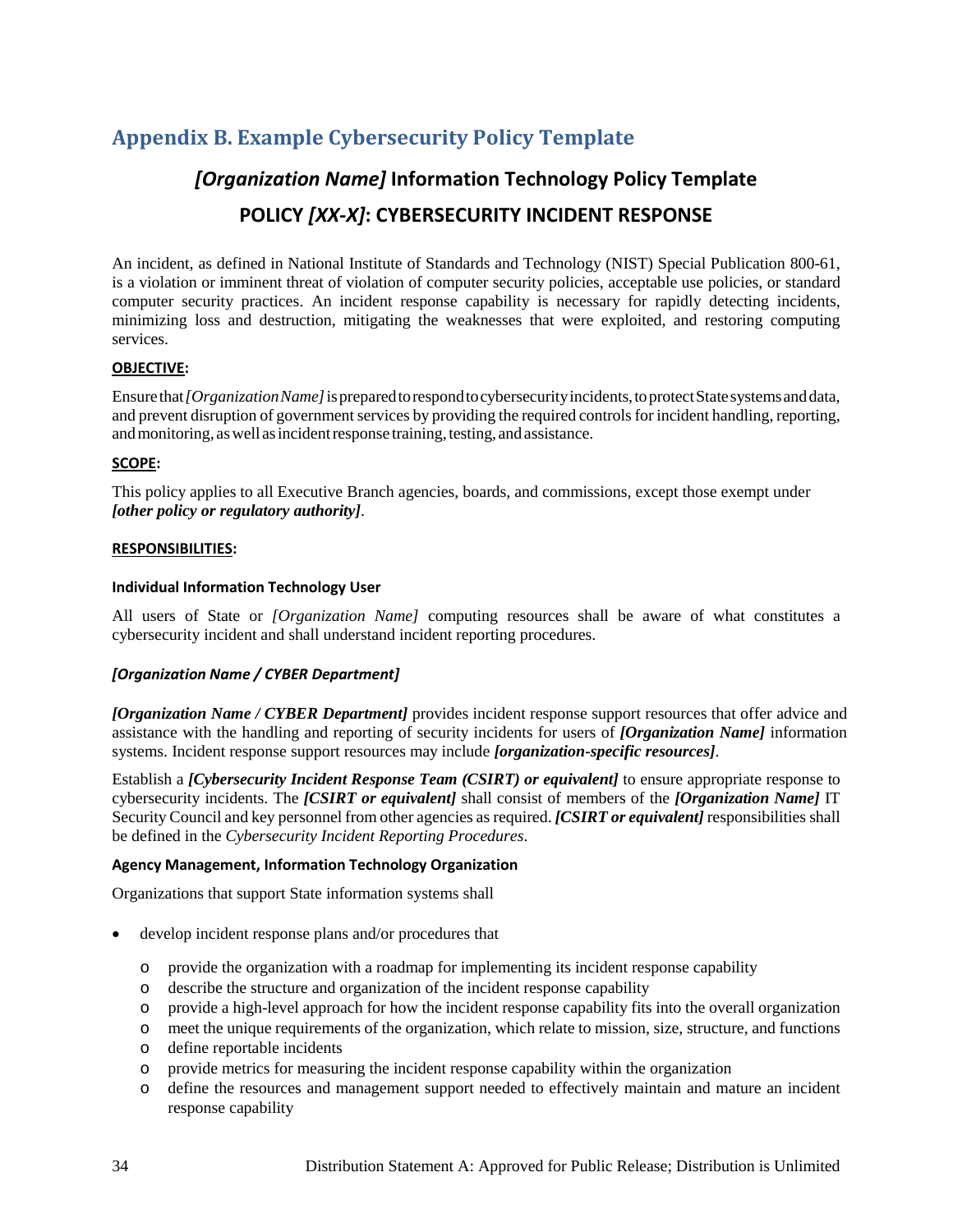- o are reviewed and approved by designated officials within the organization
- review incident response plans and procedures at least annually
- revise the incident response plan/procedures to address system/organizational changes or problems encountered during implementation, execution, or testing
- distribute copies of the incident response plan/procedures to incident response personnel
- communicate incident response plan/procedure changes to incident response personnel and other organizational elements as needed
- when required by information system changes and annually thereafter, provide incident response training to information system users consistent with their assigned roles and responsibilities before authorizing access to the information system or performing assigned duties
- test the incident response capability of the information systems they support at least annually
	- o Use organization-defined tests and/or exercises to determine incident response effectiveness. Document the results.
- implement an incident handling capability for cybersecurity incidents that includes preparation, detection and analysis, containment, eradication, and recovery
- coordinate incident handling activities with contingency planning activities
- incorporate the lessons learned from prior and ongoing incident handling activities into incident response procedures, training, and testing/exercises
- track and document information system security incidents; retain and safeguard cybersecurity incident documentation as evidence for investigations, corrective actions, potential disciplinary actions, and/or prosecutions
- promptly report cybersecurity incident information to appropriate authorities in accordance with State or organizational incident reporting procedures
- provide an incident response support resource, integral to the organizational incident response capability, that offers advice and assistance to users of the information system for the handling and reporting of security incidents
	- o Possible implementations of incident response support resources in an organization include a help desk or an assistance group and, when required, access to forensics services.

#### **Document History**

| Version <sup>1</sup> | Release Date   Comments |  |
|----------------------|-------------------------|--|
|                      |                         |  |
|                      |                         |  |
|                      |                         |  |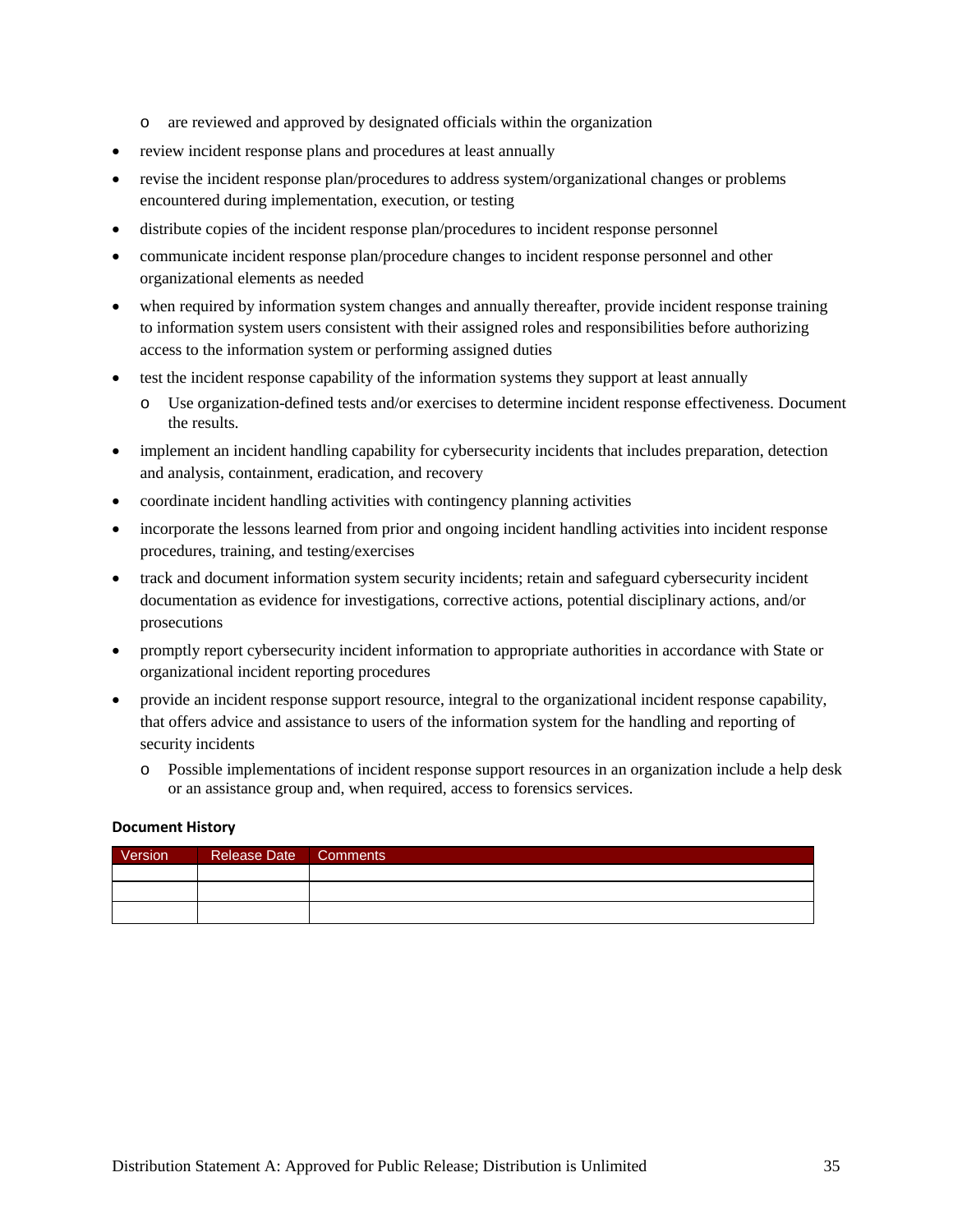## <span id="page-39-0"></span>**Appendix C. Example Incident Declaration Criteria**

## **Incident Declaration Criteria**

Cybersecurity incidents are to be declared and qualified as high, medium, or low when they meet the following criteria. Incidents are to be declared based on an assessment of the gravity of the situation, criticality of the service impacted, sensitivity of information threatened or compromised, and potential for harm to this organization.<sup>[65](#page-53-49)</sup>

Outlined below are potential specific criteria for each of the classes (High, Medium, and Low) of cybersecurity events. This list is not all-inclusive and should be tailored to your operating environment.

#### **1. HIGH-LEVEL CYBERSECURITY INCIDENTS**

High-level cybersecurity incidents are disruptions that are the most serious and are considered significant. Because of the gravity of the situation and the high potential for harm to the organization, these incidents should be handled immediately. Incidents that should be classified as "High" include events, activities, and violations such as possibly life-threatening activity, compromise of critical systems or information, root compromise, child pornography, pornographic trafficking, unauthorized music/software trafficking, and any violation of law or statute.

Incidents classified as "High" include

- suspected computer or network break-in
- website defacements or compromises, including failure to take the website offline or deregister the URL when the website is no longer used or supported by the organization
- successful denial-of-service (DoS) attacks by the organization's cyber resources or against the organization's cyber

resources

- computer virus/worms/Trojan horses for which anti-virus software updates are not available or their deployment will be delayed
- detection of malware, including viruses, worms, Trojan horses, or spyware caused by employees who have declined to bring laptops into the office for upgrades
- connection of nonorganizational computers and servers to the organization's network without authorization or in violation of security policies
- unauthorized use of a system for processing or storing nonorganizational or prohibited data or information on organizational cyber resources, including the establishment and operation of a private or personal business
- changes to system hardware, firmware, or software without the system owner's authorization
- property destruction related to a cybersecurity incident (exceeding \$100,000)
- personal theft related to a cybersecurity incident (exceeding \$100,000)
- electronic file transfer (EFT) exploitation/manipulation or engaging in phishing or pharming
- installation, use, or sharing of peer-to-peer software
- activity including unauthorized or illegal serving out, downloading, or sale of copyrighted material
- child pornography
- pornography
- online gambling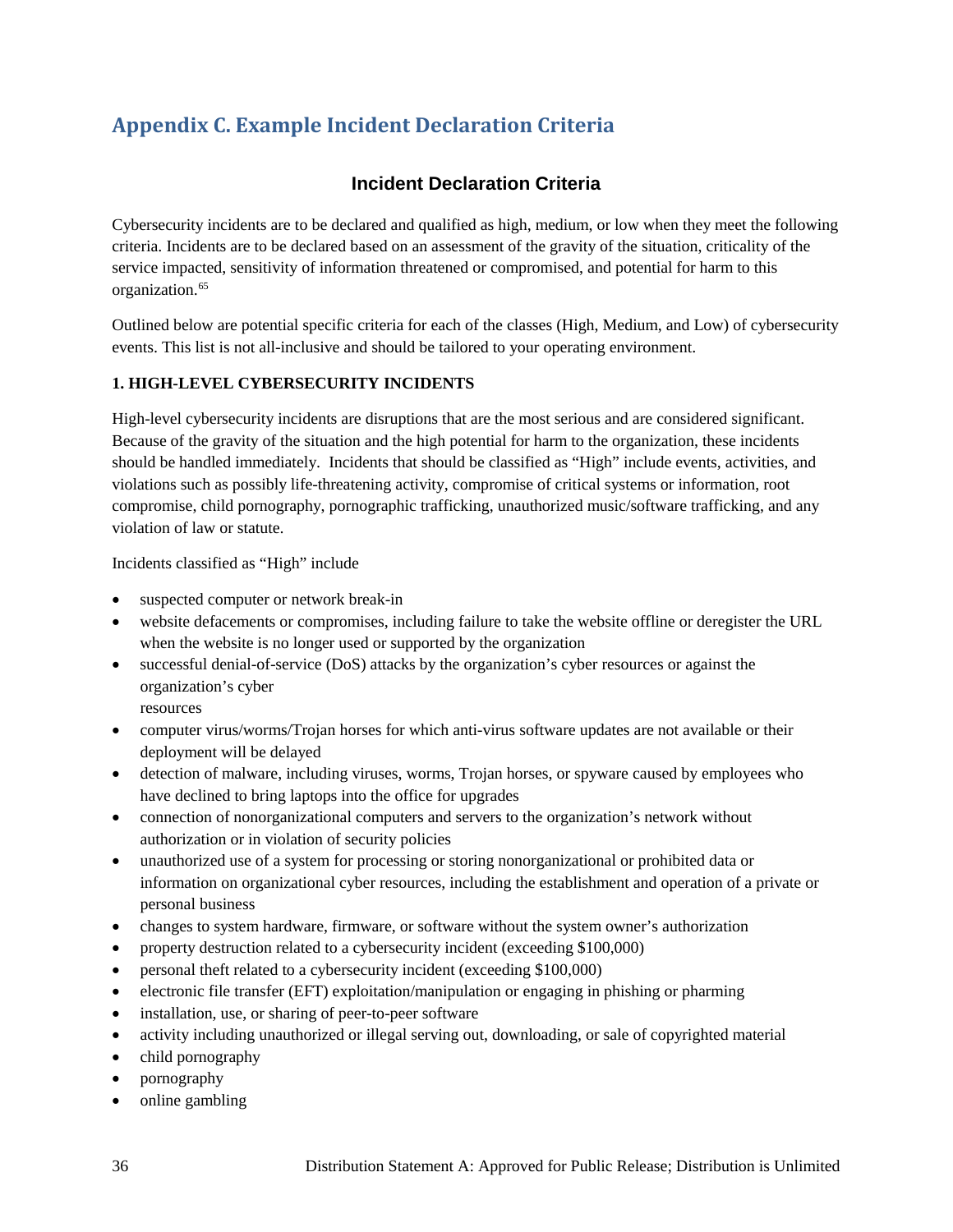- attempts to circumvent access to any organizational blocked websites such as pornography, gambling, and hate crimes
- download, use, or sharing of copyright-protected music or unauthorized software
- misuse of organizational property, facilities, or services, including accepting payment or services to provide access to or use of organizational cyber resources in excess of one's authority
- any violation of the law

#### **2. MEDIUM-LEVEL CYBERSECURITY INCIDENTS**

Medium-level cybersecurity incidents are potentially serious and should be handled the same day that the incident occurs or that notification of the incident is given.

Incidents classified as "Medium" include

- adverse action resulting in employee termination in which the organization's cyber resources are neither the tool or target of the action
- Intrusion Detection System (IDS) reports that define activity as medium
- unauthorized use of a system for processing or storing organizational data
- property destruction related to a cybersecurity incident (less than \$100,000)
- personal theft related to a cybersecurity incident (less than \$100,000)
- misuse of organizational property, facilities, and services
- unconfirmed computer virus/worms (depending on impact to business unit and if the infection is the result of a security policy violation)
- undocumented or unapproved vulnerability scans

#### **3. LOW-LEVEL CYBERSECURITY INCIDENTS**

Low-level cybersecurity events are the least severe and should be investigated no more than three working days after the incident occurs.

Incidents classified as "Low" include

- loss or compromise of a personal password
- suspected sharing of individually assigned accounts
- minor misuse of organizational property, facilities, and services
- unsuccessful scans/probes (internal and external)
- detected computer virus/worms (depending on impact to business unit)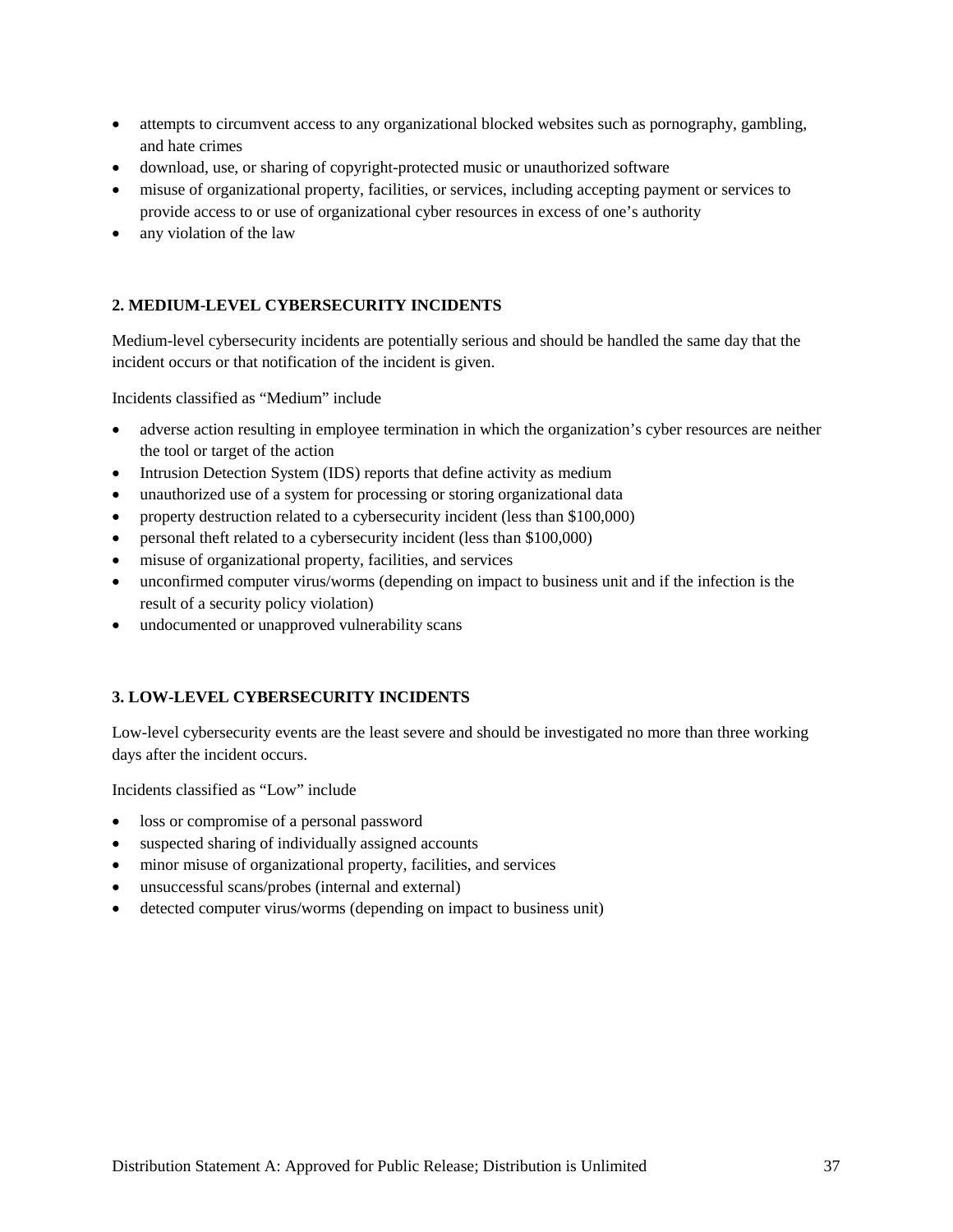## <span id="page-41-0"></span>**Appendix D. Example Incident Reporting Template**

## **<Organization Name> Incident Reporting Template**

| Date:                                                                            |               | Name of individual<br>completing this form: |                         |                                                                                   |  |
|----------------------------------------------------------------------------------|---------------|---------------------------------------------|-------------------------|-----------------------------------------------------------------------------------|--|
| Tracking<br>number:                                                              |               |                                             |                         |                                                                                   |  |
|                                                                                  |               | <b>Incident Priority</b>                    |                         |                                                                                   |  |
| <b>HIGH</b>                                                                      | <b>MEDIUM</b> |                                             | <b>LOW</b>              | <b>OTHER</b>                                                                      |  |
| Additional notes:                                                                |               |                                             |                         |                                                                                   |  |
| Check all that apply.                                                            |               | <b>Incident Type</b>                        |                         |                                                                                   |  |
| <b>Compromised System</b>                                                        |               |                                             | Lost Equipment/Theft    |                                                                                   |  |
| Compromised User Credentials (e.g., lost                                         |               | Physical Break-in                           |                         |                                                                                   |  |
| password)                                                                        |               |                                             |                         | Social Engineering (e.g., Phishing)                                               |  |
| Network Attack (e.g., DoS)                                                       |               |                                             | Law Enforcement Request |                                                                                   |  |
| Malware (e.g., virus, worm, Trojan)<br>Reconnaissance (e.g., scanning, sniffing) |               |                                             |                         | Policy Violation (e.g., acceptable use)<br>Unknown/Other (Please describe below.) |  |
| Incident description notes:                                                      |               |                                             |                         |                                                                                   |  |
|                                                                                  |               |                                             |                         |                                                                                   |  |
|                                                                                  |               |                                             |                         |                                                                                   |  |
|                                                                                  |               |                                             |                         |                                                                                   |  |
|                                                                                  |               |                                             |                         |                                                                                   |  |
|                                                                                  |               |                                             |                         |                                                                                   |  |

#### **Incident Timeline**

*Please provide as much detail as possible.* 

| А. | Date and time when the       |  |
|----|------------------------------|--|
|    | incident was discovered      |  |
|    | B. Date and time when the    |  |
|    | incident was reported        |  |
|    | C. Date and time when the    |  |
|    | incident occurred            |  |
|    | Additional timeline details: |  |
|    |                              |  |
|    |                              |  |
|    |                              |  |
|    |                              |  |
|    |                              |  |
|    |                              |  |
|    |                              |  |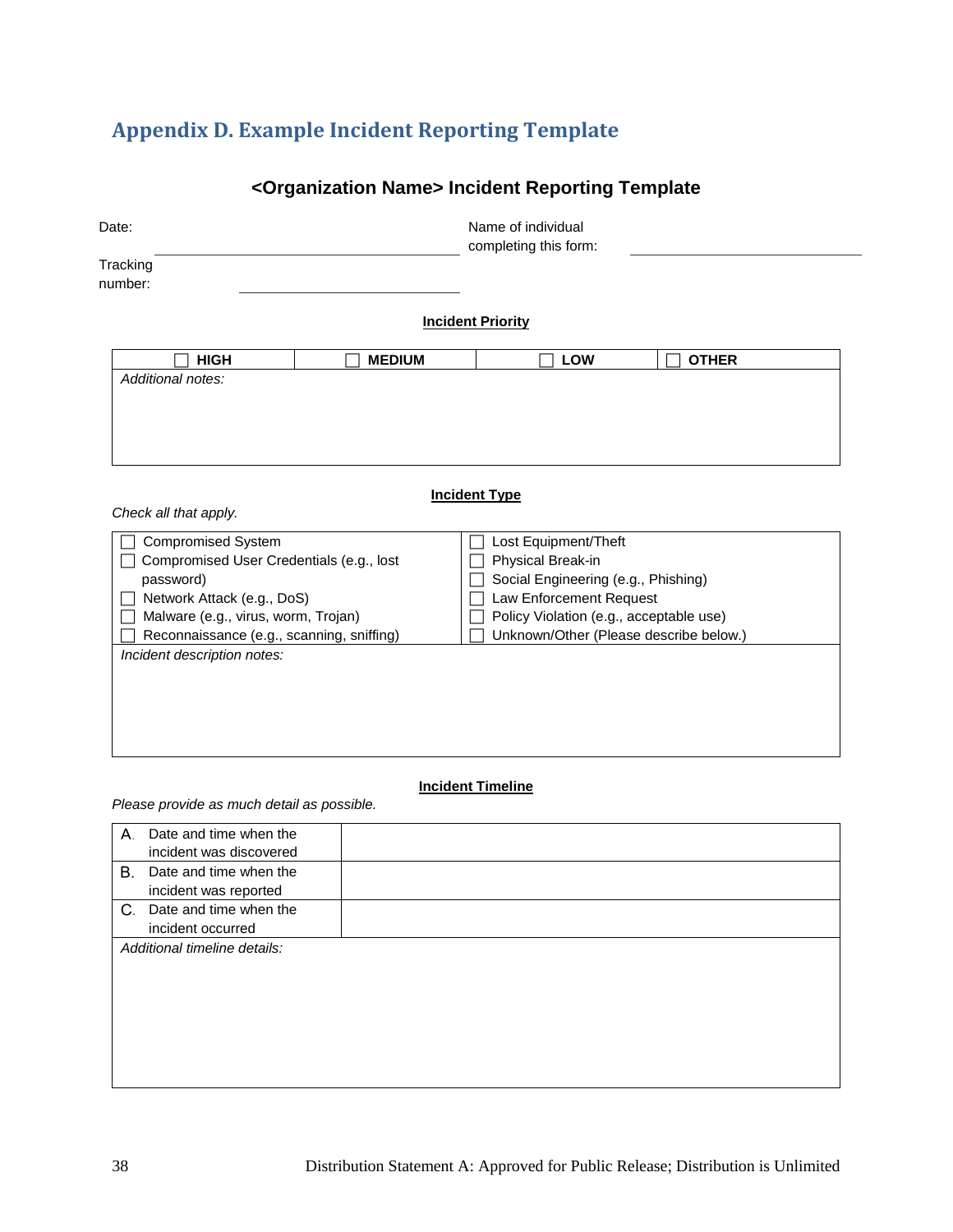#### **Incident Scope**

#### *Please provide as much detail as possible.*

| А. | Estimated quantity of           |  |
|----|---------------------------------|--|
|    | systems affected                |  |
|    | B. Estimated quantity of users  |  |
|    | affected                        |  |
| C. | Third parties involved or       |  |
|    | affected (e.g., vendors,        |  |
|    | contractors, partners)          |  |
|    | Additional scoping information: |  |
|    |                                 |  |
|    |                                 |  |
|    |                                 |  |
|    |                                 |  |
|    |                                 |  |

#### **Systems Affected by the Incident**

*Please provide as much detail as possible.* 

| А. | Attack sources                        |  |
|----|---------------------------------------|--|
|    | (e.g., IP address, port)              |  |
| В. | Attack destinations                   |  |
|    | (e.g., IP address, port)              |  |
| C. | IP addresses of the affected          |  |
|    | systems                               |  |
| D. | Primary functions of the affected     |  |
|    | systems (e.g., web server, domain     |  |
|    | controller)                           |  |
| Е. | Operating systems of the affected     |  |
|    | systems (e.g., version, service       |  |
|    | pack, patch level, configuration)     |  |
| F. | Security software loaded on the       |  |
|    | affected systems (e.g., anti-virus,   |  |
|    | anti-spyware, firewall, versions,     |  |
|    | date of latest definitions)           |  |
|    | G. Physical location of the affected  |  |
|    | systems (e.g., state, city, building, |  |
|    | room, desk):                          |  |
|    | Additional details:                   |  |
|    |                                       |  |
|    |                                       |  |
|    |                                       |  |
|    |                                       |  |
|    |                                       |  |
|    |                                       |  |
|    |                                       |  |
|    |                                       |  |
|    |                                       |  |
|    |                                       |  |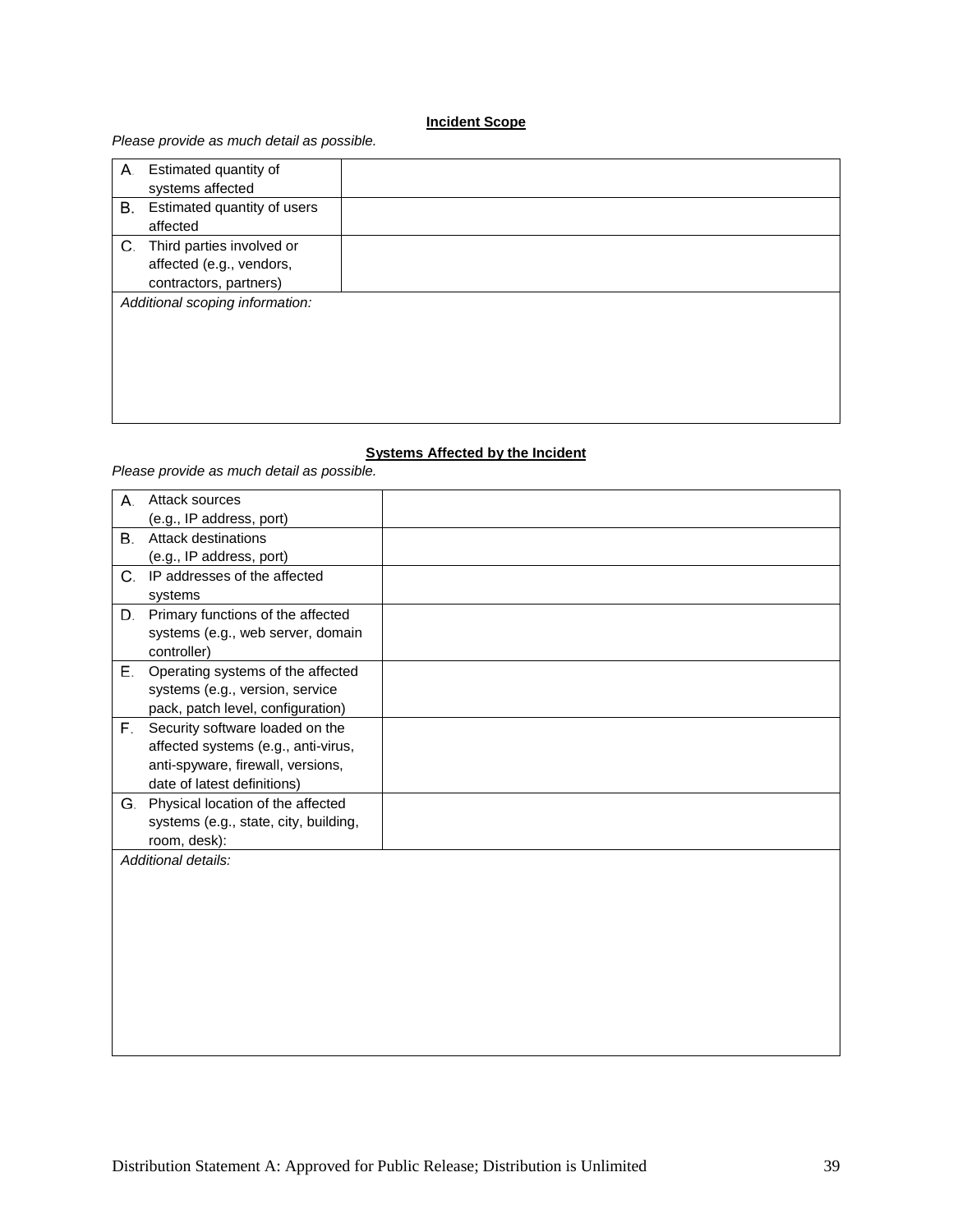## **Users Affected by the Incident**

*Please provide as much detail as possible.* 

| А. | Names and job titles of the<br>affected users:                                                                |  |
|----|---------------------------------------------------------------------------------------------------------------|--|
| В. | System access levels or rights<br>of the affected user<br>(e.g., regular user, domain<br>administrator, root) |  |
|    | Additional user details:                                                                                      |  |

#### **Incident Handling Log**

*Please provide as much detail as possible.* 

|    | A. Actions taken to identify the<br>affected resources |  |
|----|--------------------------------------------------------|--|
|    |                                                        |  |
| В. | Actions taken to remediate the<br>incident             |  |
|    | C. Actions planned to prevent<br>similar incidents     |  |
|    | Additional remediation details:                        |  |
|    |                                                        |  |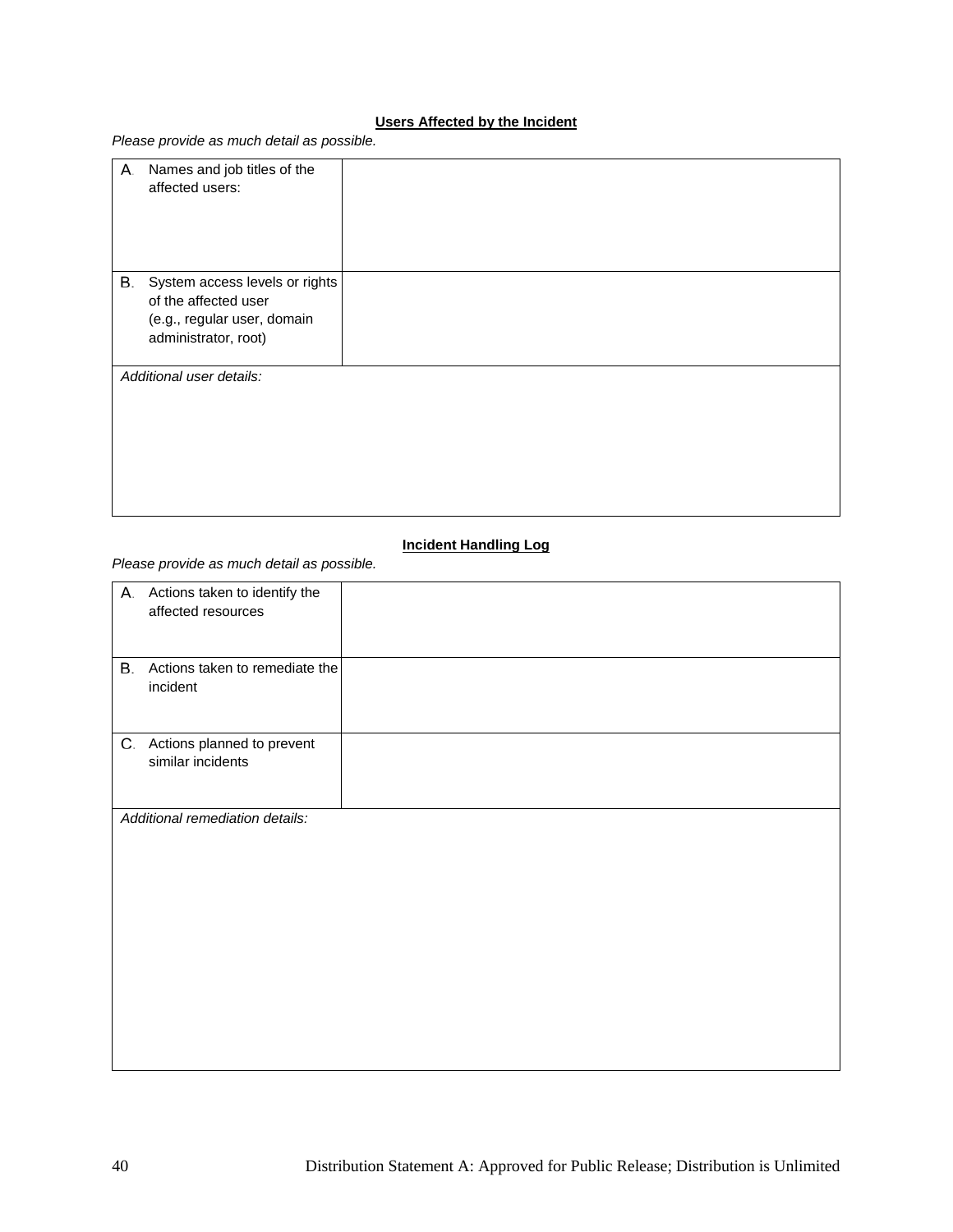#### **Incident Reporting Information**

| A. Software package            |  |
|--------------------------------|--|
| B. Host ID and location        |  |
| Additional system information: |  |

*Complete this section if incident report was system generated.* 

*Complete this section if an incident report was submitted by an individual.* 

| A. Full name                    |  |
|---------------------------------|--|
| Job title<br>В.                 |  |
|                                 |  |
|                                 |  |
| C.<br>Business unit             |  |
| D.<br>Work phone                |  |
| Е.<br>Mobile phone              |  |
| F. Email address                |  |
| Additional contact information: |  |
|                                 |  |
|                                 |  |
|                                 |  |
|                                 |  |
|                                 |  |
|                                 |  |
|                                 |  |
|                                 |  |
|                                 |  |
|                                 |  |
|                                 |  |
|                                 |  |
|                                 |  |
|                                 |  |
|                                 |  |
|                                 |  |
|                                 |  |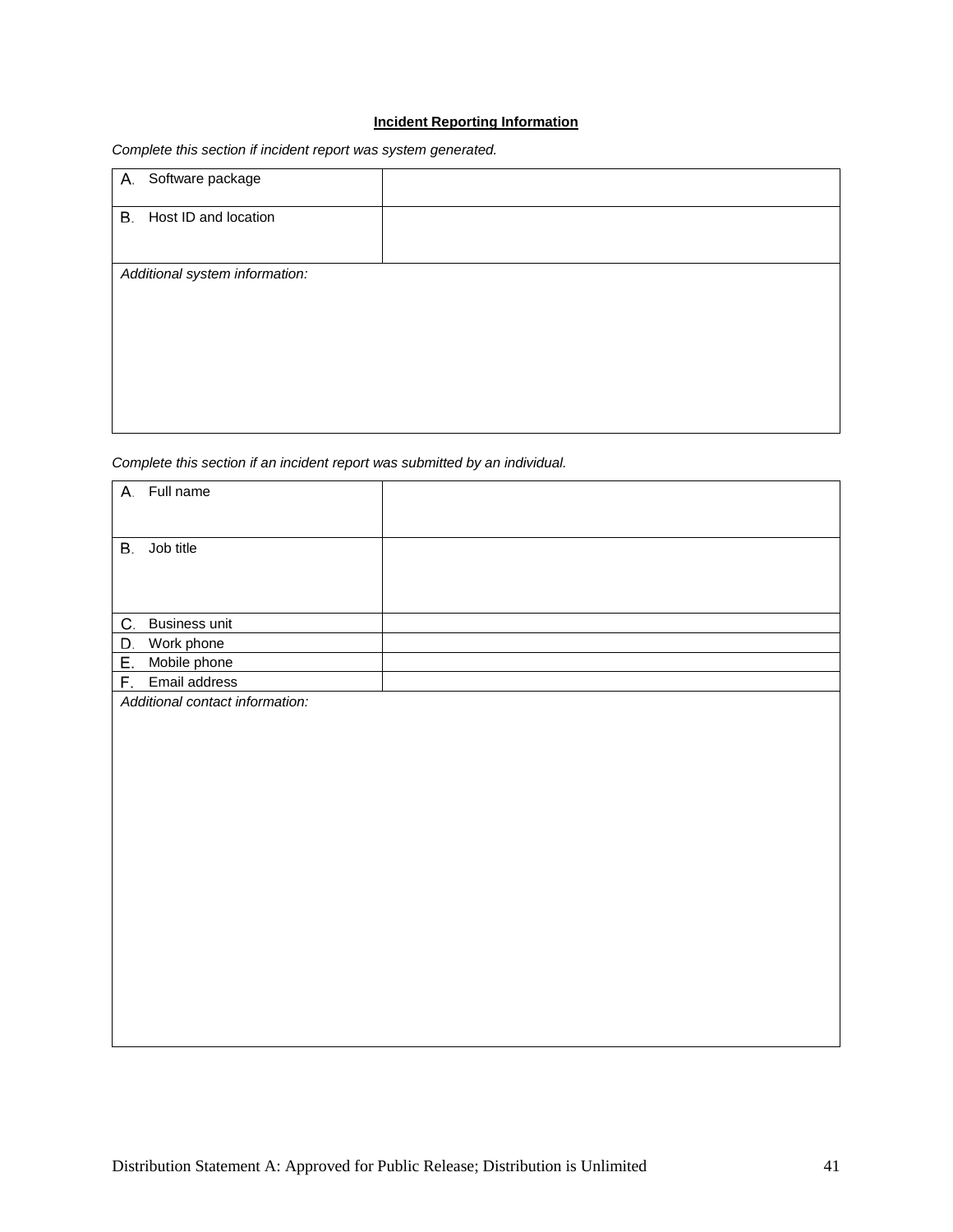#### **Incident Contact Information**

|    | Full name                                 |  |
|----|-------------------------------------------|--|
| В. | Job title                                 |  |
| C. | <b>Business unit</b>                      |  |
| D. | Work phone                                |  |
| Е. | Mobile phone                              |  |
| F. | Physical location of affected systems     |  |
|    | (e.g., state, city, building, room, desk) |  |

| Α. | Full name                                 |  |
|----|-------------------------------------------|--|
| В. | Job title                                 |  |
| C. | <b>Business unit</b>                      |  |
| D. | Work phone                                |  |
|    | Mobile phone                              |  |
| F. | Physical location of affected systems     |  |
|    | (e.g., state, city, building, room, desk) |  |

|    | Full name                                 |  |
|----|-------------------------------------------|--|
| В. | Job title                                 |  |
|    | C. Business unit                          |  |
|    | D. Work phone                             |  |
| Е. | Mobile phone                              |  |
|    | F. Physical location of affected systems  |  |
|    | (e.g., state, city, building, room, desk) |  |

|    | Full name                                 |  |
|----|-------------------------------------------|--|
| В. | Job title                                 |  |
| C. | <b>Business unit</b>                      |  |
| D. | Work phone                                |  |
| Е. | Mobile phone                              |  |
|    | Physical location of affected systems     |  |
|    | (e.g., state, city, building, room, desk) |  |

|    | Full name                                 |  |
|----|-------------------------------------------|--|
| В. | Job title                                 |  |
| C. | <b>Business unit</b>                      |  |
| D. | Work phone                                |  |
| Е. | Mobile phone                              |  |
| F. | Physical location of affected systems     |  |
|    | (e.g., state, city, building, room, desk) |  |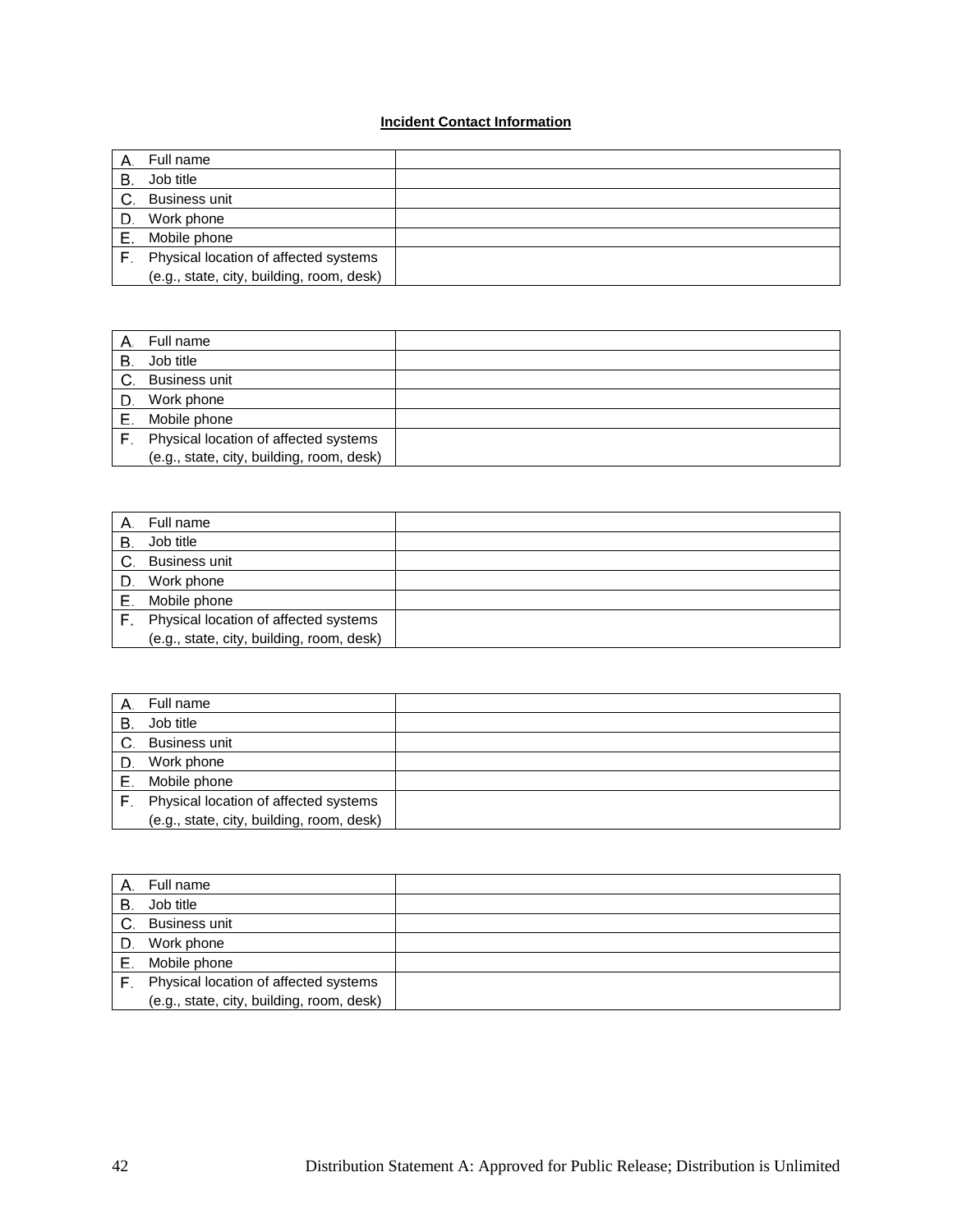*(con't)*

|    | Full name                                 |  |
|----|-------------------------------------------|--|
| В. | Job title                                 |  |
| C. | <b>Business unit</b>                      |  |
| D. | Work phone                                |  |
|    | Mobile phone                              |  |
| F. | Physical location of affected systems     |  |
|    | (e.g., state, city, building, room, desk) |  |

|    | Full name                                 |  |
|----|-------------------------------------------|--|
| B  | Job title                                 |  |
| C. | <b>Business unit</b>                      |  |
| D. | Work phone                                |  |
| Е. | Mobile phone                              |  |
|    | Physical location of affected systems     |  |
|    | (e.g., state, city, building, room, desk) |  |

|    | Full name                                 |  |
|----|-------------------------------------------|--|
| В. | Job title                                 |  |
| C. | <b>Business unit</b>                      |  |
| D. | Work phone                                |  |
| Е. | Mobile phone                              |  |
|    | Physical location of affected systems     |  |
|    | (e.g., state, city, building, room, desk) |  |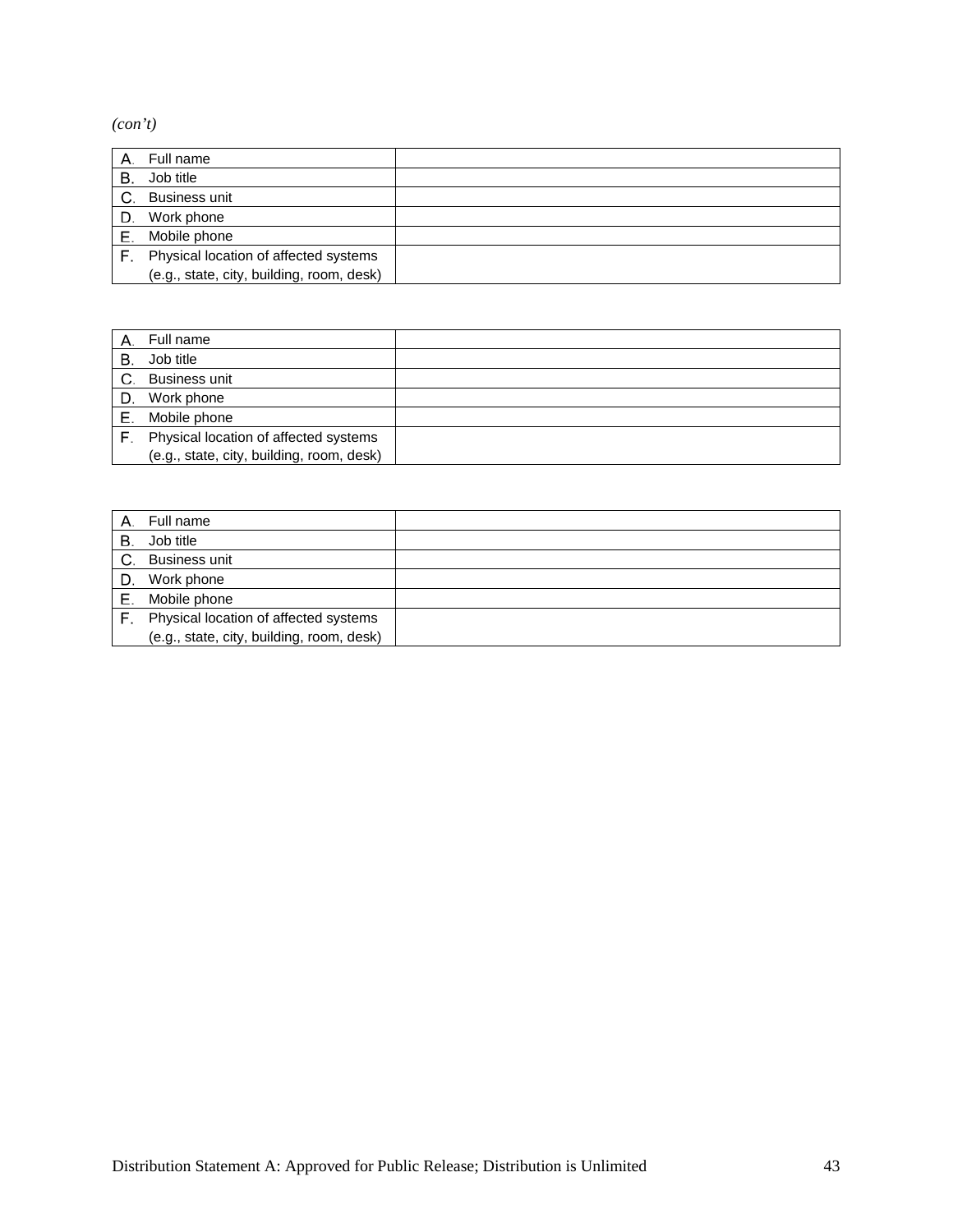## <span id="page-47-0"></span>**Appendix E. CRR/CERT-RMM Practice/NIST CSF Subcategory Reference**

[Table 2](#page-47-1) cross-references CRR goal and practice questions for the Incident Management Domain goals, practice questions to the NIST CSF Categories/Subcategories, and the sections of this guide that address those questions. Users of this guide may wish to review the CRR Question Set with Guidance available at https://www.us-cert.gov/ccubedvp for more information on interpreting practice questions. The NIST CSF, available at https://www.us-cert.gov/ccubedvp, also provides informative references for interpreting Category and Subcategory statements.

| <b>CRR Goal and Practice [CERT-RMM</b><br>Reference]                                                                        | <b>NIST CSF Category/Subcategory</b>                                                                                                                                                                                                                                                                                                                                                                                                         | <b>Incident Management</b><br><b>Implementation Guide</b><br><b>Reference</b> |
|-----------------------------------------------------------------------------------------------------------------------------|----------------------------------------------------------------------------------------------------------------------------------------------------------------------------------------------------------------------------------------------------------------------------------------------------------------------------------------------------------------------------------------------------------------------------------------------|-------------------------------------------------------------------------------|
| Goal 1: A process for identifying, analyzing,<br>responding to, and learning from incidents is<br>established.              |                                                                                                                                                                                                                                                                                                                                                                                                                                              |                                                                               |
| 1. Does the organization have a plan for<br>managing incidents? [IMC:SG1.SP1]                                               | <b>DE.DP-1: Roles and responsibilities for</b><br>detection are well defined to ensure<br>accountability.<br>PR.IP-9: Response plans (Incident Response<br>and Business Continuity) and recovery plans<br>(Incident Recovery and Disaster Recovery) are<br>in.<br>place and managed.                                                                                                                                                         | Section III and Appendix A                                                    |
| 2. Is the incident management plan reviewed<br>and updated? [IMC:SG1.SP1]                                                   | <b>DE.DP-5: Detection processes are continuously</b><br><i>improved.</i><br>PR.IP-10: Response and recovery plans are<br>tested.                                                                                                                                                                                                                                                                                                             | Section III, Step 7, Sections<br>VI and V                                     |
| 3. Are the roles and responsibilities in the plan<br>included in job descriptions? [IMC:SG1.SP2]                            | DE.DP-1: Roles and responsibilities for<br>detection are well defined to ensure<br>accountability.<br>PR.IP-11: Cybersecurity is included in human<br>resources practices (e.g., deprovisioning,<br>personnel screening).                                                                                                                                                                                                                    | Section III, Step 2                                                           |
| 4. Have staff been assigned to the roles and<br>responsibilities detailed in the incident<br>management plan? [IMC:SG1.SP2] | <b>DE.DP-1: Roles and responsibilities for</b><br>detection are well defined to ensure<br>accountability.<br>RS.CO-1: Personnel know their roles and order<br>of operations when a response is needed.                                                                                                                                                                                                                                       | Section III, Step 2                                                           |
| Goal 2: A process for detecting, reporting,<br>triaging, and analyzing events is established.                               |                                                                                                                                                                                                                                                                                                                                                                                                                                              |                                                                               |
| 1. Are events detected and reported?<br>[IMC:SG2.SP1]                                                                       | DE.CM-1: The network is monitored to detect<br>potential cybersecurity events.<br>DE.CM-2: The physical environment is<br>monitored to detect potential cybersecurity<br>events.<br>DE.CM-3: Personnel activity is monitored to<br>detect potential cybersecurity events.<br><b>DE.DP-4: Event detection information is</b><br>communicated to appropriate parties.<br>RS.CO-2: Events are reported consistent with<br>established criteria. | Section III, Step 4 A                                                         |
| 2. Is event data logged in an incident knowledge                                                                            | DE.AE-3: Event data are aggregated and                                                                                                                                                                                                                                                                                                                                                                                                       | Section III, Step 4 B                                                         |

<span id="page-47-1"></span>

| Table 2: Cross-Reference of CRR Goals/Practices and NIST CSF Categories/Subcategories Against the |
|---------------------------------------------------------------------------------------------------|
| Incident Management Implementation Guide                                                          |

correlated from multiple sources and sensors.

base or similar mechanism? [IMC:SG2.SP2]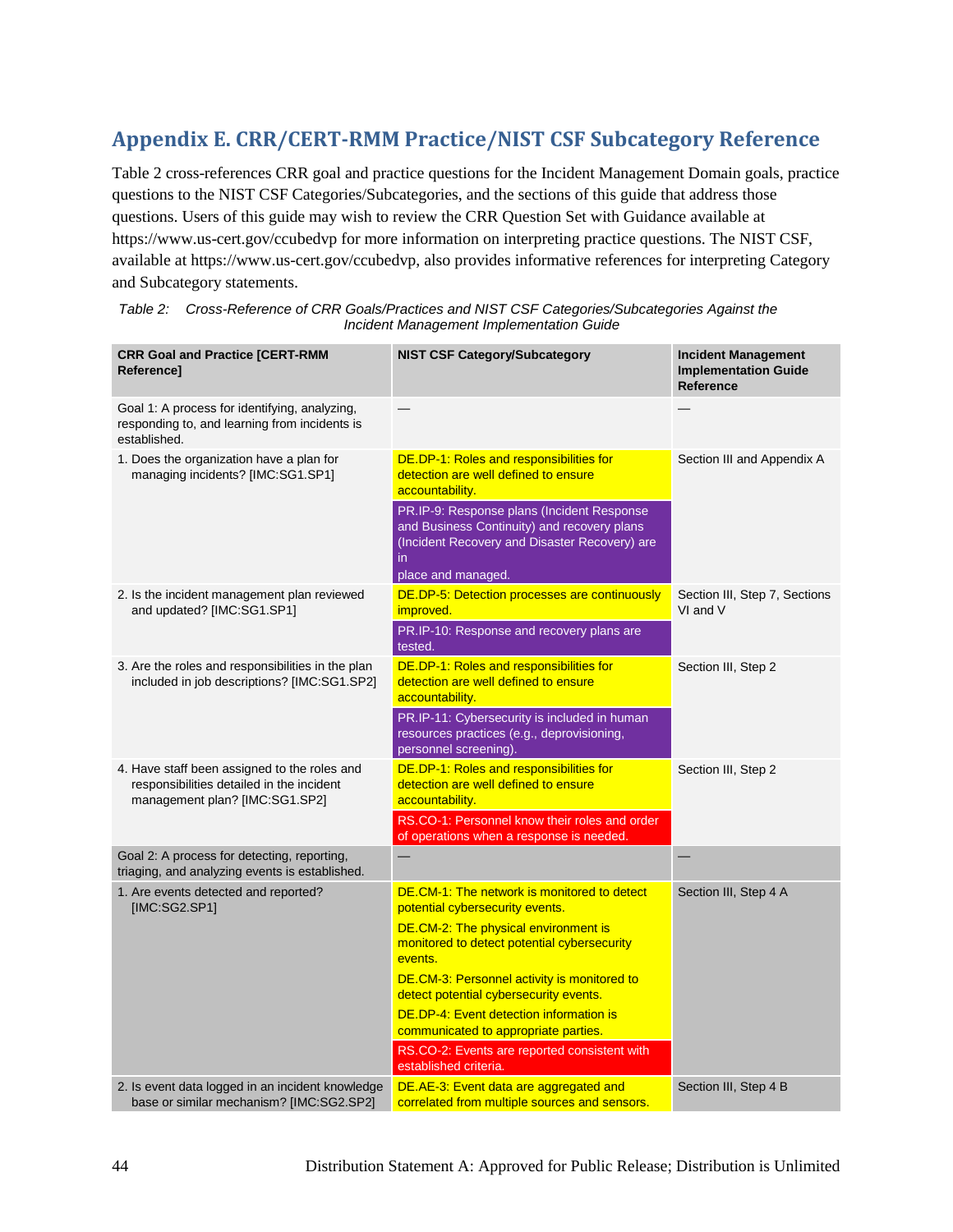| 3. Are events categorized? [IMC:SG2.SP4]                                                                               | RS.AN-4: Incidents are categorized consistent<br>with response plans.                                                                                       | Section III, Step 4 C        |
|------------------------------------------------------------------------------------------------------------------------|-------------------------------------------------------------------------------------------------------------------------------------------------------------|------------------------------|
| 4. Are events analyzed to determine if they are<br>related to other events? [IMC:SG2.SP4]                              | DE.AE-2: Detected events are analyzed to<br>understand attack targets and methods.<br>DE.AE-3: Event data are aggregated and                                | Section III, Step 4 D        |
|                                                                                                                        | correlated from multiple sources and sensors.                                                                                                               |                              |
| 5. Are events prioritized? [IMC:SG2.SP4]<br>6. Is the status of events tracked?                                        | DE.AE-4: Impact of events is determined.                                                                                                                    | Section III, Step 4 E        |
| [IMC:SG2.SP4]                                                                                                          | DE.AE-3: Event data are aggregated and<br>correlated from multiple sources and sensors.                                                                     | Section III, Step 4 F        |
| 7. Are events managed to resolution?<br>[IMC:SG2.SP4]                                                                  | DE.AE-3: Event data are aggregated and<br>correlated from multiple sources and sensors                                                                      | Section III, Step 4 G        |
|                                                                                                                        | RS.AN-1: Notifications from detection systems<br>are investigated.                                                                                          |                              |
| 8. Have requirements (rules, laws, regulations,<br>policies, etc.) for identifying event evidence                      | DE.DP-2: Detection activities comply with all<br>applicable requirements                                                                                    | Section III, Step 4 H        |
| for forensic purposes been identified?<br>[IMC:SG2.SP3]                                                                | ID.GV-3: Legal and regulatory requirements<br>regarding cybersecurity, including privacy and<br>civil liberties obligations, are understood and<br>managed. |                              |
| 9. Is there a process to ensure event evidence is<br>handled as required by law or other<br>obligations? [IMC:SG2.SP3] | ID.GV-3: Legal and regulatory requirements<br>regarding cybersecurity, including privacy and<br>civil liberties obligations, are understood and<br>managed. | Section III, Step 4 I        |
|                                                                                                                        | RS.AN-3: Forensics are performed.                                                                                                                           |                              |
| Goal 3: Incidents are declared and analyzed.<br>1. Are incidents declared? [IMC:SG3.SP1]                               | RS.CO-2: Events are reported consistent with                                                                                                                | Section III, Step 5 A        |
|                                                                                                                        | established criteria.                                                                                                                                       |                              |
| 2. Have criteria for the declaration of an incident<br>been established? [IMC.SG3.SP1]                                 | DE.AE-5: Incident alert thresholds are<br>established.                                                                                                      | Section III, Step 5 A        |
| 3. Are incidents analyzed to determine a<br>response? [IMC:SG3.SP2]                                                    | RS.AN-2: The impact of the incident is<br>understood.<br>RS.AN-4: Incidents are categorized consistent                                                      | Section III, Step 5 D        |
| Goal 4: A process for responding to and                                                                                | with response plans.<br>$\equiv$                                                                                                                            |                              |
| recovering from incidents is established.                                                                              |                                                                                                                                                             |                              |
| 1. Are incidents escalated to stakeholders for<br>input and resolution? [IMC:SG4.SP1]                                  | RC.CO-3: Recovery activities are communicated<br>to internal stakeholders and executive and<br>management teams.                                            | Section III, Step 6 A        |
|                                                                                                                        | RS.CO-4: Coordination with stakeholders occurs<br>consistent with response plans.                                                                           |                              |
| 2. Are responses to declared incidents                                                                                 | RS.MI-1: Incidents are contained.                                                                                                                           | Section III, Step 6 B        |
| developed and implemented according to<br>predefined procedures? [IMC:SG4.SP2]                                         | RS.RP-1: Response plan is executed during or<br>after an event.                                                                                             |                              |
| 3. Are incident status and response                                                                                    | RC.CO-1: Public Relations are managed.                                                                                                                      | Section III, Steps 3 and 6 B |
| communicated to affected parties?<br>[IMC:SG4.SP3]                                                                     | RC.CO-3: Recovery activities are communicated<br>to internal stakeholders and executive and<br>management teams.                                            |                              |
|                                                                                                                        | RS.CO-3: Information is shared consistent with<br>response plans.                                                                                           |                              |
| 4. Are incidents tracked to resolution?                                                                                | RS.MI-1: Incidents are contained.                                                                                                                           | Section III, Step 4 C        |
| [IMC:SG4.SP4]                                                                                                          | RS.MI-2: Incidents are mitigated.                                                                                                                           |                              |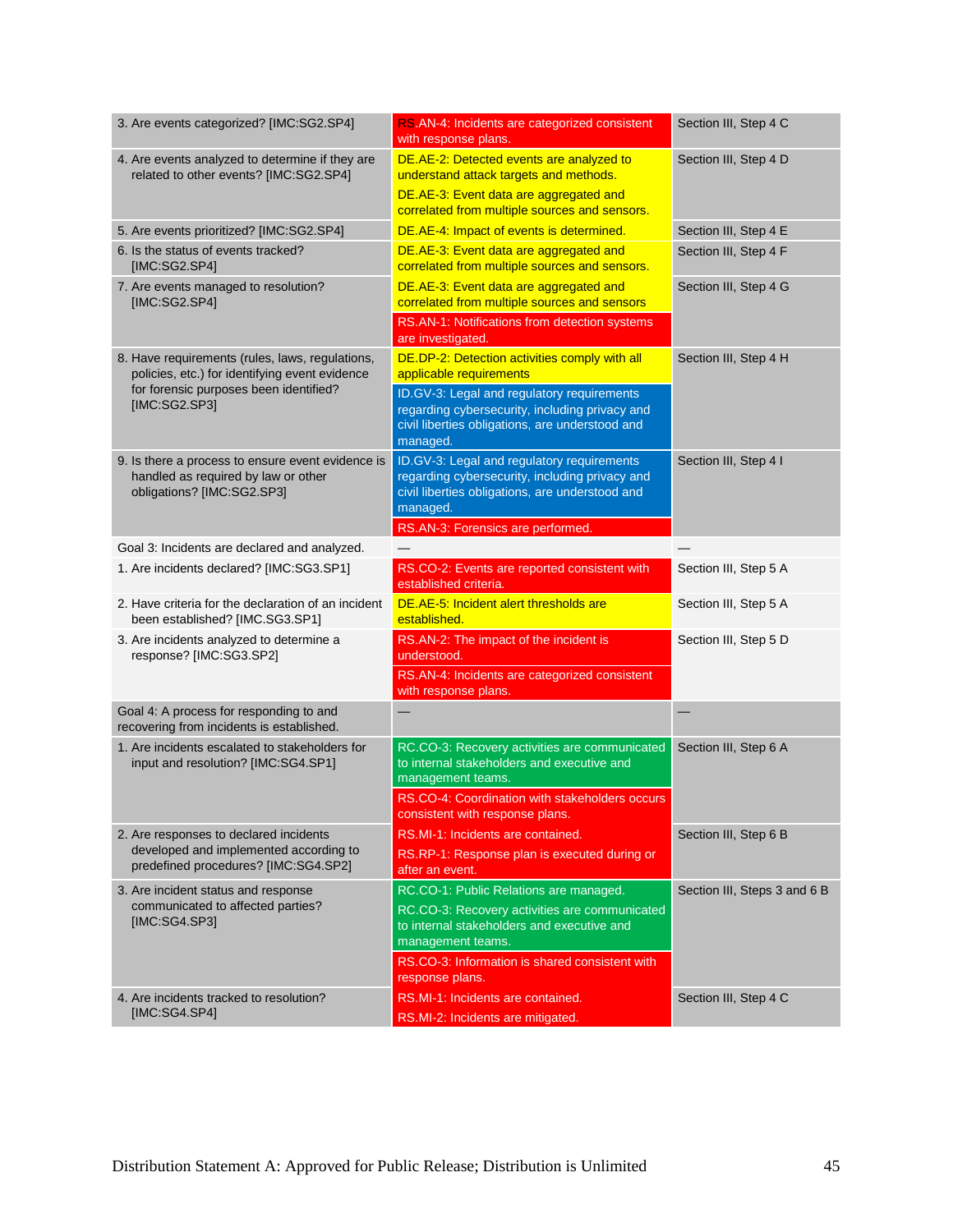<span id="page-49-0"></span>

| Goal 5: Post-incident lessons learned are<br>translated into improvement strategies.          |                                                                          |                     |
|-----------------------------------------------------------------------------------------------|--------------------------------------------------------------------------|---------------------|
| 1. Is analysis performed to determine the root<br>causes of incidents? [IMC:SG5.SP1]          | DE.DP-5: Detection processes are continuously<br><i>improved.</i>        | Section III, Step 7 |
|                                                                                               | PR.IP-7: Protection processes are continuously<br>improved.              |                     |
| 2. Is there a link between the incident<br>management process and other related               | DE.DP-5: Detection processes are continuously<br>improved.               | Sections IV and V   |
| processes (problem management, risk<br>management, change management, etc.)?<br>[IMC:SG5.SP2] | PR.IP-7: Protection processes are continuously<br>improved.              |                     |
| 3. Are lessons learned from incident<br>management used to improve asset                      | <b>DE.DP-5: Detection processes are continuously</b><br><i>improved.</i> | Sections IV and V   |
| protection and service continuity strategies?<br>[IMC:SG5.SP3]                                | PR.IP-7: Protection processes are continuously<br>improved.              |                     |
|                                                                                               | RS.IM-1: Response plans incorporate lessons<br>learned.                  |                     |
|                                                                                               | RS.IM-2: Response strategies are updated.                                |                     |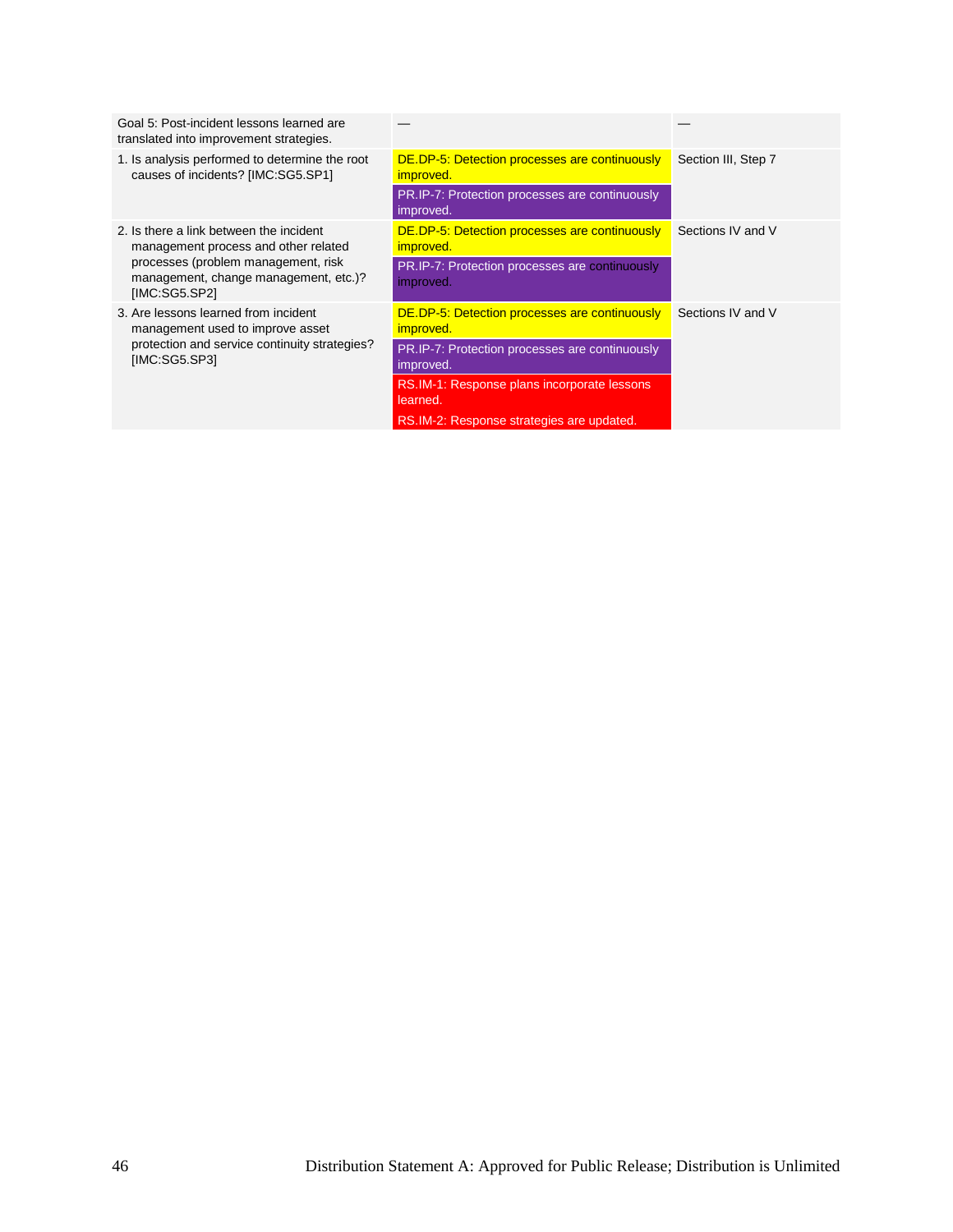## <span id="page-50-0"></span>**Endnotes**

- <span id="page-50-1"></span>1. For more information on the *Cyber Resilience Review*, please email the Cyber Security Evaluation Program at [CSE@hq.dhs.gov.](mailto:CSE@hq.dhs.gov)
- <span id="page-50-2"></span>2. The *CERT-RMM* (Glossary of Terms) [Caralli 2010]
- 3. For more information on the CERT-RMM, please visit [http://www.cert.org/resilience/rmm.html.](http://www.cert.org/resilience/rmm.html)
- 4. The *CERT-RMM* (Glossary of Terms) [Caralli 2010]
- 5. The *CERT-RMM* (Glossary of Terms) [Caralli 2010]
- 6. The *CERT-RMM* (IMC: SG1.SP1) [Caralli 2010] describes obtaining commitments to the plan.
- 7. The *CERT-RMM* (Glossary of Terms) [Caralli 2010]
- 8. The *CERT-RMM* (IMC: SG2.SP1) [Caralli 2010] describes the process of detecting and reporting events.
- 9. NIST Special Publication 800-61, *Computer Security Incident Handling Guide* [NIST 2012], discusses how organizations can recognize incidents, including thorough event reporting and analysis.
- 10. The *CERT-RMM* (IMC: SG2.SP2) [Caralli 2010] discusses why organizations should develop and implement an incident management knowledge base that allows for the entry of event reports (and the tracking of declared incidents) through all phases of the event or incident lifecycle. Guidelines and standards for the consistent documentation of events should be developed and communicated to all who are involved in the reporting and logging processes.
- 11. NIST Special Publication 800-61, *Computer Security Incident Handling Guide* [NIST 2012], explains log correlation activities and knowledge base concepts.
- 12. The CERT Division's *Handbook for Computer Security Incident Response Teams (CSIRTs)* [West-Brown 2003] describes how to use logged event data for incident analysis.
- 13. The *CERT-RMM* (IMC:SG2.SP4) [Caralli 2010] explains that organizations should assign events to a category from the organization's standard category definitions.
- 14. NIST Special Publication 800-61, *Computer Security Incident Handling Guide* [NIST 2012], explains how events and incidents might be categorized and prioritized and provides some ideas for categories.
- 15. The CERT Division's *Handbook for Computer Security Incident Response Teams (CSIRTs)* [West-Brown 2003] explains the importance of categorization in incident prioritization.
- 16. The *CERT-RMM* (IMC: SG2.SP4) [Caralli 2010] discusses the need to perform correlation analysis on event reports to determine if there is affinity between two or more events.
- 17. NIST Special Publication 800-61, *Computer Security Incident Handling Guide* [NIST 2012], recommends performing event correlation as a validation that events have occurred.
- 18. The CERT Division's *Handbook for Computer Security Incident Response Teams (CSIRTs)* [West-Brown 2003] explains that the use of event tracking numbers is beneficial to performing event correlation.
- 19. NIST Special Publication 800-61, *Computer Security Incident Handling Guide* [NIST 2012], discusses prioritization and provides example prioritization factors.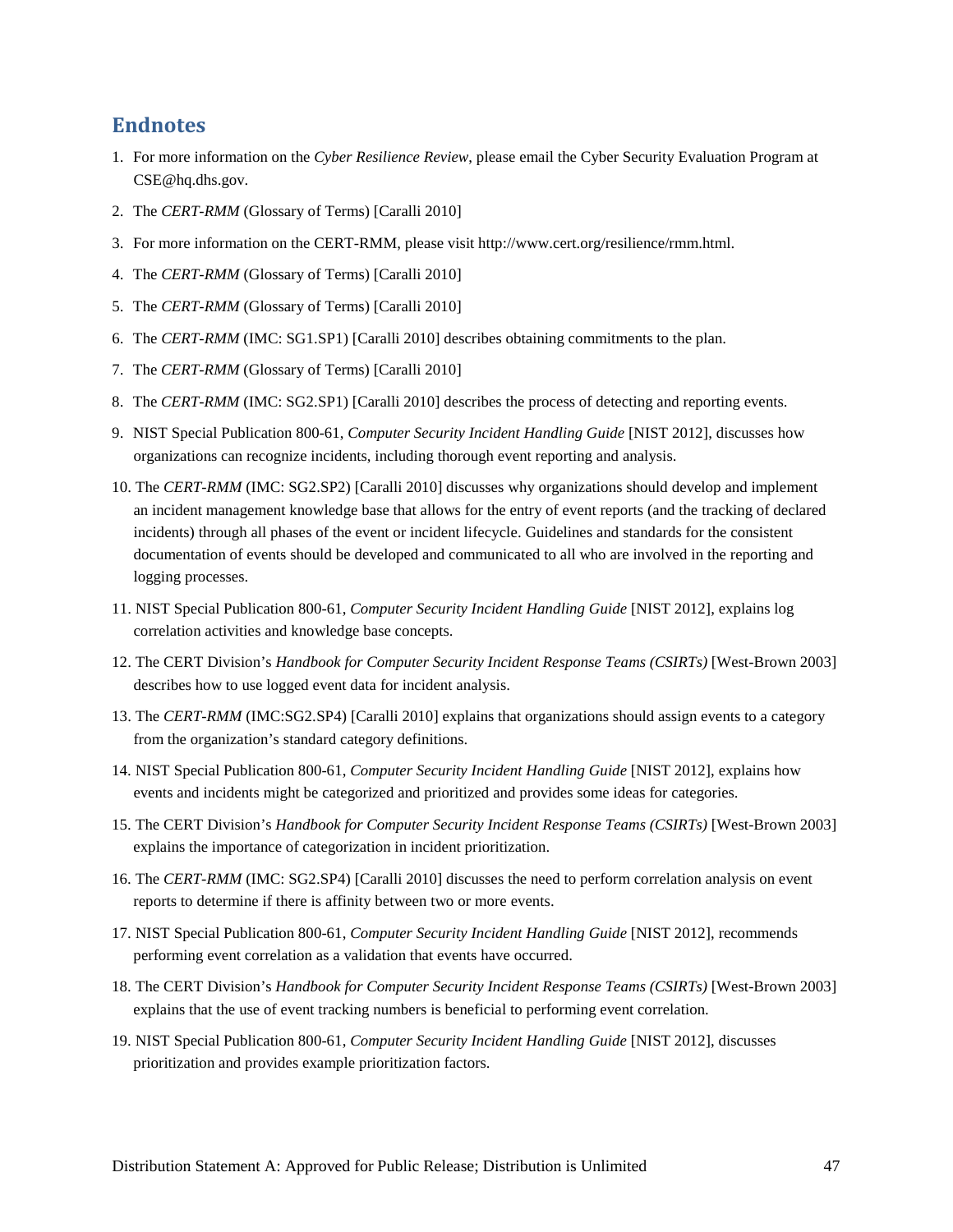- 20. The CERT Division's *Handbook for Computer Security Incident Response Teams (CSIRTs)* [West-Brown 2003] explains the importance of assigning a priority to events and incidents.
- 21. NIST Special Publication 800-61, *Computer Security Incident Handling Guide* [NIST 2012], describes how the status of events may be tracked and suggests that an incident response team should maintain a tracking database to ensure incidents are handled in a timely manner.
- <span id="page-51-1"></span><span id="page-51-0"></span>22. The *CERT-RMM* (IMC: SG2.SP4) [Caralli 2010] suggests that any event whose status is not "closed" should be assigned a status for further analysis and resolution.
- 23. The CERT Division's *Handbook for Computer Security Incident Response Teams (CSIRTs)* [West-Brown 2003] provides a case study on how event tracking might be used.
- 24. The *CERT-RMM* (IMC: SG2.SP3) [Caralli 2010] explains the need to identify relevant rules, laws, regulations, and policies for which incident evidence may be required. Because there may be compliance issues related to the collection and preservation of incident data, this practice must be considered in the context of the organization's compliance program.
- 25. NIST Special Publication 800-61, *Computer Security Incident Handling Guide* [NIST 2012], explains how laws in evidence collection need to be followed to support law enforcement actions.
- 26. The CERT Division's *Handbook for Computer Security Incident Response Teams (CSIRTs)* [West-Brown 2003] notes the need to follow laws for forensics operations.
- 27. The *CERT-RMM* (IMC: SG2.SP3) [Caralli 2010] explains the importance of collecting, documenting, and preserving event evidence. These specific requirements must be included in the organization's logging and tracking process. Some information about events may be confidential or sensitive, so the organization must be careful to appropriately limit access to event information to only those who need to know about it.
- 28. NIST Special Publication 800-61, *Computer Security Incident Handling Guide* [NIST 2012], explains how laws in evidence collection need to be followed to support law enforcement actions.
- 29. The CERT Division's *Handbook for Computer Security Incident Response Teams (CSIRTs)* [West-Brown 2003] notes the need to follow laws in order to support forensics operations.
- 30. The *CERT-RMM* (IMC.SG3.SP1) [Caralli 2010] discusses incident declaration criteria and provides some examples.
- 31. NIST Special Publication 800-61, *Computer Security Incident Handling Guide* [NIST 2012], explains how incident analysis supports response prioritization.
- 32. The CERT Division's *Handbook for Computer Security Incident Response Teams (CSIRTs)* [West-Brown 2003] explains how incident declaration criteria support incident analysis.
- 33. The Department of Energy's *Cyber Security Incident Management Manual* [U.S. Department of Energy 2009] provides an example of incident declaration criteria for use by the U.S. Department of Energy.
- 34. The *CERT-RMM* (IMC: SG3.SP2) [Caralli 2010] details incident analysis activities.
- 35. NIST Special Publication 800-61, *Computer Security Incident Handling Guide* [NIST 2012], examines incident analysis and recommends actions that support it.
- 36. The CERT Division's *Handbook for Computer Security Incident Response Teams (CSIRTs)* [West-Brown 2003] details incident analysis concepts.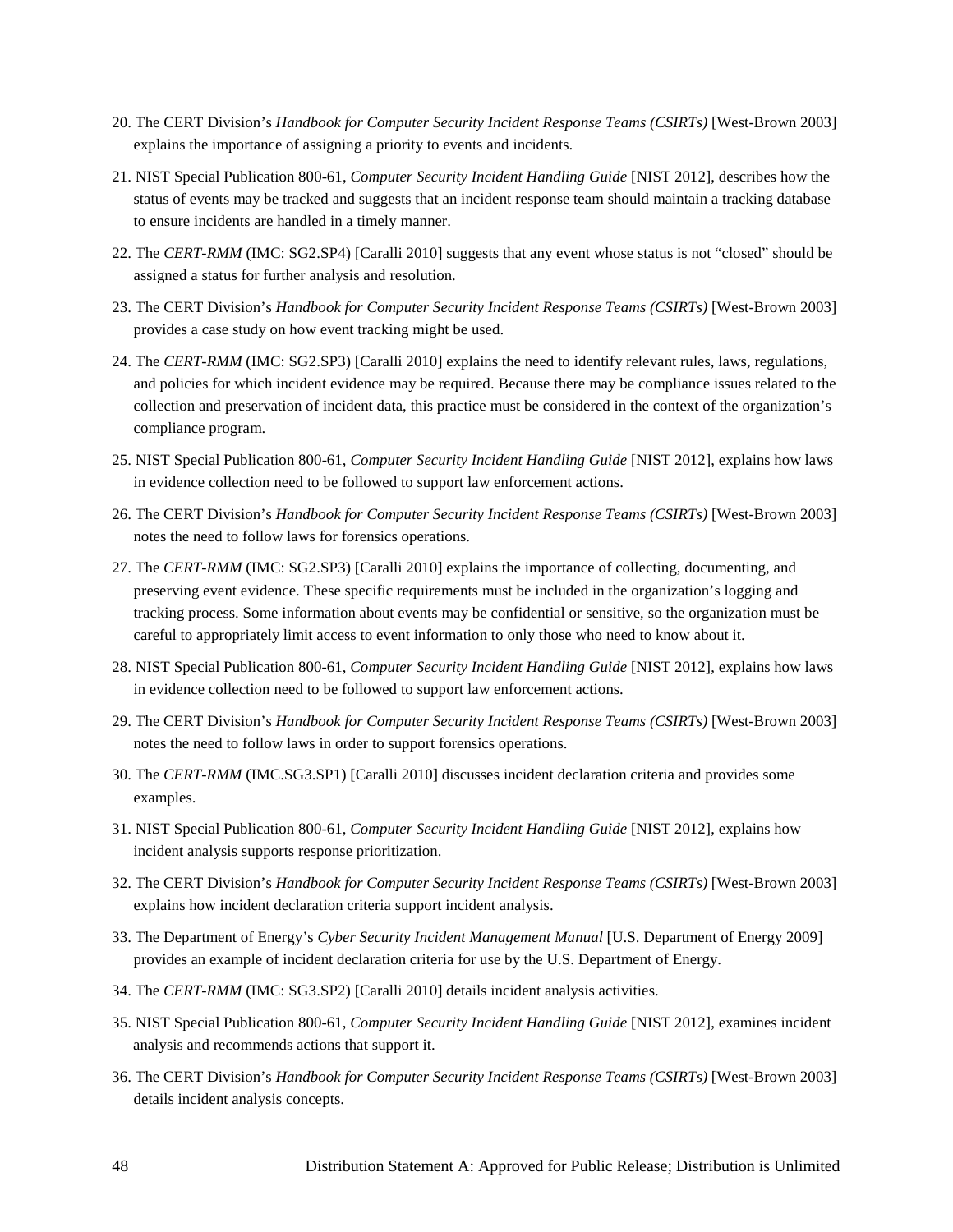- 37. The *CERT-RMM* (IMC: SG4.SP1) [Caralli 2010] explains the need for incident escalation procedures, including escalation criteria.
- 38. The *CERT-RMM* (IMC: SG4.SP1) [Caralli 2010] describes options for response.
- 39. NIST Special Publication 800-61, *Computer Security Incident Handling Guide* [NIST 2012], details incident notification, including typical stakeholders and communication channels.
- 40. The CERT Division's *Handbook for Computer Security Incident Response Teams (CSIRTs)* [West-Brown 2003] discusses escalation criteria, information to be included in incident communication, and considerations when escalating multiple events.
- <span id="page-52-0"></span>41. The *CERT-RMM* (IMC: SG4.SP2) [Caralli 2010] addresses the need to develop an incident response strategy and plan to limit incident effect and repair incident damage.
- 42. The *CERT-RMM* (IMC: SG4.SP3) [Caralli 2010] outlines concepts important to an organizational incident management communications plan.
- 43. The *CERT-RMM* (IMC: SG4.SP4) [Caralli 2010] identifies the importance of tracking incidents to closure and recording the closed state of incidents.
- 44. NIST Special Publication 800-61, *Computer Security Incident Handling Guide* [NIST 2012], discusses how organizations can use collected incident data to support lessons-learned activities and identify systemic weaknesses in its system of internal controls.
- 45. See *Jane's Crisis Communication Handbook* [Fernandez and Merzer 2004].
- 46. The *CERT-RMM* (IMC: SG4.SP3) [Caralli 2010] outlines concepts important to an organizational incident management communications plan.
- 47. NIST Special Publication 800-61, *Computer Security Incident Handling Guide* [NIST 2012], addresses components of incident communications plans and identifies typical stakeholders that require notification.
- 48. The CERT Division's *Handbook for Computer Security Incident Response Teams (CSIRTs)* [West-Brown 2003] discusses escalation criteria, information to be included in incident communication, and considerations when escalating multiple events.
- 49. The *CERT-RMM* (IMC: SG5.SP1) [Caralli 2010] describes practices in performing root-cause analysis of cybersecurity incidents.
- 50. NIST Special Publication 800-53 Revision 3, *Recommended Security Controls for Federal Information Systems and Organizations* [NIST 2010], identifies minimum requirements for lessons-learned activities.
- 51. The *CERT-RMM* (IMC: SG5.SP2) [Caralli 2010] suggests that incident documentation should be used in the organization's overall problem management processes and that problem management can identify opportunities to improve how procedures are executed.
- 52. NIST Special Publication 800-53 Revision 3, *Recommended Security Controls for Federal Information Systems and Organizations* [NIST 2010], outlines attributes of incident data that are used to gain an organization-wide perspective on incidents.
- 53. The *CERT-RMM* (IMC:SG5.SP3) [Caralli 2010] suggests that organizations review incident knowledge base information.